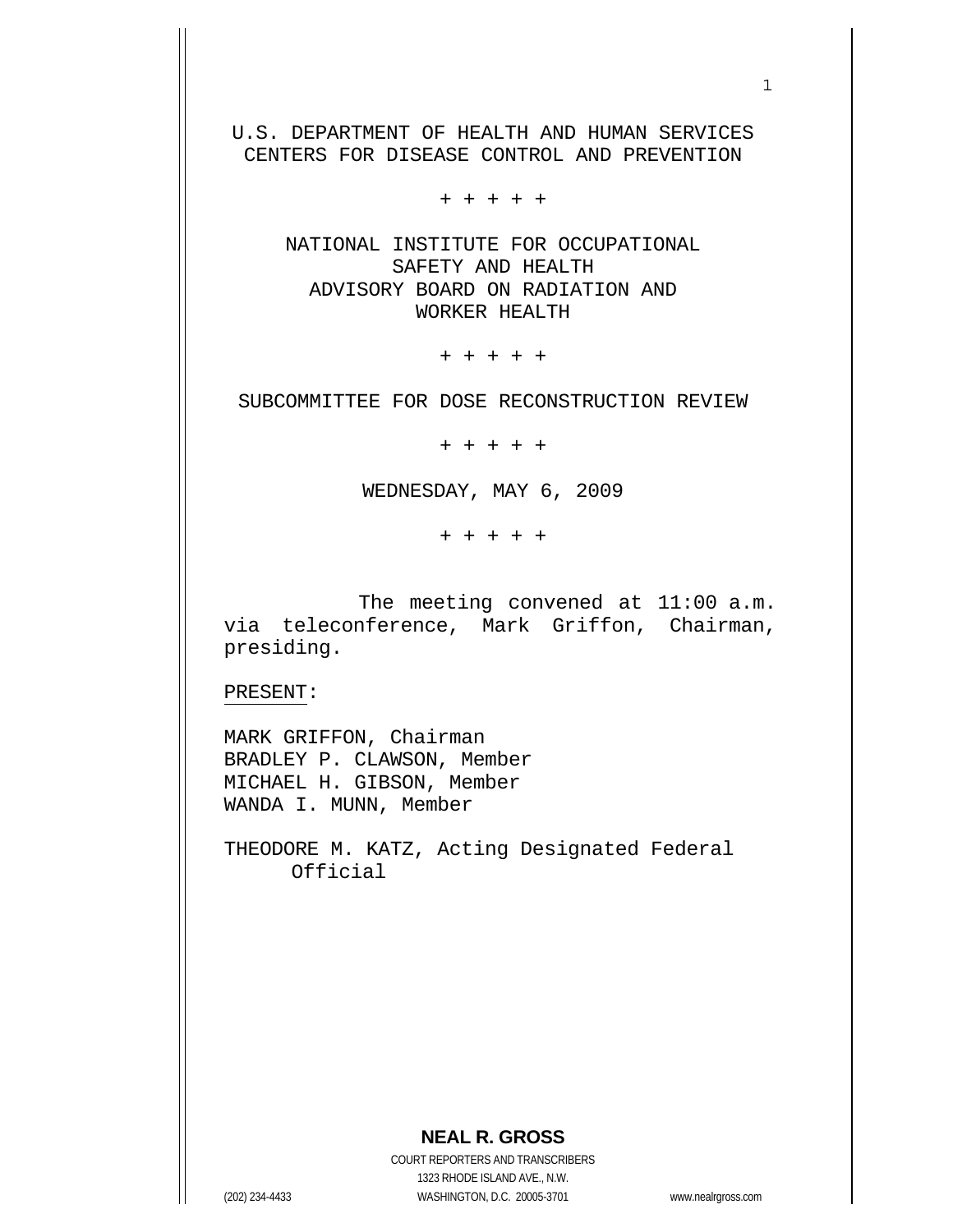#### IDENTIFIED PARTICIPANTS:

NANCY ADAMS, NIOSH Contractor EMILY GUNN, GAO EMILY HOWELL, HHS OGC ROY LLOYD, HHS JOHN MAURO, SC&A ROBERT MCGOLERICK, HHS MUTTY SHARFI, ORAU SCOTT SIEBERT, ORAU

## **NEAL R. GROSS**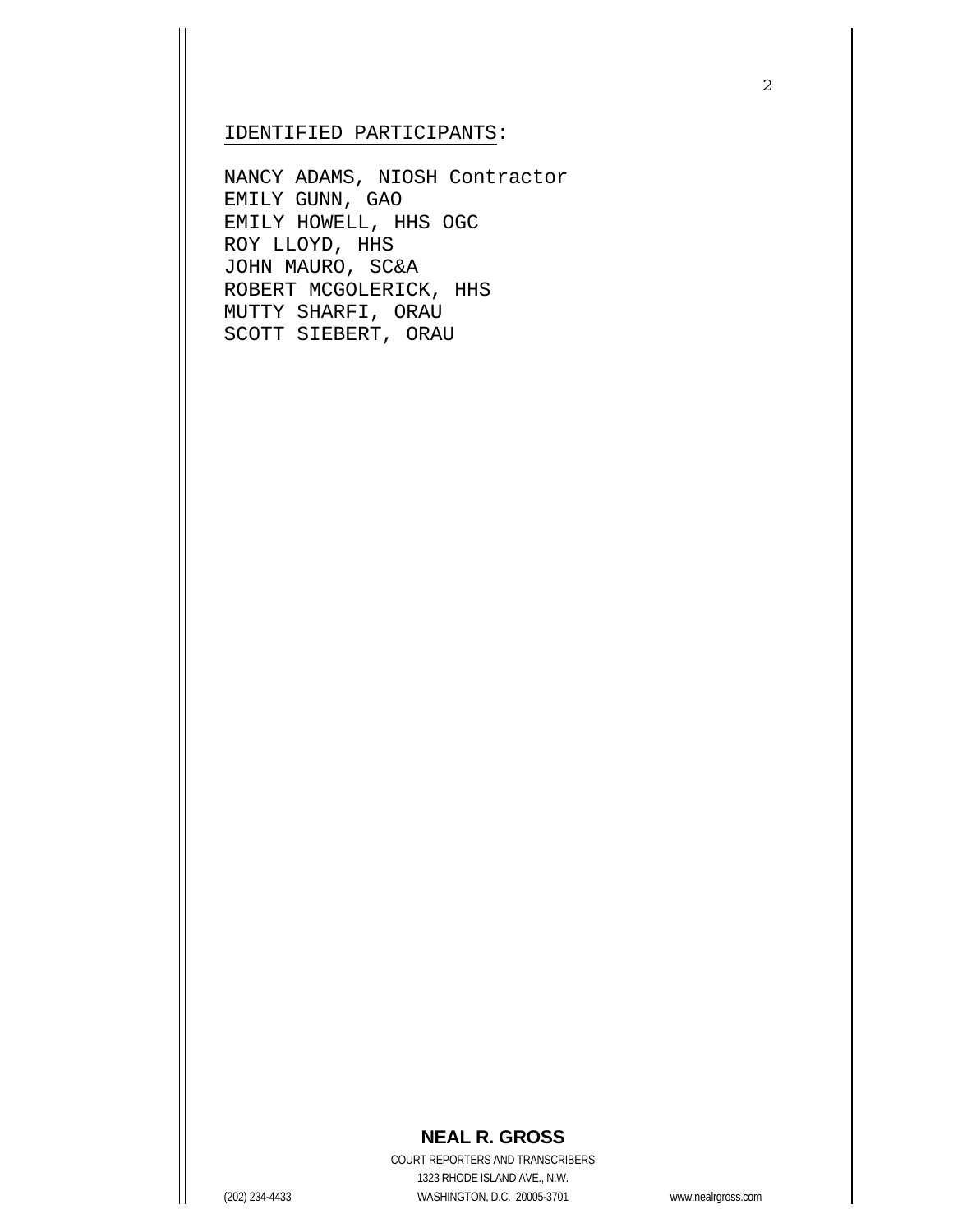## TABLE OF CONTENTS

| Roll Call                                    |  |
|----------------------------------------------|--|
| Discussion of Draft First 100 Cases Report 9 |  |
| Discussion of Revision of Case Selection 37  |  |
| Criteria                                     |  |

# **NEAL R. GROSS**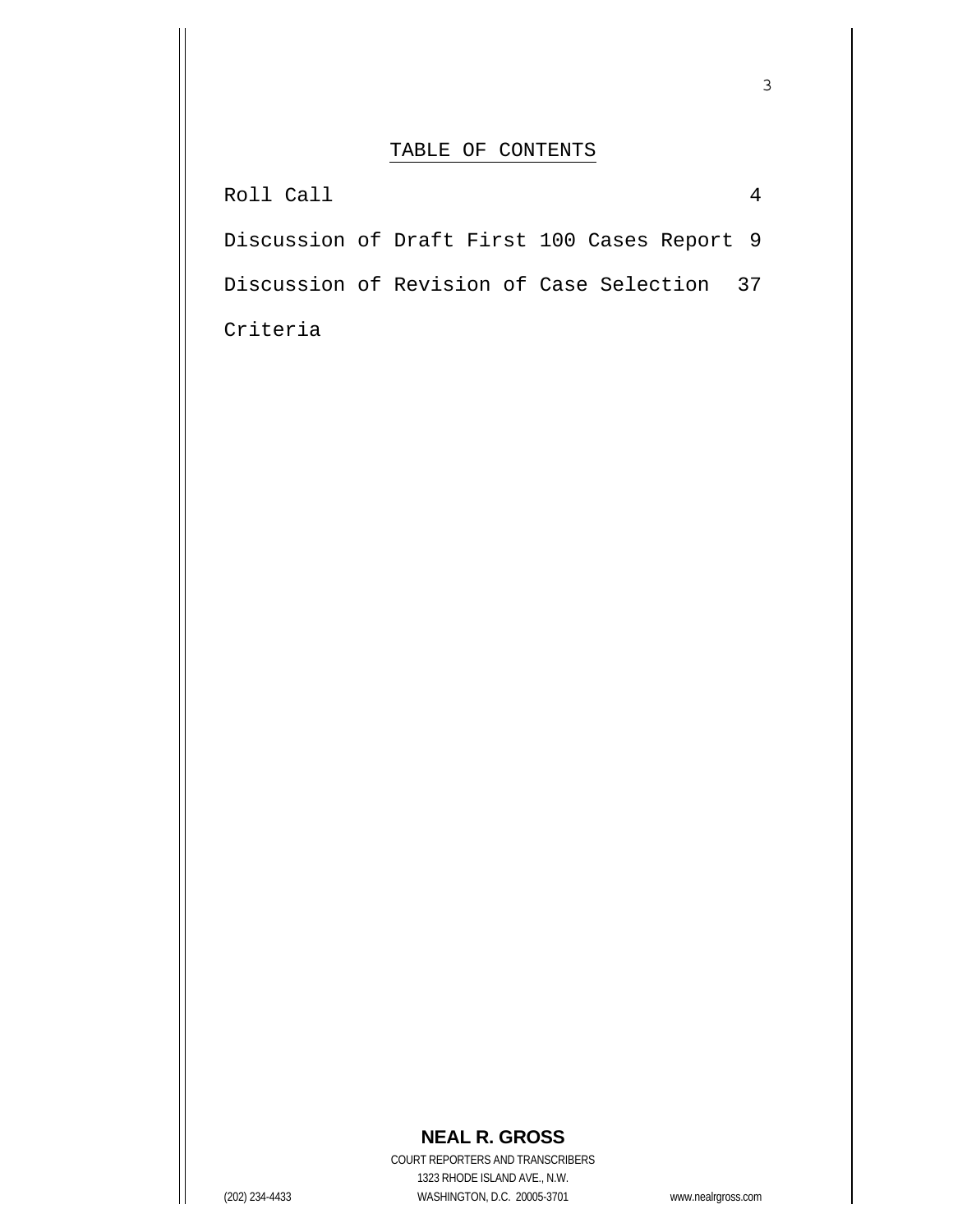|    | 4                                                                   |
|----|---------------------------------------------------------------------|
| 1  | $P-R-O-C-E-E-D-I-N-G-S$                                             |
| 2  | 11:00 a.m.                                                          |
| 3  | MR. KATZ: So, let's start with                                      |
| 4  | roll call, so, Mark?                                                |
| 5  | CHAIRMAN GRIFFON: Mark Griffon,                                     |
| 6  | Chair of the Subcommittee on Dose                                   |
| 7  | Reconstruction.                                                     |
| 8  | MR. KATZ: Other Board members?                                      |
| 9  | MEMBER CLAWSON: Brad Clawson,                                       |
| 10 | Advisory Board member and on the workgroup of                       |
| 11 | the Subcommittee.                                                   |
| 12 | MEMBER GIBSON: Mike Gibson,                                         |
| 13 | Advisory Board member and a Subcommittee                            |
| 14 | member.                                                             |
| 15 | MR. KATZ: Okay, how about $-$ - I                                   |
| 16 | know Bob Presley is on the road.                                    |
| 17 | CHAIRMAN GRIFFON: Wanda and John                                    |
| 18 | Poston.                                                             |
| 19 | MR. KATZ: Yes, and John may be                                      |
| 20 | traveling, because I know he responded to Jim                       |
| 21 | Melius for the workgroup meeting on Friday                          |
| 22 | and said he would be overseas at that point.                        |
|    | <b>NEAL R. GROSS</b>                                                |
|    | COURT REPORTERS AND TRANSCRIBERS<br>1323 RHODE ISLAND AVE., N.W.    |
|    | (202) 234-4433<br>WASHINGTON, D.C. 20005-3701<br>www.nealrgross.com |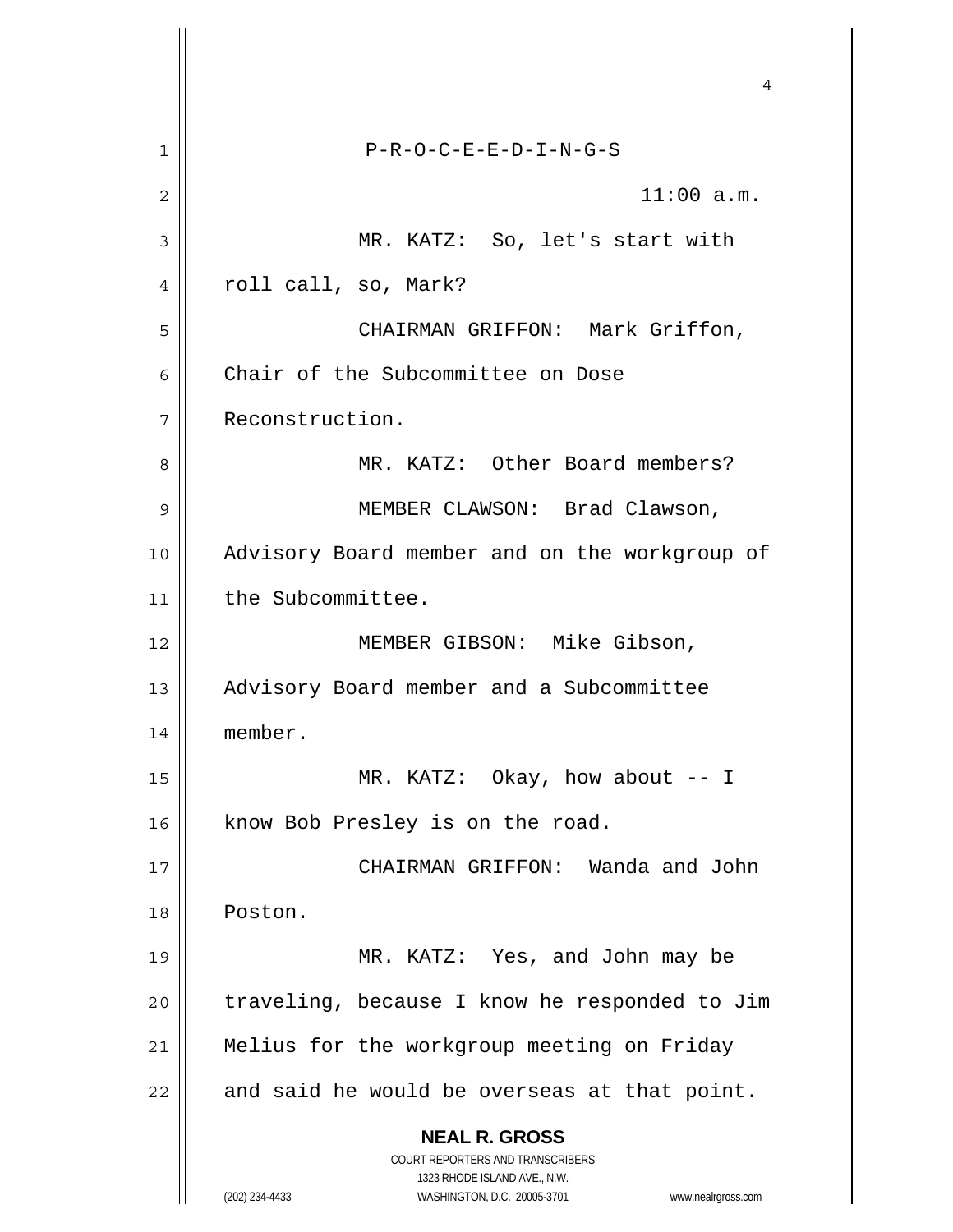**NEAL R. GROSS** COURT REPORTERS AND TRANSCRIBERS 1323 RHODE ISLAND AVE., N.W. (202) 234-4433 WASHINGTON, D.C. 20005-3701 www.nealrgross.com 1 2 3 4 5 6 7 8 9 10 11 12 13 14 15 16 17 18 19 20 21 22 So, I'm not sure he's here today. I'm not sure whether he's here or not today, but I didn't get a response. Let's give Wanda a couple minutes before we go on with the roll call. Zaida, are you on? MS. BURGOS: Yes. MR. KATZ: Can you give Wanda a ring, just in case? I know it's earlier her time, just to be certain. MS. BURGOS: I will. MR. KATZ: Thanks. CHAIRMAN GRIFFON: Mike and Brad, you've got the revised copy of the report, right? MEMBER CLAWSON: Yes, I do. MEMBER GIBSON: I've got it. CHAIRMAN GRIFFON: Okay, good. MS. BURGOS: Ted? MR. KATZ: Yes. MS. BURGOS: She'll be on the phone in a few minutes.

 $\sim$  5  $\sim$  5  $\sim$  5  $\sim$  5  $\sim$  5  $\sim$  5  $\sim$  5  $\sim$  5  $\sim$  5  $\sim$  5  $\sim$  5  $\sim$  5  $\sim$  5  $\sim$  5  $\sim$  5  $\sim$  5  $\sim$  5  $\sim$  5  $\sim$  5  $\sim$  5  $\sim$  5  $\sim$  5  $\sim$  5  $\sim$  5  $\sim$  5  $\sim$  5  $\sim$  5  $\sim$  5  $\sim$  5  $\sim$  5  $\sim$  5  $\sim$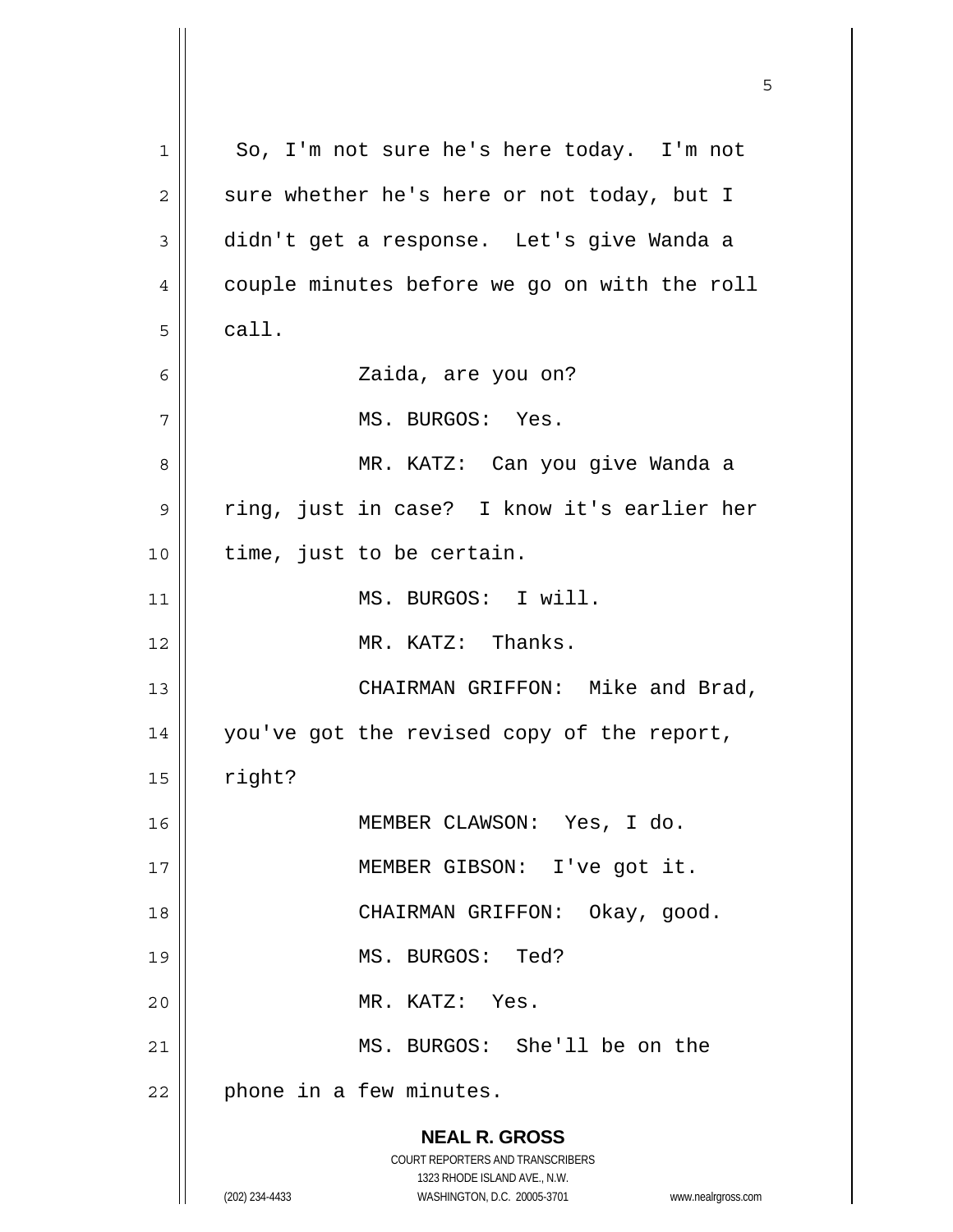|                | 6                                                                   |
|----------------|---------------------------------------------------------------------|
| 1              | MR. KATZ: Okay, thank you.                                          |
| $\overline{c}$ | MEMBER MUNN: Hello.                                                 |
| 3              | CHAIRMAN GRIFFON: Hi, Wanda?                                        |
| 4              | MEMBER MUNN: Yes.                                                   |
| 5              | MR. KATZ: Welcome, Wanda.                                           |
| 6              | MEMBER MUNN: Hi, sorry I wasn't                                     |
| 7              | on earlier. A long-time friend and                                  |
| 8              | colleague, one of our former Commissioners,                         |
| 9              | died the day before yesterday, and I only                           |
| 10             | learned about it yesterday. The burial was                          |
| 11             | this morning, and I was a little distracted.                        |
| 12             | MR. KATZ: I'm sorry to hear that.                                   |
| 13             | MEMBER MUNN: Yes, so am I. I was                                    |
| 14             | just thinking about getting to the funeral                          |
| 15             | home instead of where I ought to be. Sorry                          |
| 16             | about that.                                                         |
| 17             | MR. KATZ: Okay, so we're done                                       |
| 18             | with roll call up through you, Wanda.                               |
| 19             | Let me just check again before we                                   |
| 20             | go beyond Board Members, Dr. Poston or Bob                          |
| 21             | Presley, are either of you on the line?                             |
| 22             | Okay, then carrying on, how about                                   |
|                | <b>NEAL R. GROSS</b>                                                |
|                | COURT REPORTERS AND TRANSCRIBERS<br>1323 RHODE ISLAND AVE., N.W.    |
|                | (202) 234-4433<br>WASHINGTON, D.C. 20005-3701<br>www.nealrgross.com |

 $\mathsf{I}$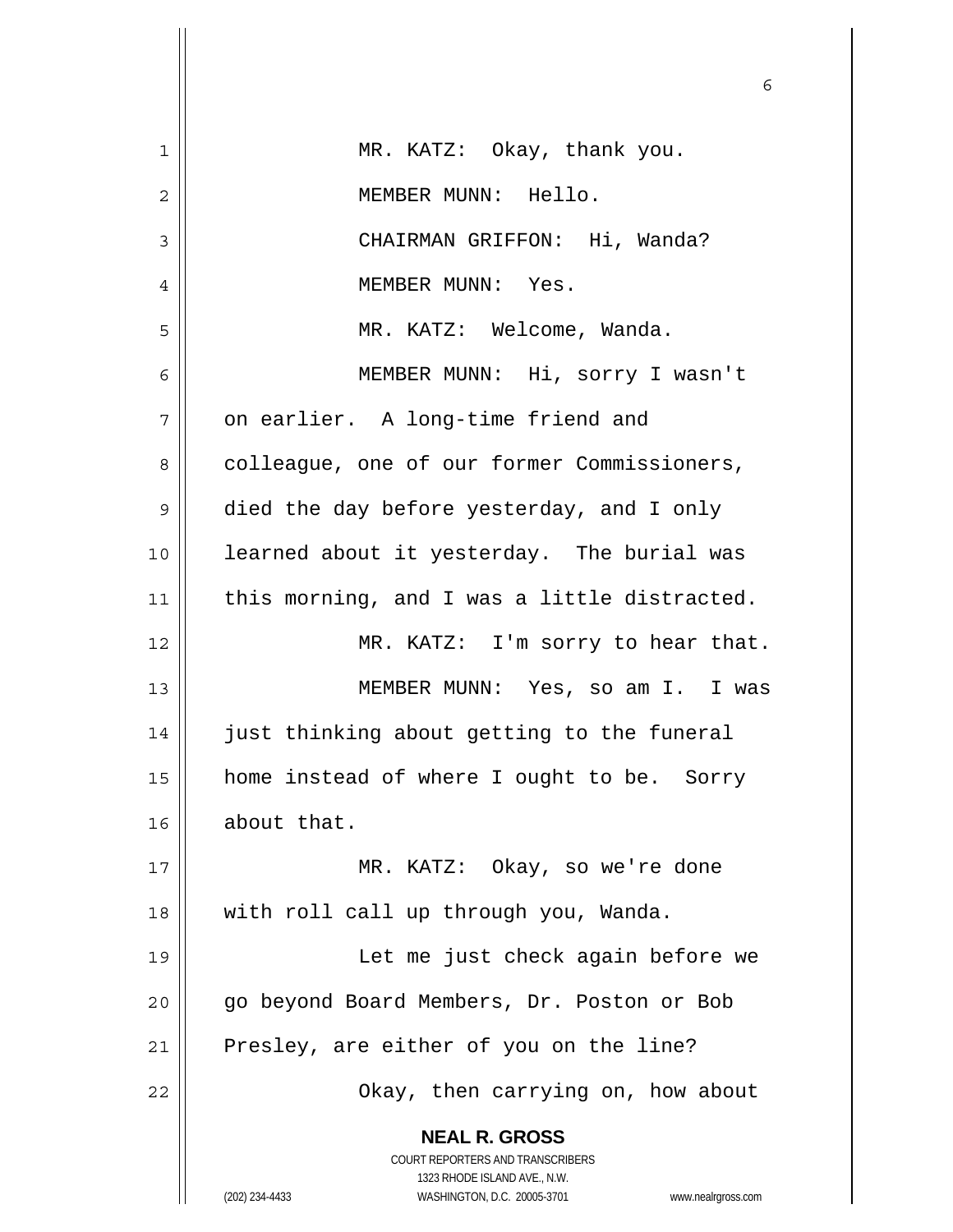**NEAL R. GROSS** COURT REPORTERS AND TRANSCRIBERS 1323 RHODE ISLAND AVE., N.W. (202) 234-4433 WASHINGTON, D.C. 20005-3701 www.nealrgross.com 1 2 3 4 5 6 7 8 9 10 11 12 13 14 15 16 17 18 19 20 21 22 NIOSH ORAU team, are there any NIOSH ORAU team members on the line? Stu told me he wouldn't be making the meeting today. MR. SIEBERT: Scott Siebert with the ORAU team. MR. KATZ: Welcome, Scott. MR. SIEBERT: Thank you. MR. SHARFI: Mutty Sharfi, ORAU team. MR. KATZ: Can you repeat that, it was hard to understand you. MR. SHARFI: Mutty Sharfi. MR. KATZ: Any others? Okay. And then, how about the SC&A team? DR. MAURO: John Mauro here. MR. KATZ: Any others from SC&A? Okay. Then, how about other HHS employees or contractors? MS. HOWELL: Emily Howell, HHS. MR. McGOLERICK: Robert McGolerick, HHS.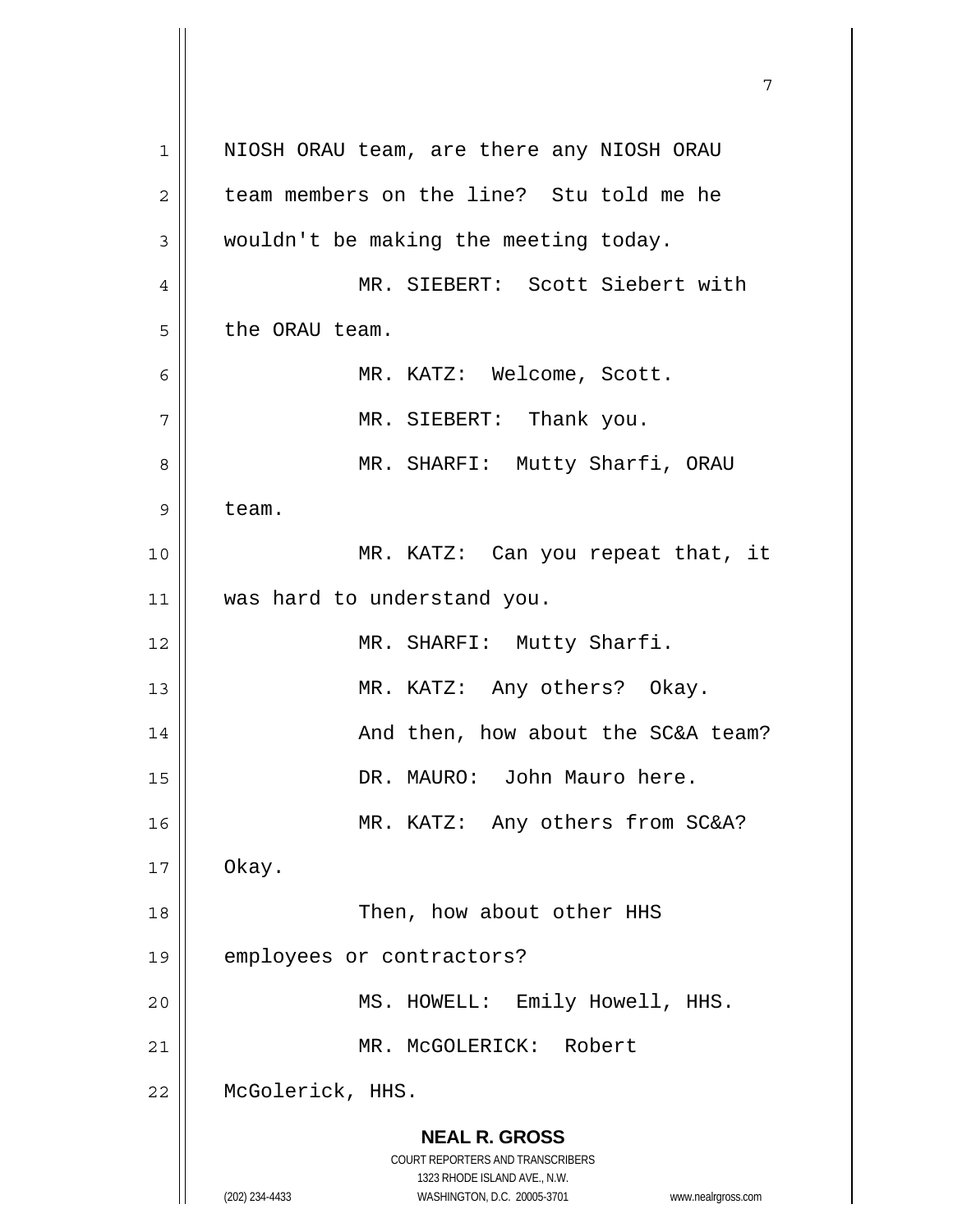|    | 8                                                                                                                                                               |
|----|-----------------------------------------------------------------------------------------------------------------------------------------------------------------|
| 1  | MR. LLOYD: Roy Lloyd, HHS.                                                                                                                                      |
| 2  | MS. ADAMS: Nancy Adams, NIOSH                                                                                                                                   |
| 3  | contractor.                                                                                                                                                     |
| 4  | MR. KATZ: Welcome all of you.                                                                                                                                   |
| 5  | And, any other -- then any other                                                                                                                                |
| 6  | Federal employees, DOL, DOE? I know I heard                                                                                                                     |
| 7  | somebody from GAO, Emily Gunn, was on the                                                                                                                       |
| 8  | line earlier.                                                                                                                                                   |
| 9  | MS. GUNN: Yes, I'm still here.                                                                                                                                  |
| 10 | MR. KATZ: welcome, Emily.                                                                                                                                       |
| 11 | MS. GUNN: Thank you.                                                                                                                                            |
| 12 | MR. KATZ: Okay. Anyone from the                                                                                                                                 |
| 13 | Department of Labor and Department of Energy?                                                                                                                   |
| 14 | Okay.                                                                                                                                                           |
| 15 | And then, any members of the                                                                                                                                    |
| 16 | public or staff from congressional offices                                                                                                                      |
| 17 | who want to self identify?                                                                                                                                      |
| 18 | Okay then, Mark, it's all yours.                                                                                                                                |
| 19 | CHAIRMAN GRIFFON: Okay. Well, I                                                                                                                                 |
| 20 | guess we have a short agenda, and, you know,                                                                                                                    |
| 21 | it could take a little time or a lot of time,                                                                                                                   |
| 22 | but only two items.                                                                                                                                             |
|    | <b>NEAL R. GROSS</b><br>COURT REPORTERS AND TRANSCRIBERS<br>1323 RHODE ISLAND AVE., N.W.<br>(202) 234-4433<br>WASHINGTON, D.C. 20005-3701<br>www.nealrgross.com |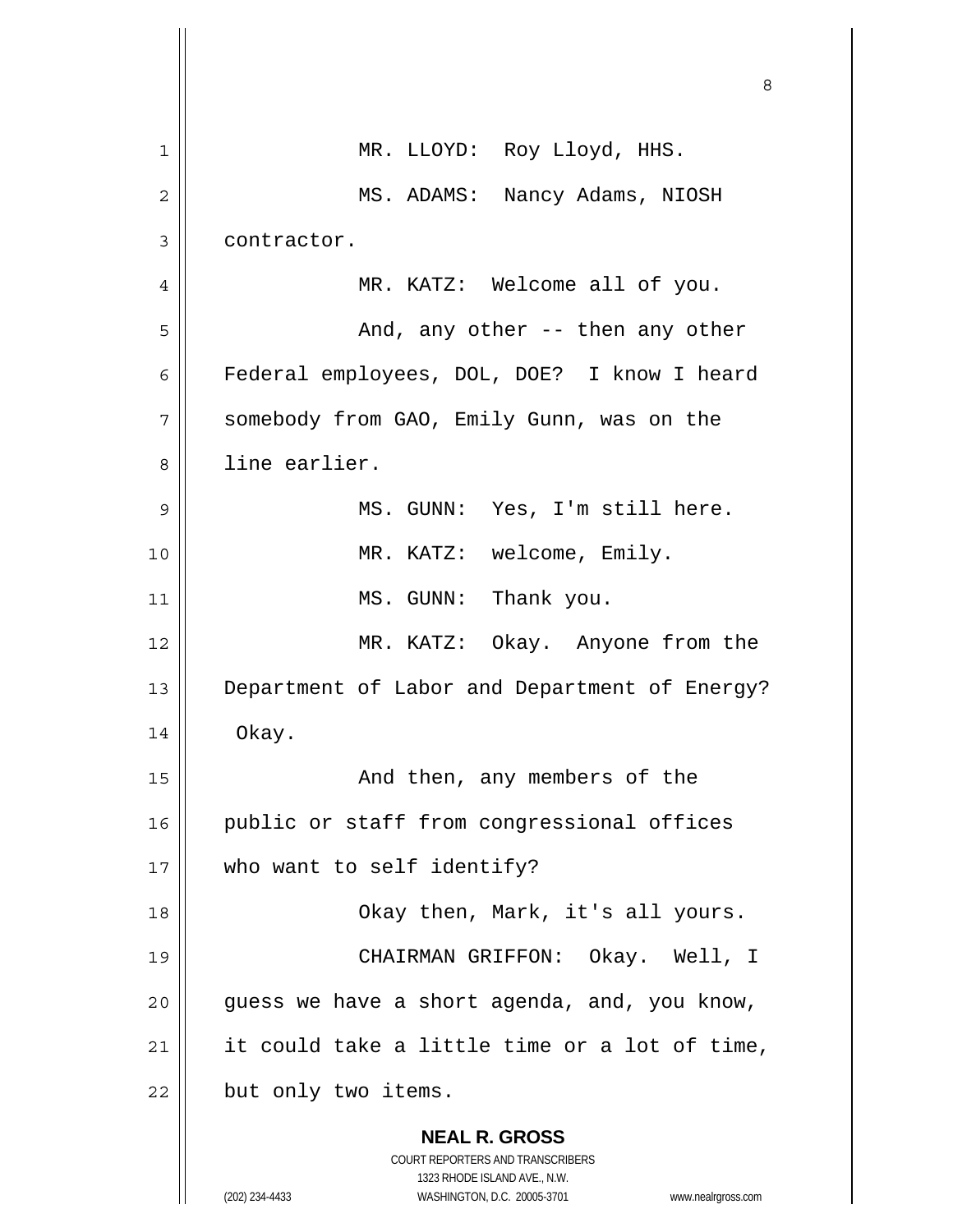**NEAL R. GROSS** COURT REPORTERS AND TRANSCRIBERS 1323 RHODE ISLAND AVE., N.W. (202) 234-4433 WASHINGTON, D.C. 20005-3701 www.nealrgross.com 1 2 3 4 5 6 7 8 9 10 11 12 13 14 15 16 17 18 19 20 21 22 The main focus, I think, is the leftover draft hundred case, first hundred cases report, and I sent a revised -- a revision out based on the comments from the last Subcommittee meeting. And, Wanda, I checked with Mike and Brad, you got a copy, correct, Wanda? MEMBER MUNN: Hold on, I'm just double checking to see. CHAIRMAN GRIFFON: Okay. MEMBER MUNN: I think I recall reading that. Time has been a bit compressed here in the last week. CHAIRMAN GRIFFON: Anyway, I'll just talk while Wanda is looking for that. MEMBER MUNN: Yes, what day did you send that? CHAIRMAN GRIFFON: Oh, it was a just few days -- either yesterday or the day before. MEMBER MUNN: Yes, I thought it  $was$   $-$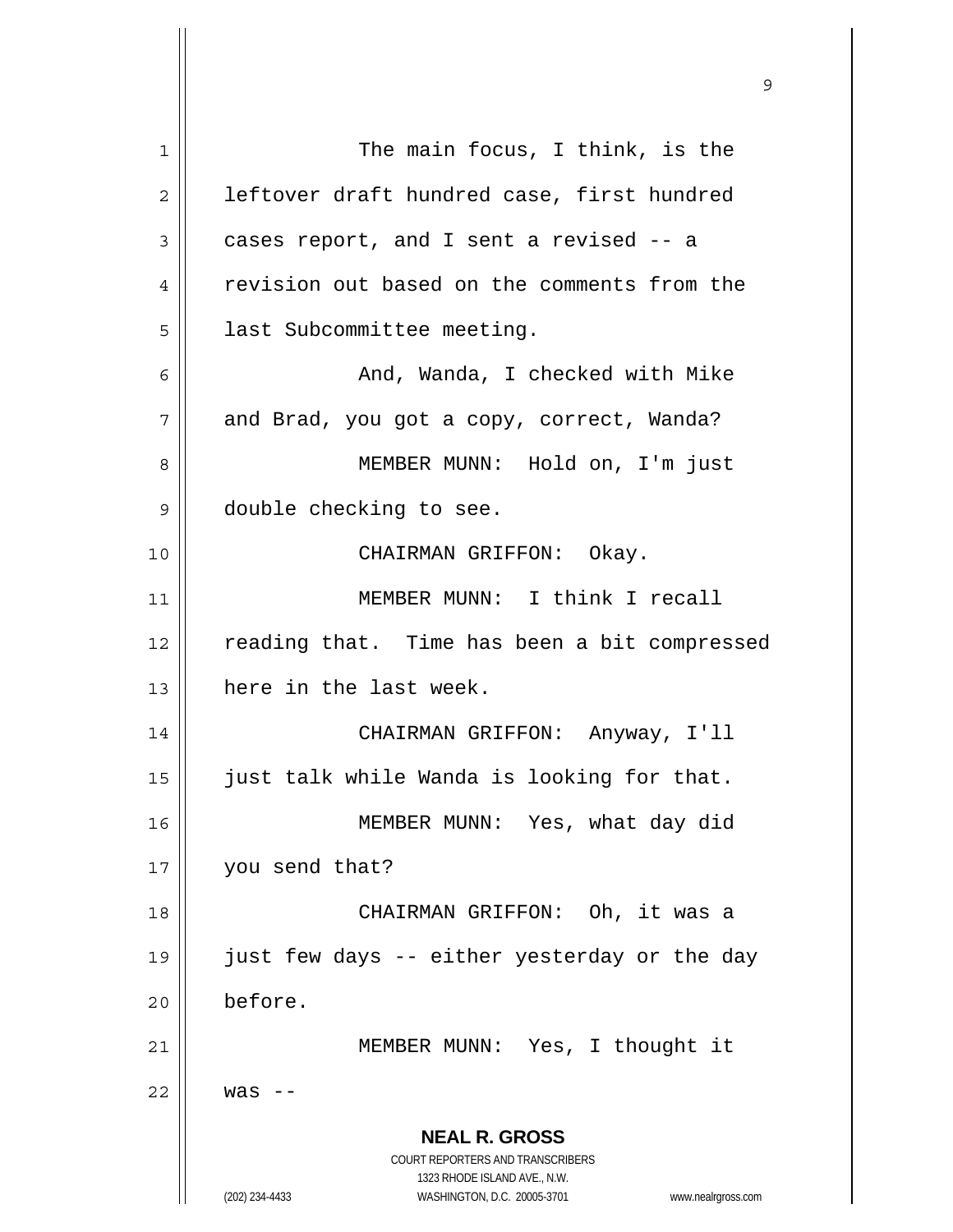|    | 10                                                                                                  |
|----|-----------------------------------------------------------------------------------------------------|
| 1  | CHAIRMAN GRIFFON: Yesterday                                                                         |
| 2  | morning, I think.                                                                                   |
| 3  | MEMBER MUNN: -- I'm double                                                                          |
| 4  | checking.                                                                                           |
| 5  | CHAIRMAN GRIFFON: I really                                                                          |
| 6  | intended to get it out earlier, but that was                                                        |
| 7  | pretty early for our standards.                                                                     |
| 8  | And then, the other item on the                                                                     |
| 9  | agenda, you know, if we have -- I mean, I                                                           |
| 10 | think this is the more pressing one, but the                                                        |
| 11 | other item was the -- revisiting the case                                                           |
| 12 | selection criteria, we had committed to that                                                        |
| 13 | -- that was a request of the overall Board,                                                         |
| 14 | that we reexamine our original case selection                                                       |
| 15 | criteria and see if we had to modify it at                                                          |
| 16 | all.                                                                                                |
| 17 | And, I found, I forwarded also an                                                                   |
| 18 | old flow diagram, which gives some                                                                  |
| 19 | information. I also have some other                                                                 |
| 20 | information from -- Kathy Behling has                                                               |
| 21 | forwarded me a draft database similar to the                                                        |
| 22 | Procedures Work Group, or Procedures                                                                |
|    | <b>NEAL R. GROSS</b><br><b>COURT REPORTERS AND TRANSCRIBERS</b>                                     |
|    | 1323 RHODE ISLAND AVE., N.W.<br>(202) 234-4433<br>WASHINGTON, D.C. 20005-3701<br>www.nealrgross.com |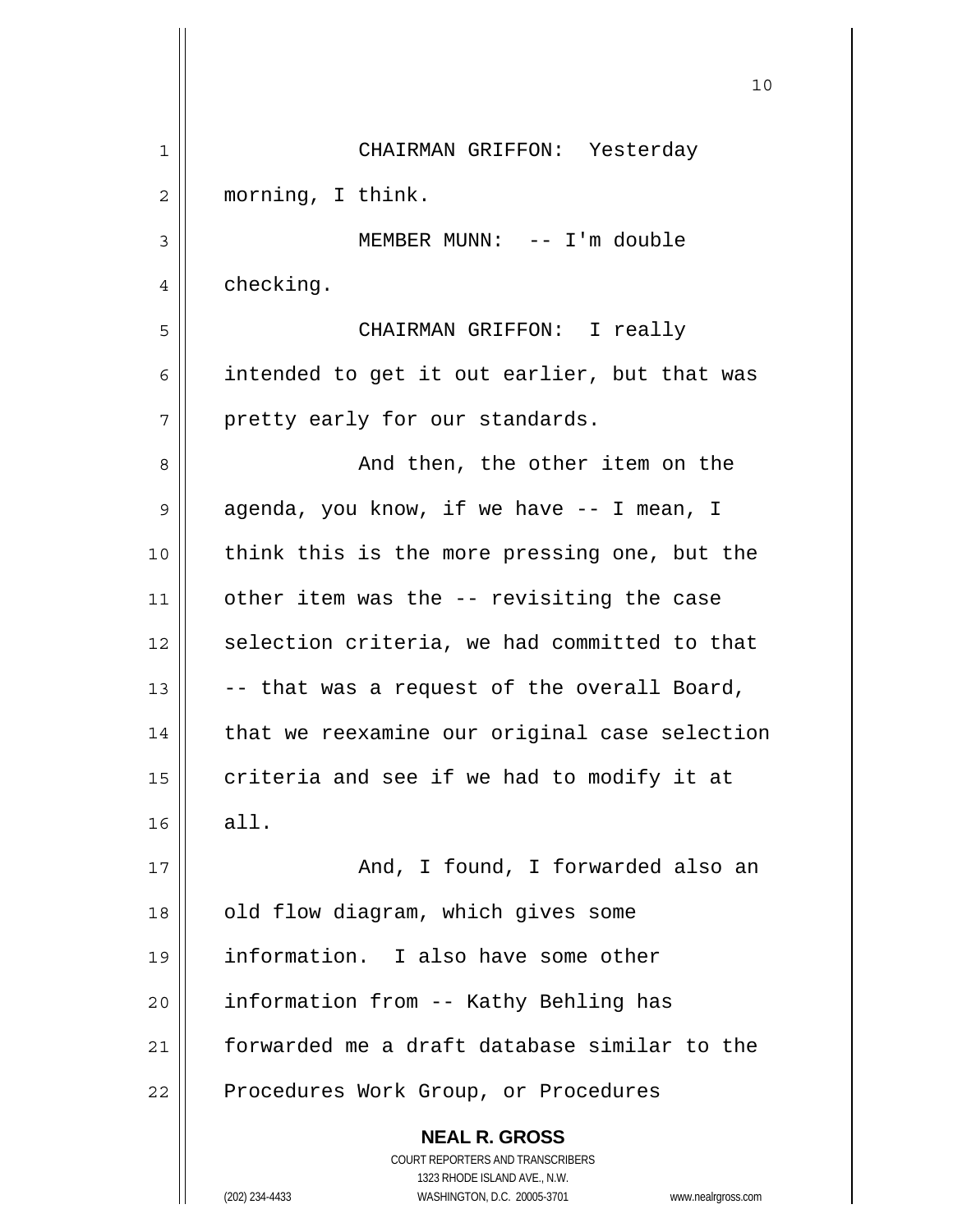| $\mathbf 1$    | Subcommittee, that has some of the case       |
|----------------|-----------------------------------------------|
| $\overline{c}$ | statistics up through the first 120 cases.    |
| $\mathfrak{Z}$ | So, that also can be kind of helpful in this  |
| $\overline{4}$ | discussion, although it's not available for   |
| 5              | everybody, it's kind of a draft that Kathy    |
| 6              | sent to me to start using on this committee.  |
| 7              | Hopefully, by the next meeting maybe we'll    |
| 8              | have something like that set up.              |
| 9              | But anyway, those are the two                 |
| 10             | items, and I quess I can describe what I did  |
| 11             | on the revision. You should clearly see the   |
| 12             | changes, they are either in red or some other |
| 13             | color, but they are definitely highlighted in |
| 14             | the drafts that I sent around.                |
| 15             | And, the idea was to sort of                  |
| 16             | describe -- well, it was just a question of,  |
| 17             | I never really got to the bottom line, and    |
| 18             | everyone at the last meeting thought it would |
| 19             | be useful to describe like the three -- I     |
| 20             | think it can be broken down a little further, |
| 21             | I think Stu, in one of his graphs, broke it   |
| 22             | out a little more precisely, but there's      |
|                | <b>NEAL R. GROSS</b>                          |

 $11$ 

COURT REPORTERS AND TRANSCRIBERS 1323 RHODE ISLAND AVE., N.W. (202) 234-4433 WASHINGTON, D.C. 20005-3701 www.nealrgross.com

 $\mathsf{II}$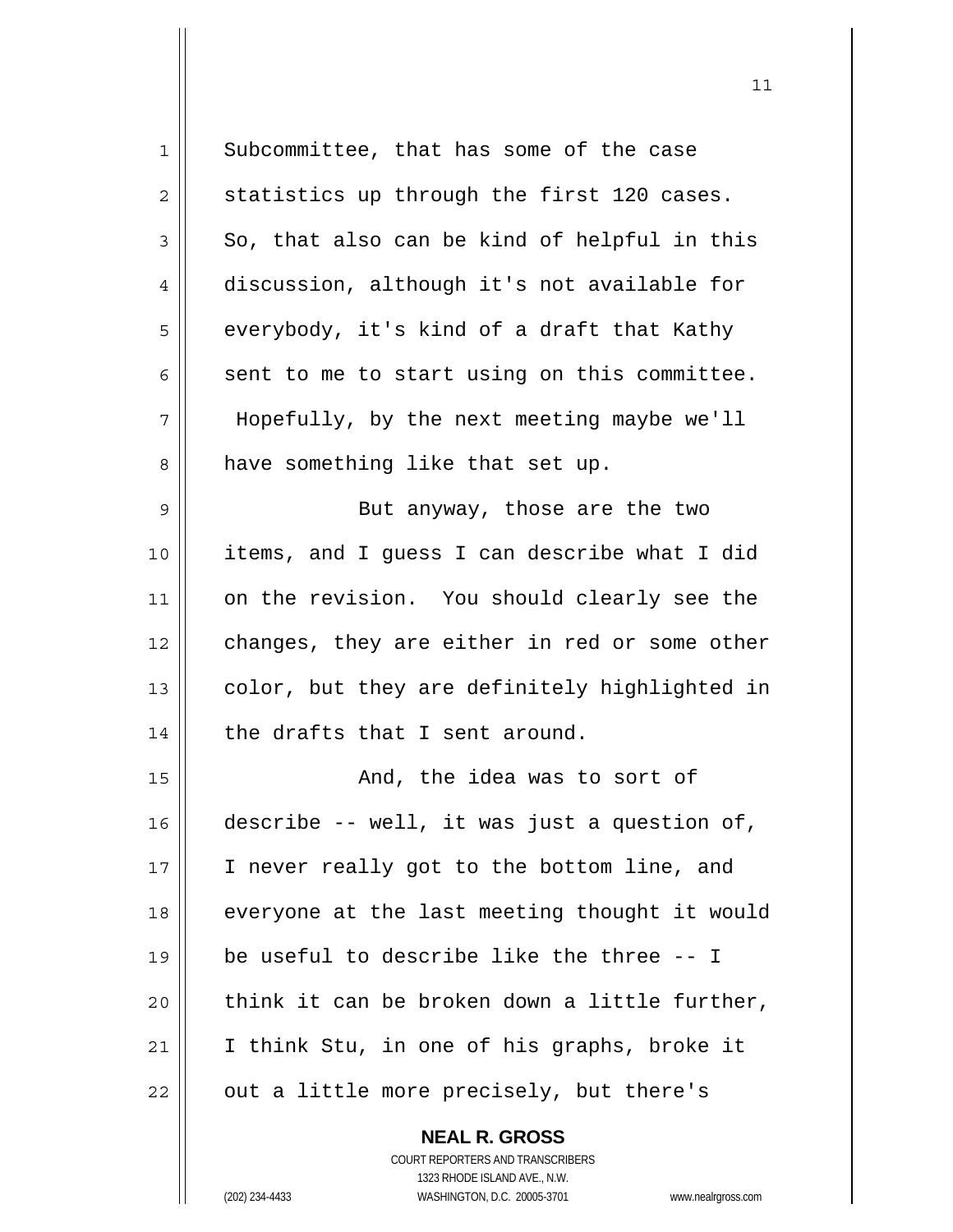1

three general categories of dose

| $\overline{2}$ | reconstructions that we looked at, and they   |
|----------------|-----------------------------------------------|
| 3              | were best estimate, the over-estimated cases, |
| 4              | and the under-estimated cases.                |
| 5              | And, I tried to describe, you                 |
| 6              | know, what percentages we found, what         |
| 7              | percentages there are overall in the case     |
| 8              | population as of, you know, 20,000 cases,     |
| $\mathsf 9$    | that was the graphic that Stu sent around to  |
| 10             | me, maybe to everyone, I'm not sure.          |
| 11             | And then, to go into each one of              |
| 12             | those types of cases, just quickly, you know, |
| 13             | for the best estimate, what were our overall  |
| 14             | impressions for the over-estimated cases,     |
| 15             | what were our overall impressions, and for    |
| 16             | the under-estimated cases what were our       |
| 17             | overall impressions, and then the rest of the |
| 18             | report remains. We've discussed the rest of   |
| 19             | the report, it remains unchanged, basically.  |
| 20             | So, those were the -- that was the            |
| 21             | front end that I tried to add. It's getting   |
| 22             | a little longer, but it also, I think, just   |

**NEAL R. GROSS**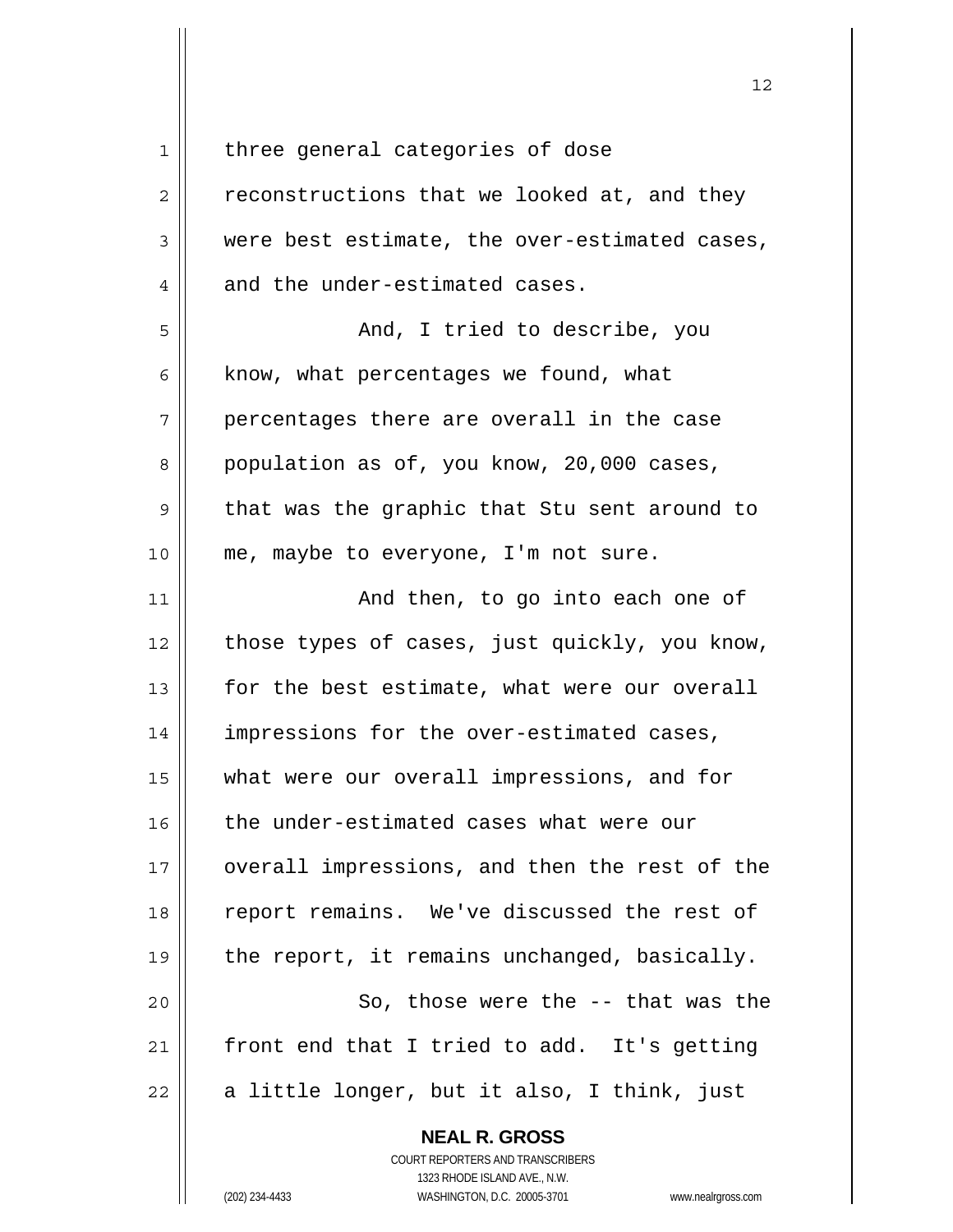**NEAL R. GROSS** COURT REPORTERS AND TRANSCRIBERS 1323 RHODE ISLAND AVE., N.W. (202) 234-4433 WASHINGTON, D.C. 20005-3701 www.nealrgross.com 1 2 3 4 5 6 7 8 9 10 11 12 13 14 15 16 17 18 19 20 21 22 gives a little better sort of more executive, you know, more executive-type summary that we were looking for. At least that was my intent. I guess that's my overall description. I certainly think there might be some wording, you know, that we can work on, but I would open it up for your overall impressions, the other committee members. Well, that's a good impression. MEMBER MUNN: I'm scanning through this right now. CHAIRMAN GRIFFON: Okay. All right. MEMBER MUNN: I'll have to be truthful, the only opportunity that I had to see my e-mail yesterday was a very brief scanning -- CHAIRMAN GRIFFON: Oh, okay. MEMBER MUNN: -- last night of what was on it. CHAIRMAN GRIFFON: Okay.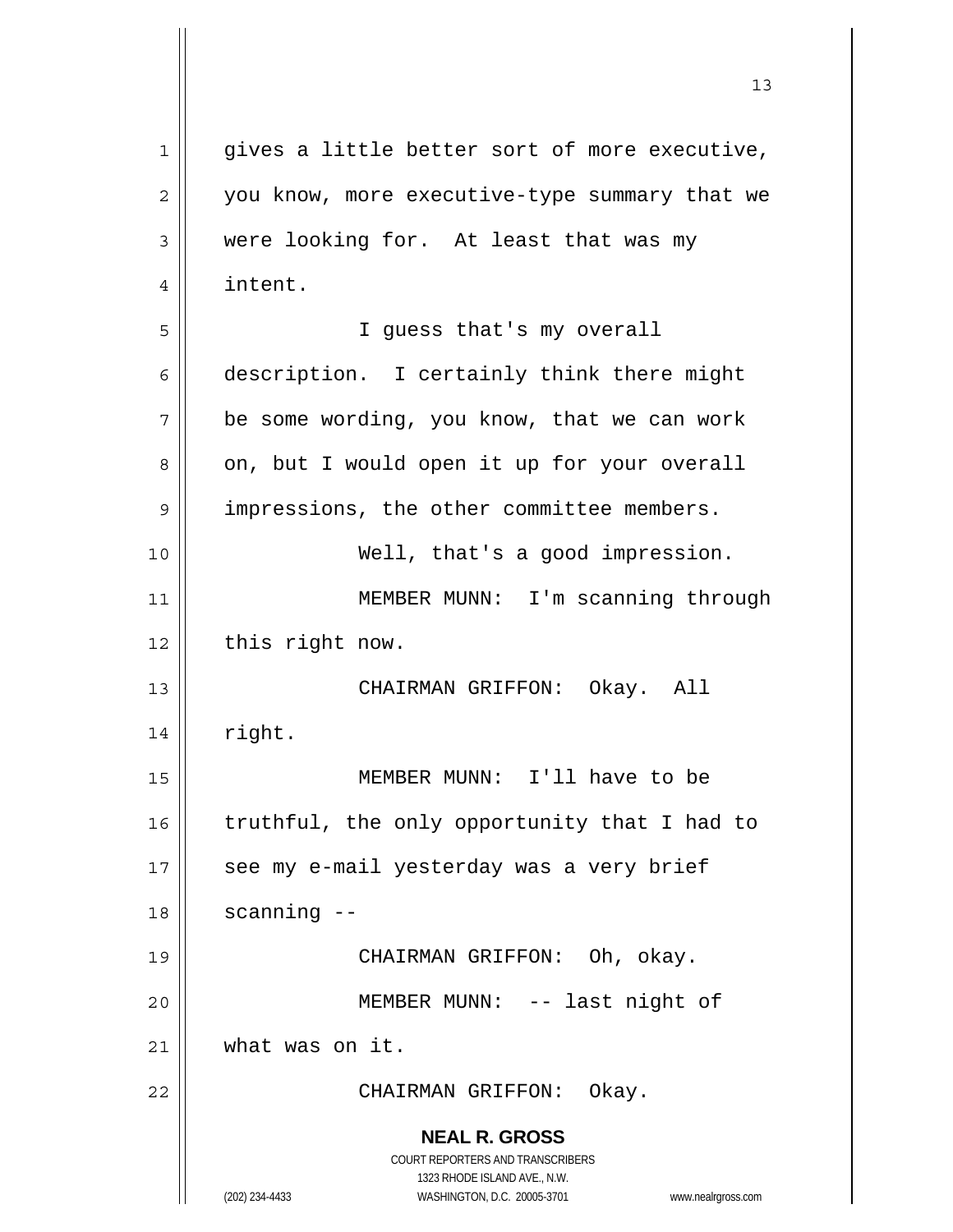**NEAL R. GROSS** COURT REPORTERS AND TRANSCRIBERS 1323 RHODE ISLAND AVE., N.W. (202) 234-4433 WASHINGTON, D.C. 20005-3701 www.nealrgross.com 14 1 2 3 4 5 6 7 8 9 10 11 12 13 14 15 16 17 18 19 20 21 22 MEMBER MUNN: And, I am just now scanning it. CHAIRMAN GRIFFON: That's why I was talking so long, to give people time to read through it again. MEMBER MUNN: Well, yes, my apologies for that. CHAIRMAN GRIFFON: I can see some things already, like the last sentence in the second paragraph, I think I sort of need to describe a little better, because I'm comparing the percentages for the first 20,000 cases to the percentages for those that we reviewed. And, I think that last sentence might be better if it said of the cases discussed in this report 7 percent were best estimate, 76, you know, because I think it's a little confusing to the reader. MEMBER MUNN: Yes, in this report it's much better. CHAIRMAN GRIFFON: Yes, there's little things like that.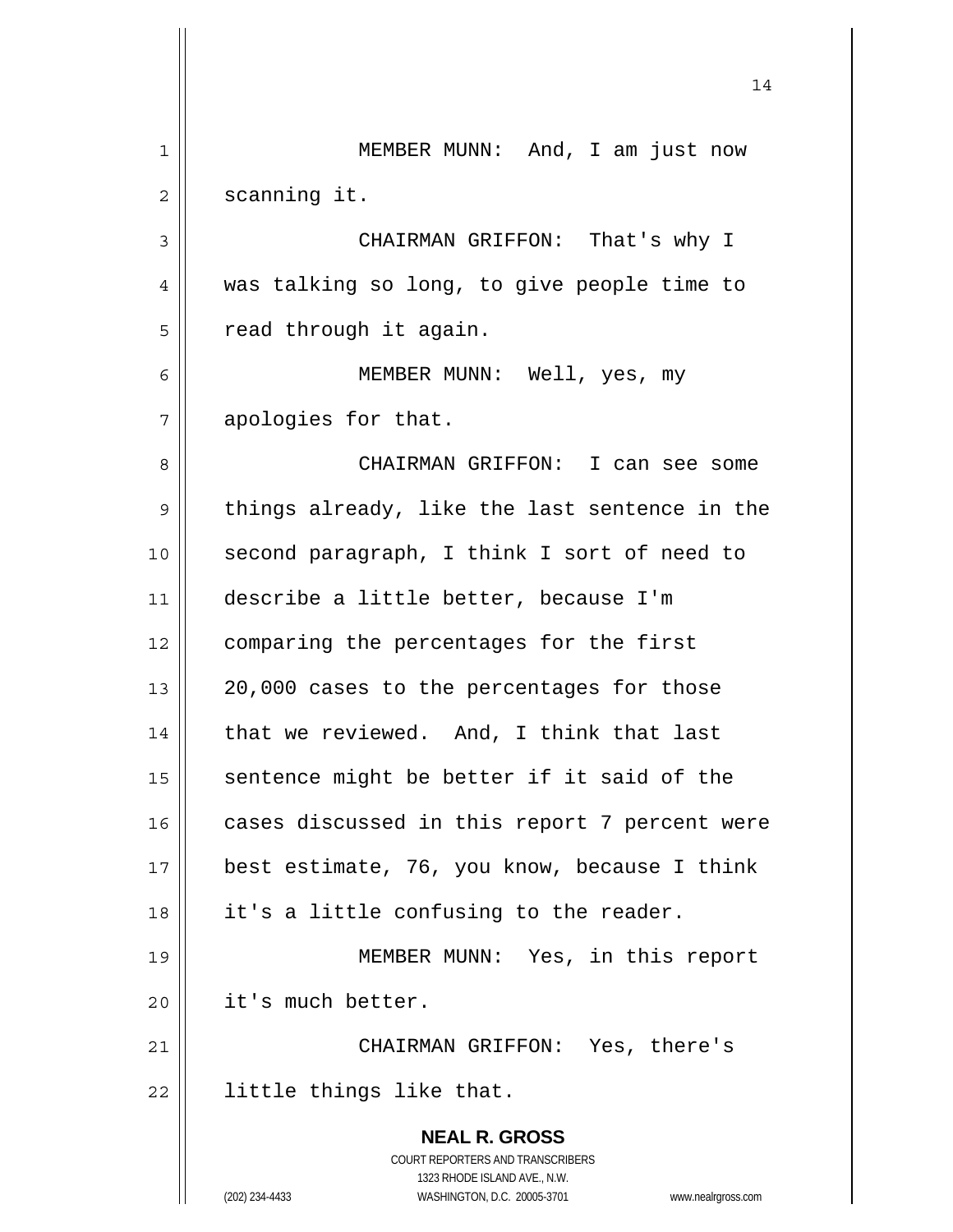|    | 15                                                                  |
|----|---------------------------------------------------------------------|
| 1  | MEMBER MUNN: So, there's that                                       |
| 2  | revision.                                                           |
| 3  | DR. MAURO: Mark, this is John. I                                    |
| 4  | read through it. I did catch a couple of                            |
| 5  | typos.                                                              |
| 6  | CHAIRMAN GRIFFON: Sure, I'll take                                   |
| 7  | those friendly amendments, too.                                     |
| 8  | DR. MAURO: These are all                                            |
| 9  | friendly. By the way, I think the Executive                         |
| 10 | Summary is excellent. I think that, you                             |
| 11 | know, when I read it I said, yes, this really                       |
| 12 | tells the story nicely on the right level.                          |
| 13 | But, in any event, you know,                                        |
| 14 | whenever you want I have two or three places                        |
| 15 | where I have some suggestions, mainly typos.                        |
| 16 | CHAIRMAN GRIFFON: People can even                                   |
| 17 | e-mail those.                                                       |
| 18 | DR. MAURO: Okay.                                                    |
| 19 | CHAIRMAN GRIFFON: I mean, as long                                   |
| 20 | as it's not -- I mean, Ted, that's fine, if                         |
| 21 | we can vote on the sense of the report, I'm                         |
| 22 | certainly willing for wordsmithing at a later                       |
|    | <b>NEAL R. GROSS</b><br><b>COURT REPORTERS AND TRANSCRIBERS</b>     |
|    | 1323 RHODE ISLAND AVE., N.W.                                        |
|    | (202) 234-4433<br>WASHINGTON, D.C. 20005-3701<br>www.nealrgross.com |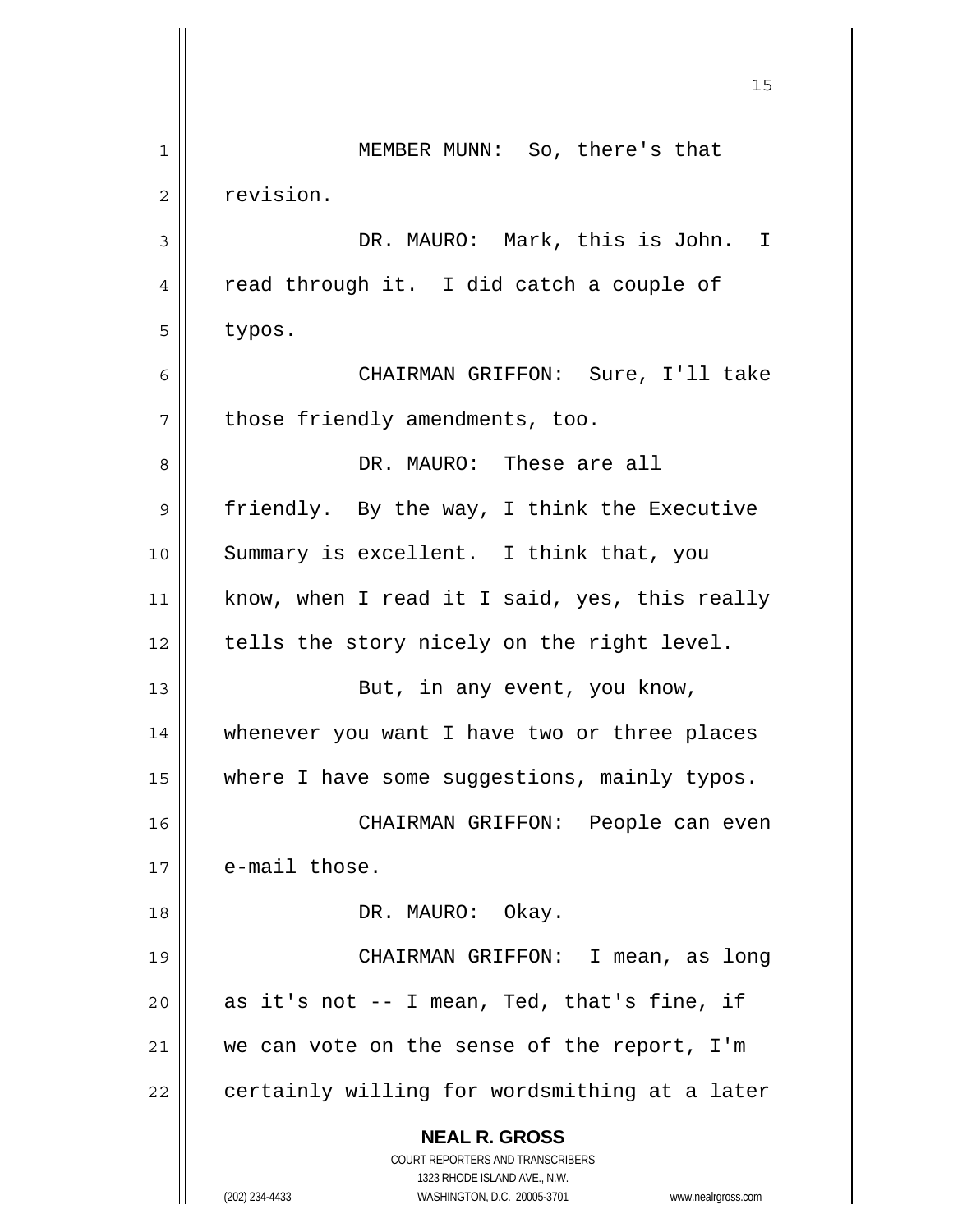| 1  | date before we bring to the Board. I think                          |
|----|---------------------------------------------------------------------|
| 2  | that's acceptable. We can -- it would be                            |
| 3  | nice if we could, by the end of this meeting,                       |
| 4  | have a sense of the committee, the                                  |
| 5  | Subcommittee, whether we can bring this as a                        |
| 6  | motion from the Subcommittee before the Board                       |
| 7  | next week, and then we can, I think, I can                          |
| 8  | revise with edits and those kind of things                          |
| 9  | without altering that motion.                                       |
| 10 | MR. KATZ: Yes, Mark, I completely                                   |
| 11 | agree. I don't think you need to do close                           |
| 12 | copy editing in this meeting. That's fine.                          |
| 13 | CHAIRMAN GRIFFON: I think that                                      |
| 14 | would be cumbersome, especially, over the                           |
| 15 | phone like this.                                                    |
| 16 | MEMBER MUNN: I guess I'd make one                                   |
| 17 | suggestion. That first paragraph on the                             |
| 18 | second page.                                                        |
| 19 | CHAIRMAN GRIFFON: First paragraph                                   |
| 20 | on the second page.                                                 |
| 21 | MEMBER MUNN: Where we are talking                                   |
| 22 | about the dose reconstructions, in the next                         |
|    | <b>NEAL R. GROSS</b>                                                |
|    | COURT REPORTERS AND TRANSCRIBERS                                    |
|    | 1323 RHODE ISLAND AVE., N.W.                                        |
|    | (202) 234-4433<br>WASHINGTON, D.C. 20005-3701<br>www.nealrgross.com |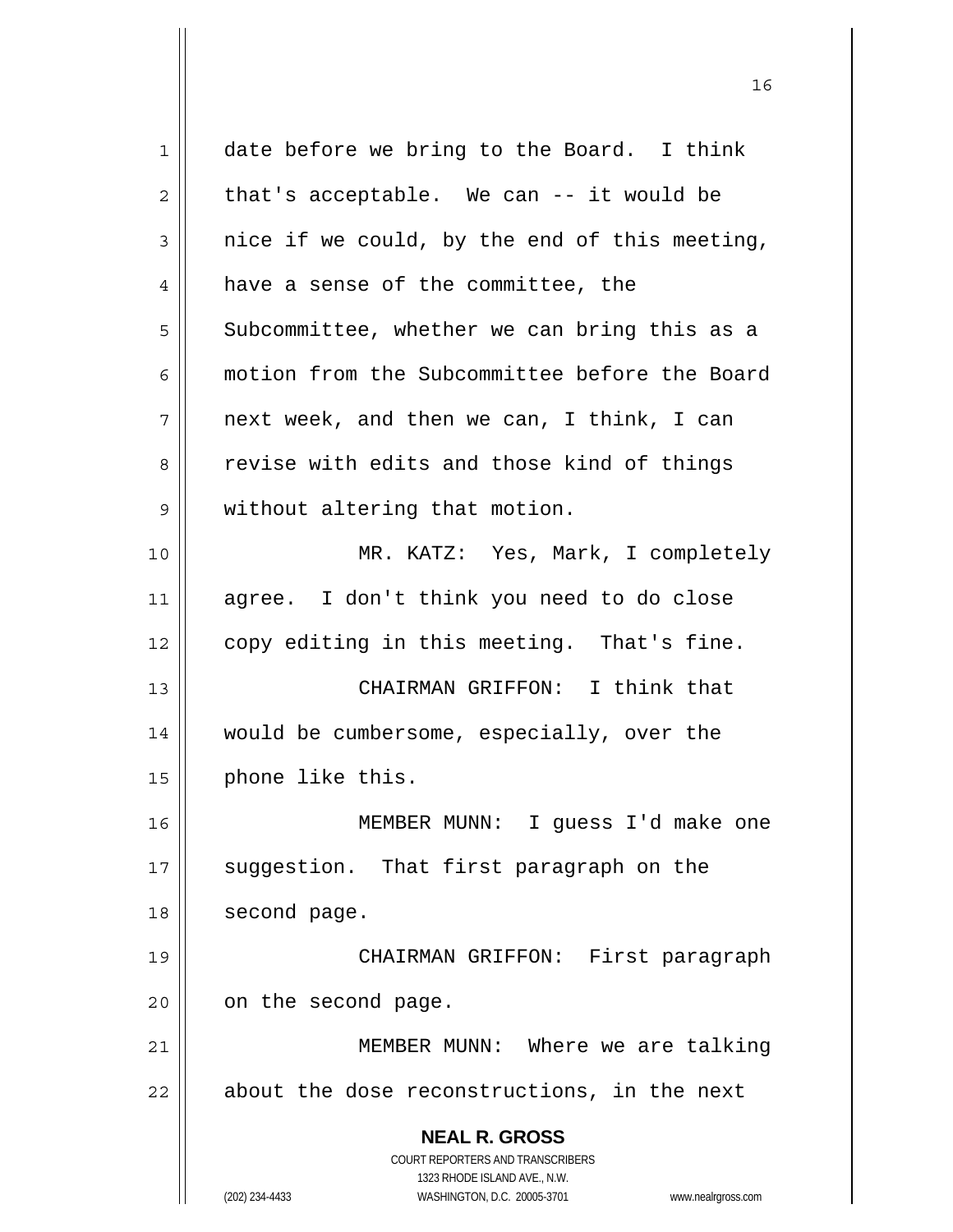| $\mathbf 1$ | to the last $-$                                                                                     |
|-------------|-----------------------------------------------------------------------------------------------------|
| 2           | CHAIRMAN GRIFFON: Tell me what                                                                      |
| 3           | the line starts with; I'm not sure where you                                                        |
| 4           | are.                                                                                                |
| 5           | MR. KATZ: Wanda, hang on one                                                                        |
| 6           | second, I didn't -- I failed to note, because                                                       |
| 7           | I thought all of were -- for this meeting the                                                       |
| 8           | main thing is not actually speaking, please                                                         |
| 9           | mute your phone so that we don't have                                                               |
| 10          | interference with the people who are trying                                                         |
| 11          | to speak. And, if you don't have a mute                                                             |
| 12          | button, you can you use *6. Thanks.                                                                 |
| 13          | Hello? We are hearing someone                                                                       |
| 14          | with a sidebar discussion. Please mute your                                                         |
| 15          | phone so that it doesn't interfere with the                                                         |
| 16          | call.                                                                                               |
| 17          | MEMBER MUNN: We still have a                                                                        |
| 18          | woman in the background.                                                                            |
| 19          | MR. KATZ: Zaida, can you cut the                                                                    |
| 20          | line that's interfering?                                                                            |
| 21          | MS. BURGOS: I will.                                                                                 |
| 22          | MR. KATZ: Thank you.                                                                                |
|             | <b>NEAL R. GROSS</b>                                                                                |
|             | <b>COURT REPORTERS AND TRANSCRIBERS</b>                                                             |
|             | 1323 RHODE ISLAND AVE., N.W.<br>(202) 234-4433<br>WASHINGTON, D.C. 20005-3701<br>www.nealrgross.com |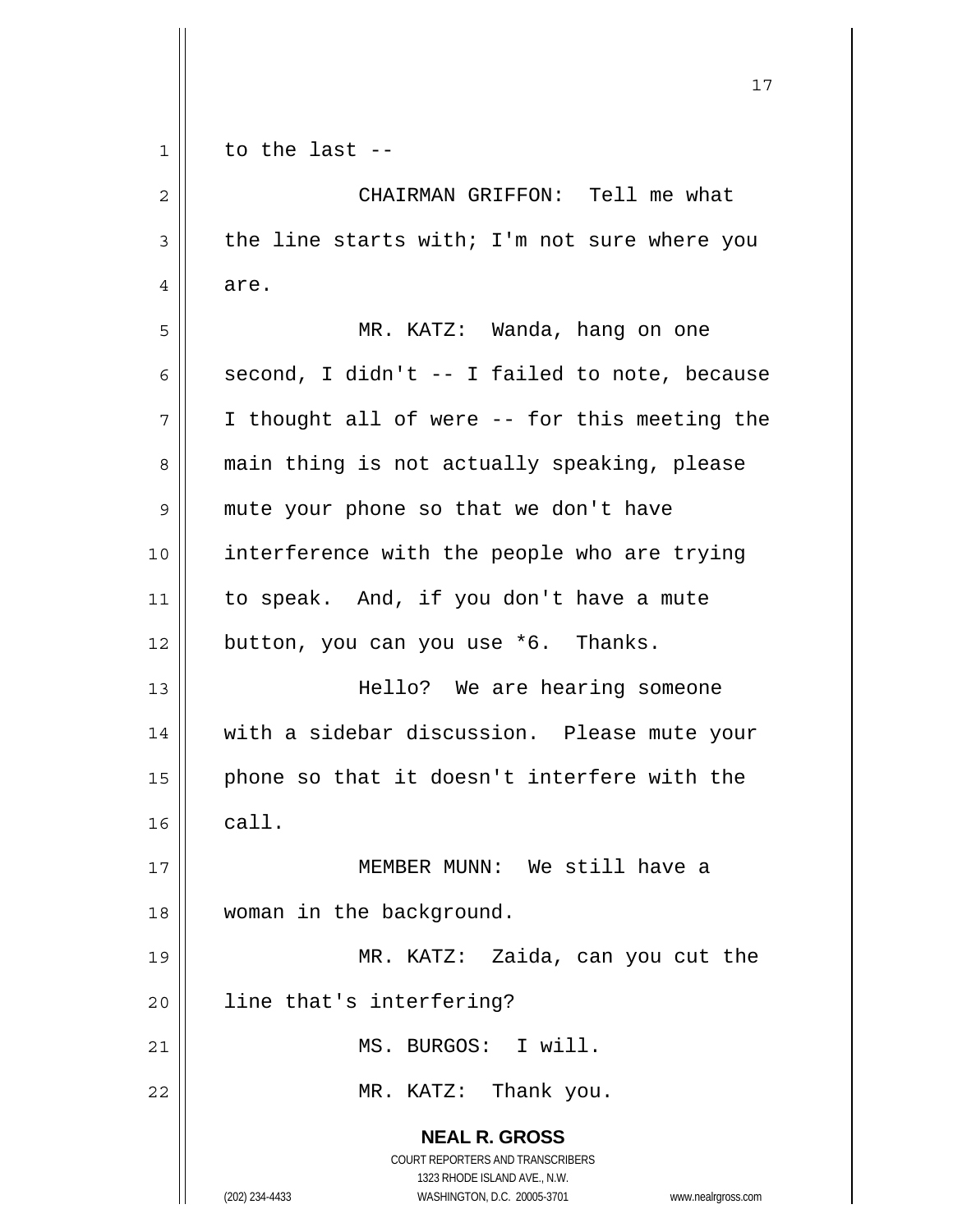**NEAL R. GROSS** COURT REPORTERS AND TRANSCRIBERS 1323 RHODE ISLAND AVE., N.W. (202) 234-4433 WASHINGTON, D.C. 20005-3701 www.nealrgross.com 18 1 2 3 4 5 6 7 8 9 10 11 12 13 14 15 16 17 18 19 20 21 22 CHAIRMAN GRIFFON: Let's just wait for this to subside here. You'd think with these small ones we'd be all right, right? MEMBER MUNN: Yes, you would think. MR. KATZ: Not everybody is a regular here, so -- MEMBER MUNN: I think I can talk over that. CHAIRMAN GRIFFON: All right, I think I can hear you. MR. KATZ: But, it's very hard for the court reporter, who has to follow this. MEMBER MUNN: Oh, yes, that's right, it is. Perhaps, we need to -- MR. KATZ: It doesn't sound like the line is cut, but maybe they've stopped talking. MS. BURGOS: He's working on it now. MR. KATZ: Okay. Are the rest of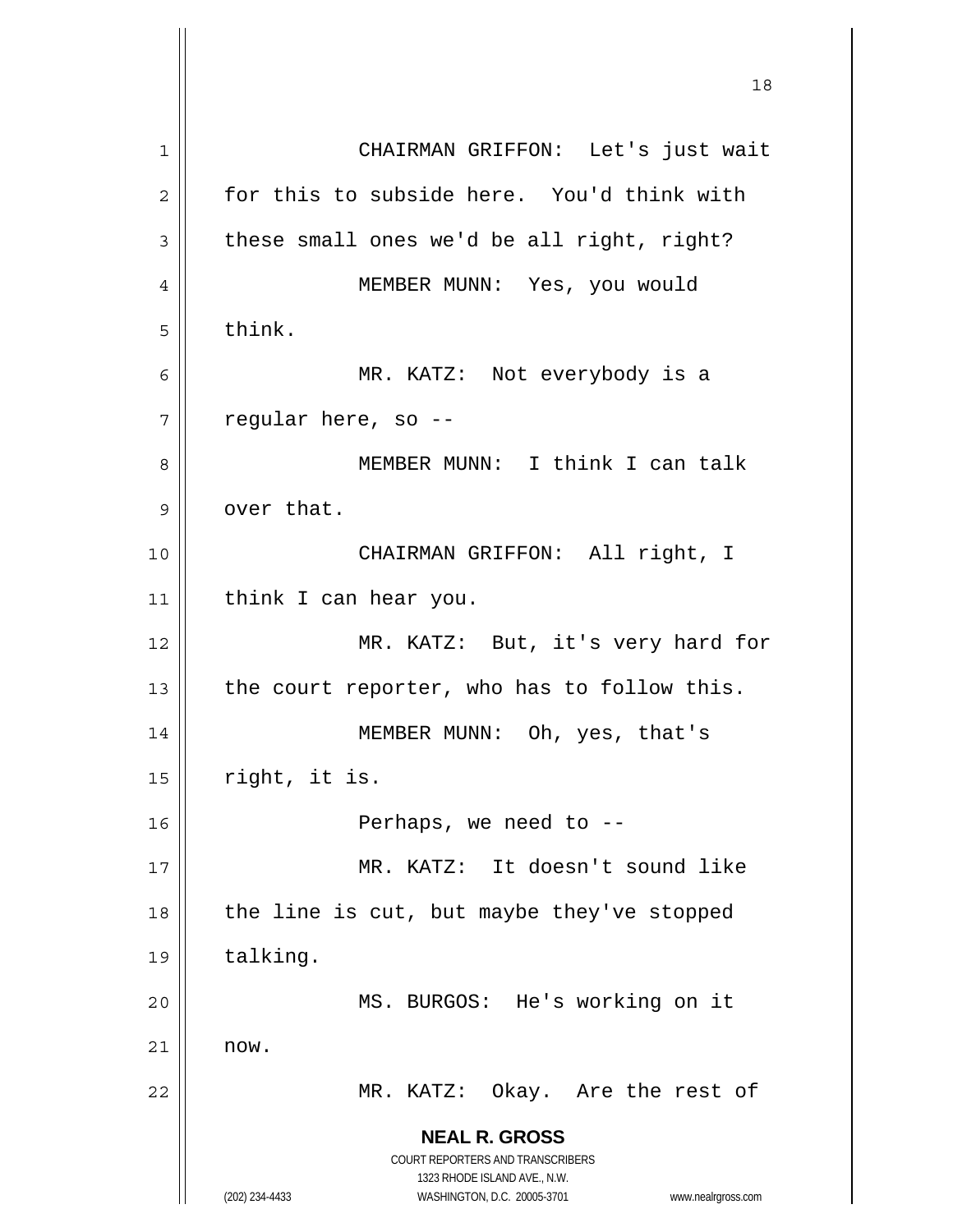**NEAL R. GROSS** COURT REPORTERS AND TRANSCRIBERS 1323 RHODE ISLAND AVE., N.W. 1 2 3 4 5 6 7 8 9 10 11 12 13 14 15 16 17 18 19 20 21 22 you still there? CHAIRMAN GRIFFON: We got it, yes. MR. KATZ: Yes, okay. CHAIRMAN GRIFFON: Okay. MEMBER MUNN: A fairly simple thing, but the next to the last sentence on that first paragraph on the second page says, "While the dose reconstruction may be appropriate, this has created real confusion about the claimant population." And, I agree, it has created real confusion, but I don't feel among the claimant population as a whole, I think it's the people who have actually experienced that. CHAIRMAN GRIFFON: Right, that's true. MEMBER MUNN: And, among the claimants who have experienced. CHAIRMAN GRIFFON: Yes, among the claimants who have experienced, yes, okay. MEMBER MUNN: Yes. CHAIRMAN GRIFFON: Okay, that's

19

(202) 234-4433 WASHINGTON, D.C. 20005-3701 www.nealrgross.com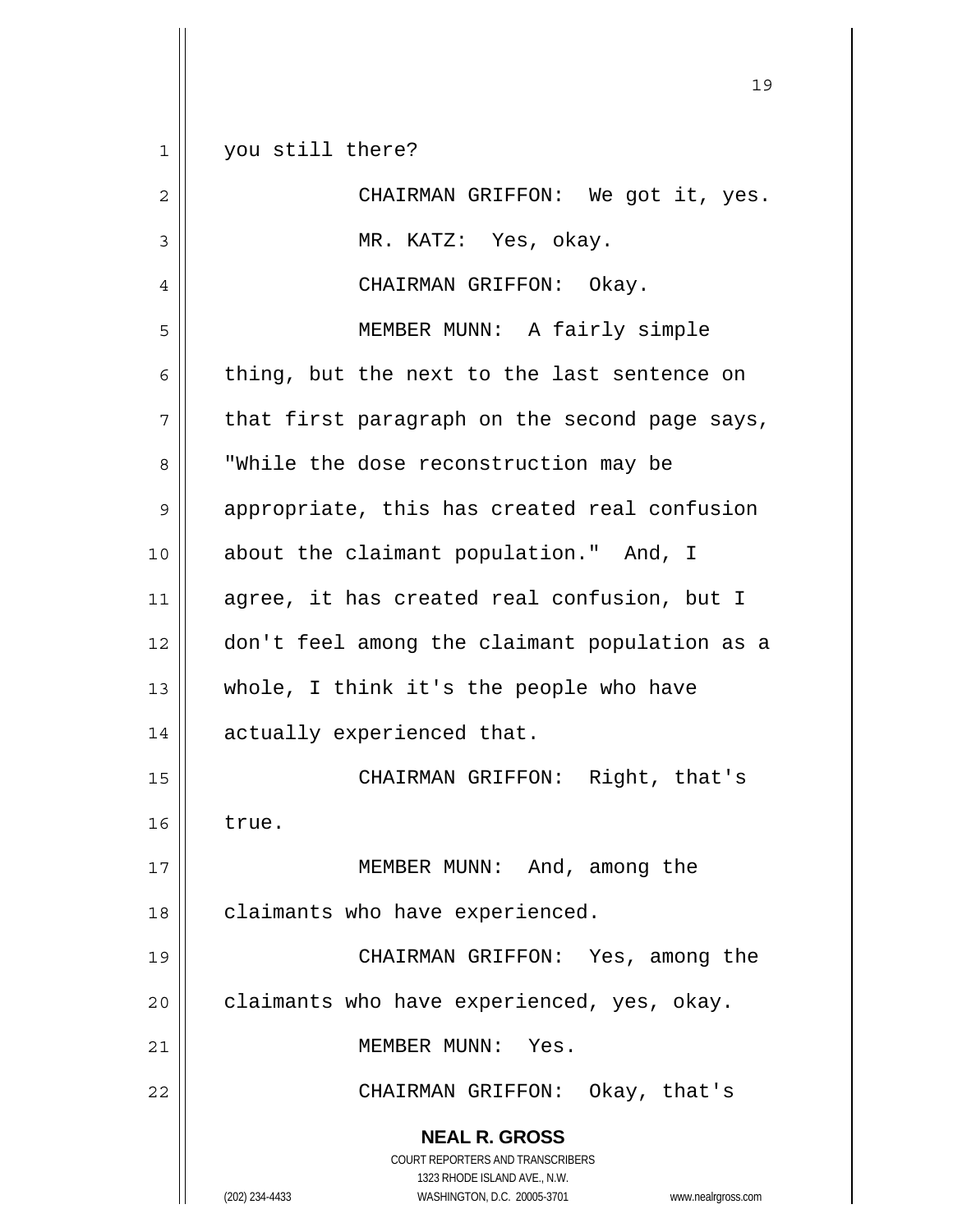**NEAL R. GROSS** COURT REPORTERS AND TRANSCRIBERS 1323 RHODE ISLAND AVE., N.W. 20 1 2 3 4 5 6 7 8 9 10 11 12 13 14 15 16 17 18 19 20 21 22 fine, yes. Yes, I agree. Okay. And then, as you are reading on, Wanda, the last section there is the 17 cases with the under-estimating approach, and they were all over 50 percent, so they were, you  $know --$  MEMBER MUNN: Right. CHAIRMAN GRIFFON: -- I think we pretty much agreed that they were appropriately done. MEMBER MUNN: Yes. CHAIRMAN GRIFFON: I think there's one thing in the -- there's one edit that I'm going to make, the over-estimated approach for, it says six cases that were compensated. Kathy Behling sent me a late e-mail last night that, actually, concurred with my number, which was eight, and originally she had told me six. But, John, you can double check that maybe with Kathy, but I'm pretty sure that's correct. DR. MAURO: Yes, right now it says

(202) 234-4433 WASHINGTON, D.C. 20005-3701 www.nealrgross.com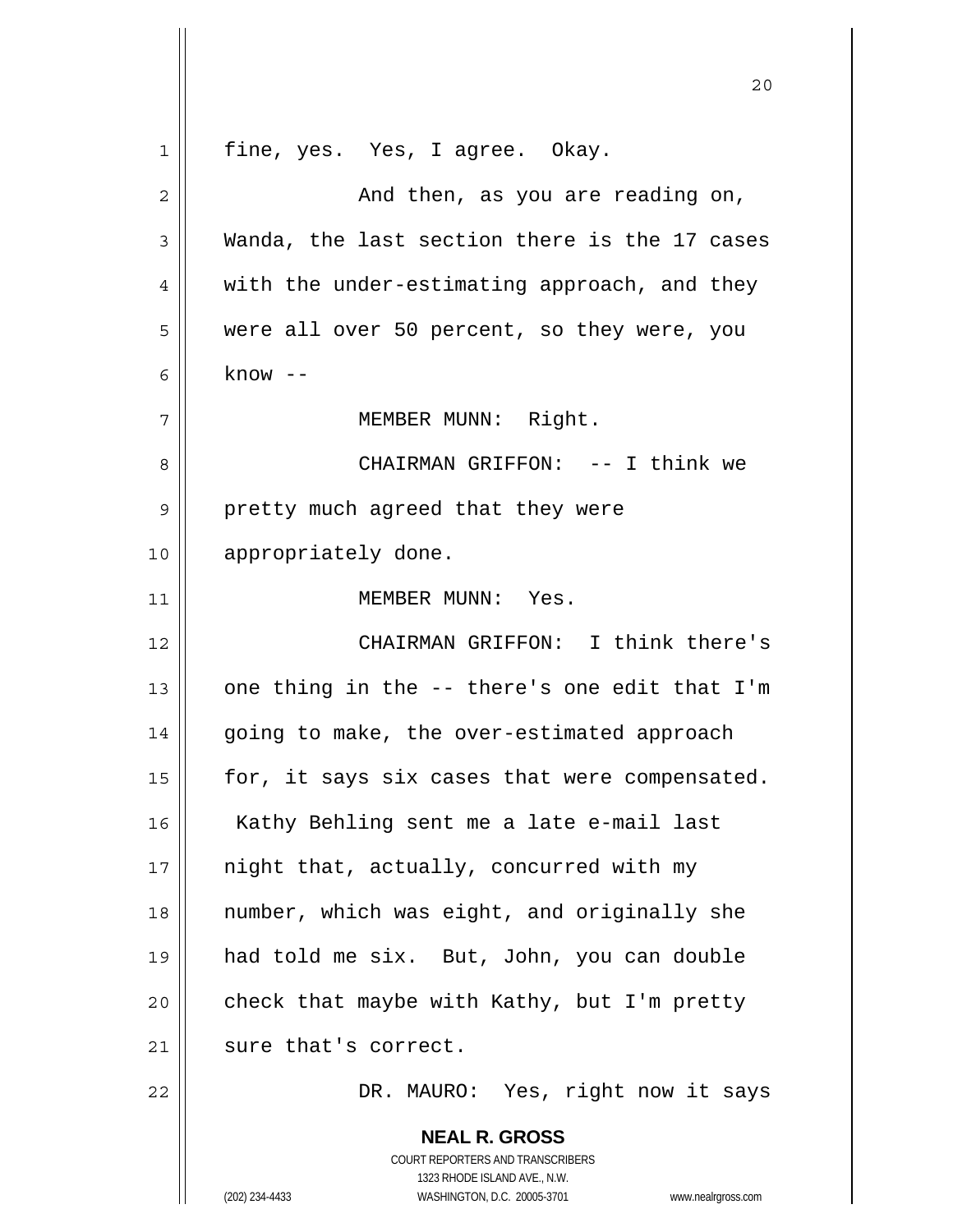1 several, six.

| $\overline{2}$ | CHAIRMAN GRIFFON: Oh, several                 |
|----------------|-----------------------------------------------|
| 3              | six, yes, I knew we had several, and then we  |
| 4              | had a number, yes, it's, actually, for eight  |
| 5              | cases. So, I'll replace the several six with  |
| 6              | eight cases in that section.                  |
| 7              | The only other thing I was                    |
| 8              | thinking if you go back to the first page,    |
| 9              | after the second paragraph I was considering, |
| 10             | because, Ted, really, those lines were added  |
| 11             | after you e-mailed me and reminded me that we |
| 12             | had asked for that one sort of comparison,    |
| 13             | and I think it needs to be put in some        |
| 14             | context. And, as I was looking through the    |
| 15             | case selection criteria I think I might have  |
| 16             | the context.                                  |
| 17             | But, you know, it looks as though,            |
| 18             | based on that, I would read this to say       |
| 19             | 20,000 cases, 8 percent, best estimate, 63    |
| 20             | are over-estimates, and 29 under-estimates,   |
| 21             | and then of the first 100 cases, or of those  |
| 22             | discussed in this report, we kind of have the |

COURT REPORTERS AND TRANSCRIBERS 1323 RHODE ISLAND AVE., N.W. (202) 234-4433 WASHINGTON, D.C. 20005-3701 www.nealrgross.com

**NEAL R. GROSS**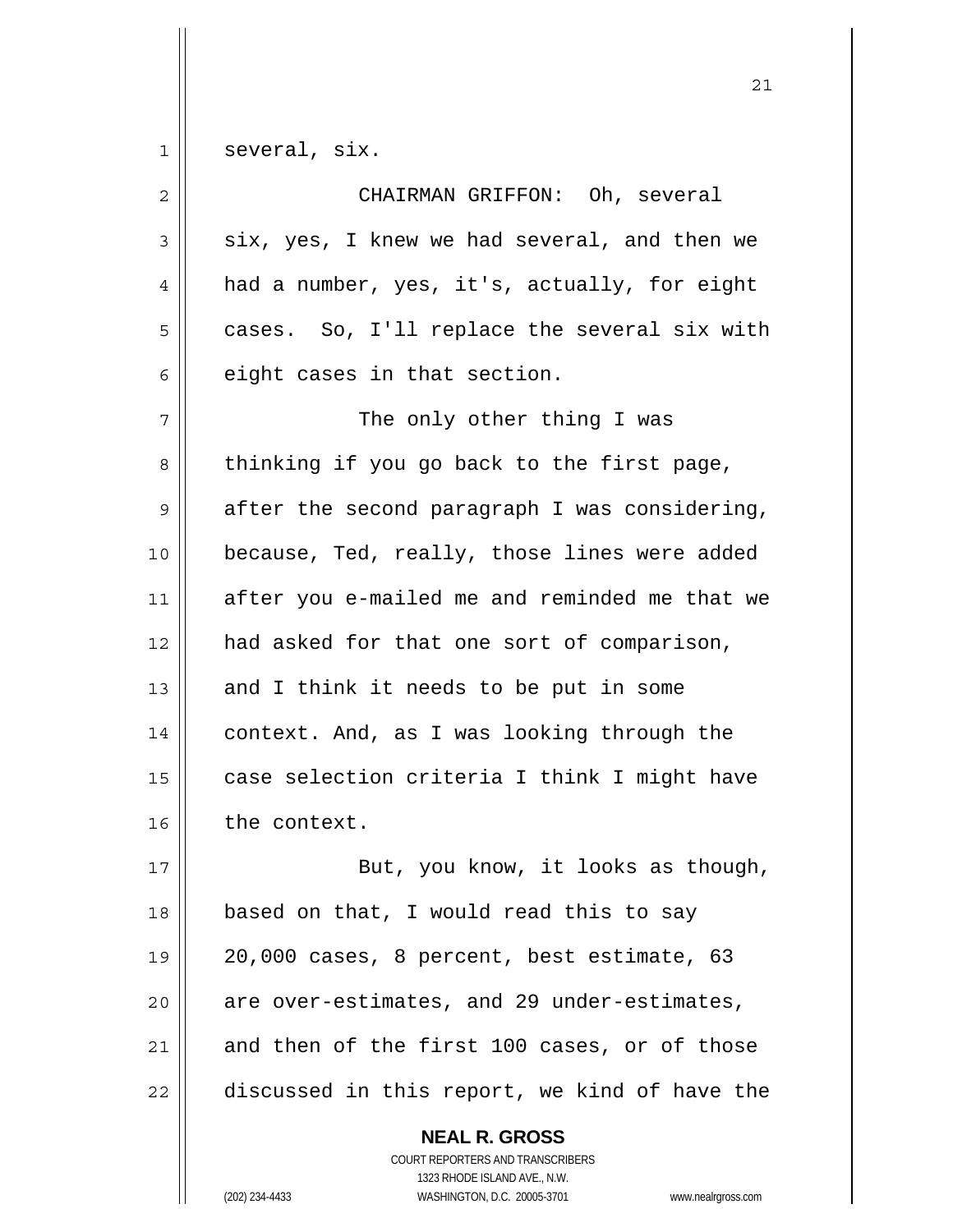1 2 same percentages almost. It's pretty -- you know, fairly close.

22

3 4 5 6 7 8 9 10 11 12 13 14 15 16 17 18 19 20 21 22 I was going to add on a sentence, though, to remind the reader, or to tell the reader, because I don't know if we ever mentioned this, but in our original approach to the dose review, as you'll see in the flow chart for the selection criteria, we really intended on -- and I was going to say it should be noted that the Board's intent was to review a greater percentage of the bestestimate cases, and as you'll see in our criteria we, actually, said we were looking for like 40 percent of our cases to be from the 45-50 percent range, and I think the intent there was that that's where NIOSH had to sharpen their pencils, so to speak, and, you know, that's where issues regarding - that could affect compensation are more likely to be -- you know, show up. So, that's where we wanted to focus our review. So, even though the percentages

**NEAL R. GROSS**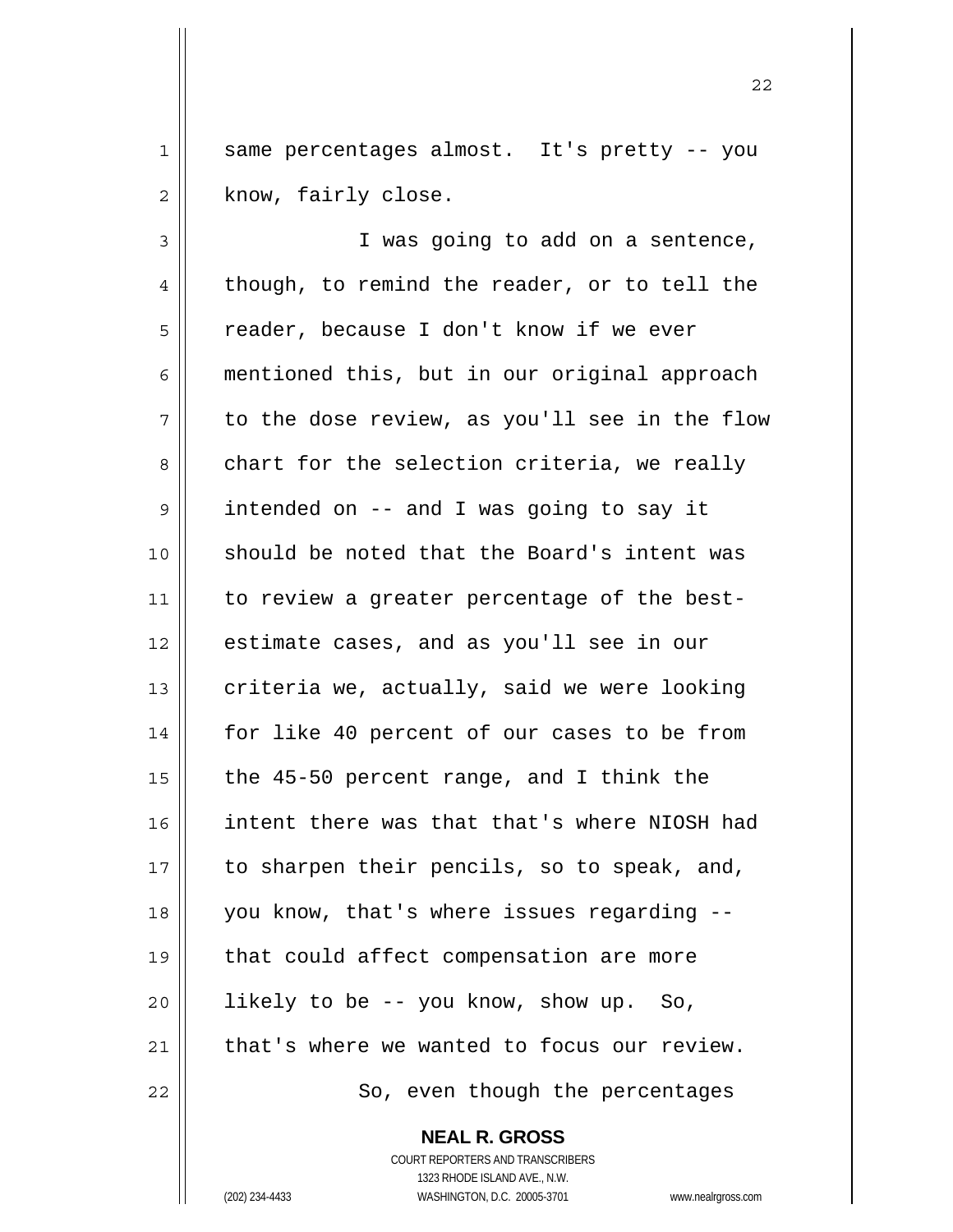**NEAL R. GROSS** COURT REPORTERS AND TRANSCRIBERS 1323 RHODE ISLAND AVE., N.W. (202) 234-4433 WASHINGTON, D.C. 20005-3701 www.nealrgross.com 1 2 3 4 5 6 7 8 9 10 11 12 13 14 15 16 17 18 19 20 21 22 were close in our original audit, we want to put more emphasis on the best-estimate cases. I don't know if that needs to be in there at all, but just a thought. MEMBER MUNN: My question was going to be -- so you are suggesting that you add another sentence of explanation? CHAIRMAN GRIFFON: Yes, just -- MEMBER MUNN: Actually, this looks fine to me. CHAIRMAN GRIFFON: -- all right, maybe we'll just leave it like that. It reads fine, I guess, yes. MEMBER MUNN: Yes. CHAIRMAN GRIFFON: All right, I'll just leave it like that. I guess I don't need to put any, you know, judgment on it. MR. KATZ: Yes, Mark, I just - you know, it doesn't need to be there. If you wanted to add a paragraph about going forward, I think that would be perfectly appropriate to add if you want it. I don't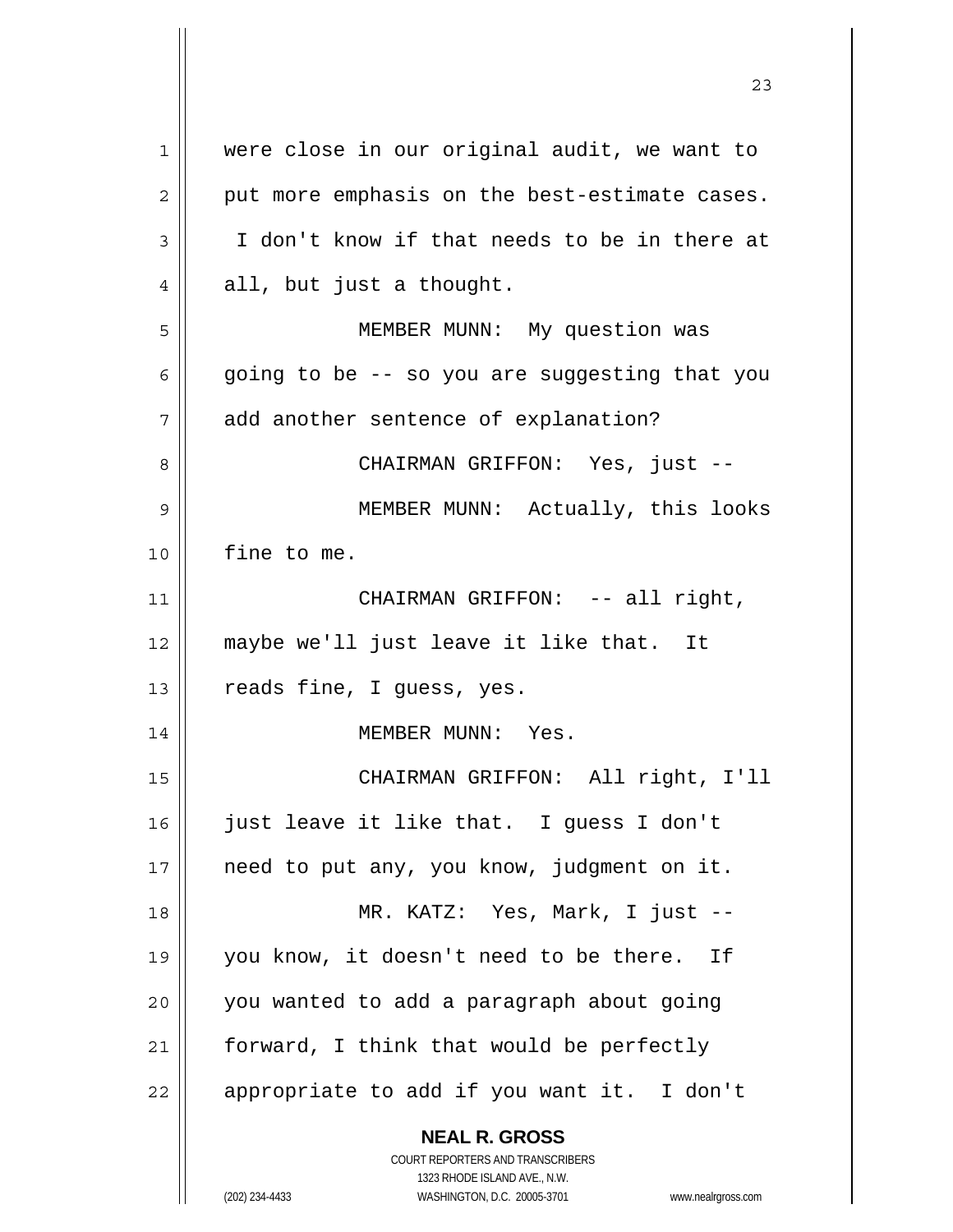**NEAL R. GROSS** COURT REPORTERS AND TRANSCRIBERS 1323 RHODE ISLAND AVE., N.W. (202) 234-4433 WASHINGTON, D.C. 20005-3701 www.nealrgross.com 24 1 2 3 4 5 6 7 8 9 10 11 12 13 14 15 16 17 18 19 20 21 22 think it's essential. CHAIRMAN GRIFFON: Yes. MR. KATZ: But, if it's something that, you, is frequently done in these sort of reports, it's completely up to you. CHAIRMAN GRIFFON: Okay. MEMBER MUNN: And, I guess my instinct would be not to include anything about what comes next week, or next month, or next year. These reports are, in my view, complex enough as they are. CHAIRMAN GRIFFON: Right. MEMBER MUNN: And, we have not - at least I have not assimilated any feeling that we need to change the concept of these occasional reports. CHAIRMAN GRIFFON: Okay, I'll leave that out. It was just a thought as I was reading through. DR. MAURO: Mark, I just had a thought. Do you think it would be worth mentioning that at the time of preparing this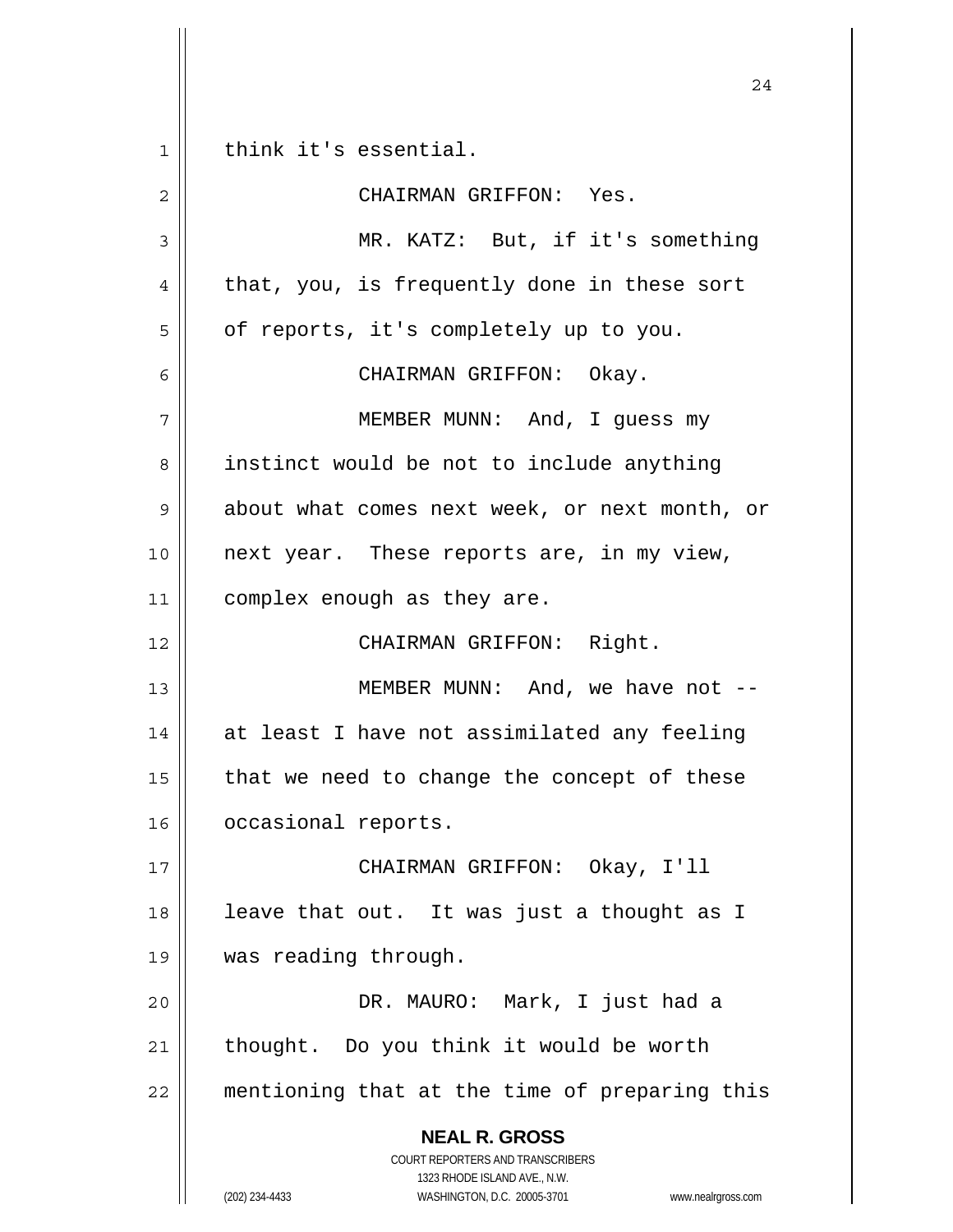**NEAL R. GROSS** COURT REPORTERS AND TRANSCRIBERS 1323 RHODE ISLAND AVE., N.W. (202) 234-4433 WASHINGTON, D.C. 20005-3701 www.nealrgross.com 1 2 3 4 5 6 7 8 9 10 11 12 13 14 15 16 17 18 19 20 21 22 report on the first 100, we currently have the Board audited, or in the process of auditing 240? As of this date, the 240 have been reviewed by SC&A, and, of course, all of which are at various stages of issues resolution. I don't know if that's the kind of thing -- that would get like up to date. CHAIRMAN GRIFFON: I'm not sure if that's just -- DR. MAURO: Just a thought. CHAIRMAN GRIFFON: -- yes. I just -- I'm not sure we need to have that in there, what other people think. I just think that might add confusion, like, well why are you so far behind on the ones that have already been done. MEMBER CLAWSON: Mark, this is Brad. I've got to agree with you. I think I guess I could be considered as layman as anybody, but it would just add a little more confusion to it. CHAIRMAN GRIFFON: I know, I know.

<u>25</u>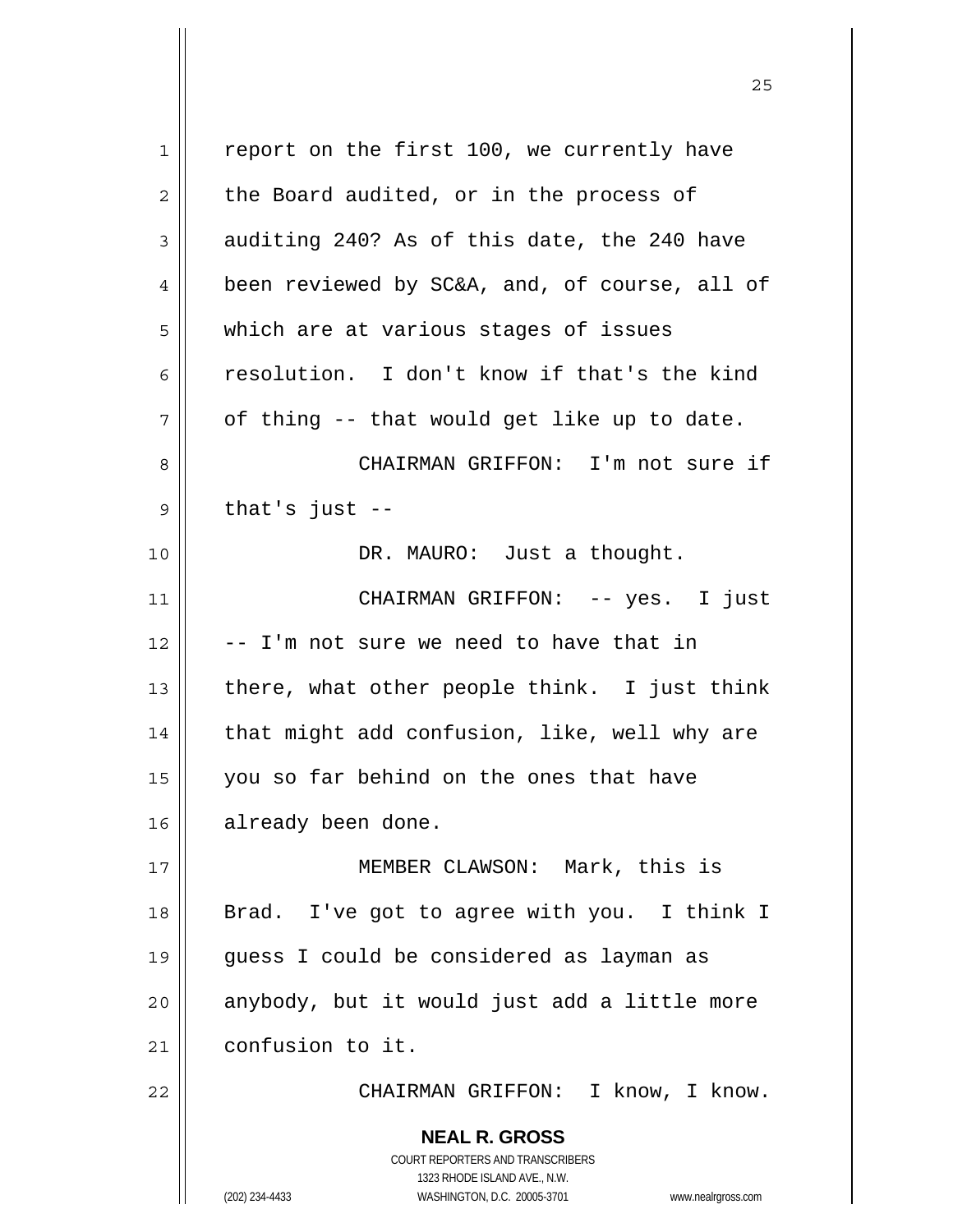| 1  | John, I just feel -- you know, because I                                                            |
|----|-----------------------------------------------------------------------------------------------------|
| 2  | feel like that would be -- I might need to                                                          |
| 3  | explain that a little further, and I don't                                                          |
| 4  | want to make it any --                                                                              |
| 5  | DR. MAURO: No problem.                                                                              |
| 6  | CHAIRMAN GRIFFON: -- more lengthy                                                                   |
| 7  | than it is.                                                                                         |
| 8  | DR. MAURO: Like I said, we were                                                                     |
| 9  | talking about -- you are absolutely right.                                                          |
| 10 | CHAIRMAN GRIFFON: I already                                                                         |
| 11 | thought, as I was adding this stuff, that it                                                        |
| 12 | was getting a little lengthy, but I did want                                                        |
| 13 | to take enough sentences to explain, because                                                        |
| 14 | we throw around these terms, best estimate,                                                         |
| 15 | over-estimate, under-estimate, you know, so I                                                       |
| 16 | thought it was worth a sentence or two of                                                           |
| 17 | explanation of what we meant by that.                                                               |
| 18 | I hope that's okay. If there's                                                                      |
| 19 | some wordsmithing there, too, that NIOSH has                                                        |
| 20 | comments on for defining those parameters, I                                                        |
| 21 | would take those, if I am saying something is                                                       |
| 22 | slightly erroneous, you know, regarding the                                                         |
|    | <b>NEAL R. GROSS</b>                                                                                |
|    | COURT REPORTERS AND TRANSCRIBERS                                                                    |
|    | 1323 RHODE ISLAND AVE., N.W.<br>WASHINGTON, D.C. 20005-3701<br>(202) 234-4433<br>www.nealrgross.com |
|    |                                                                                                     |

<u>26</u>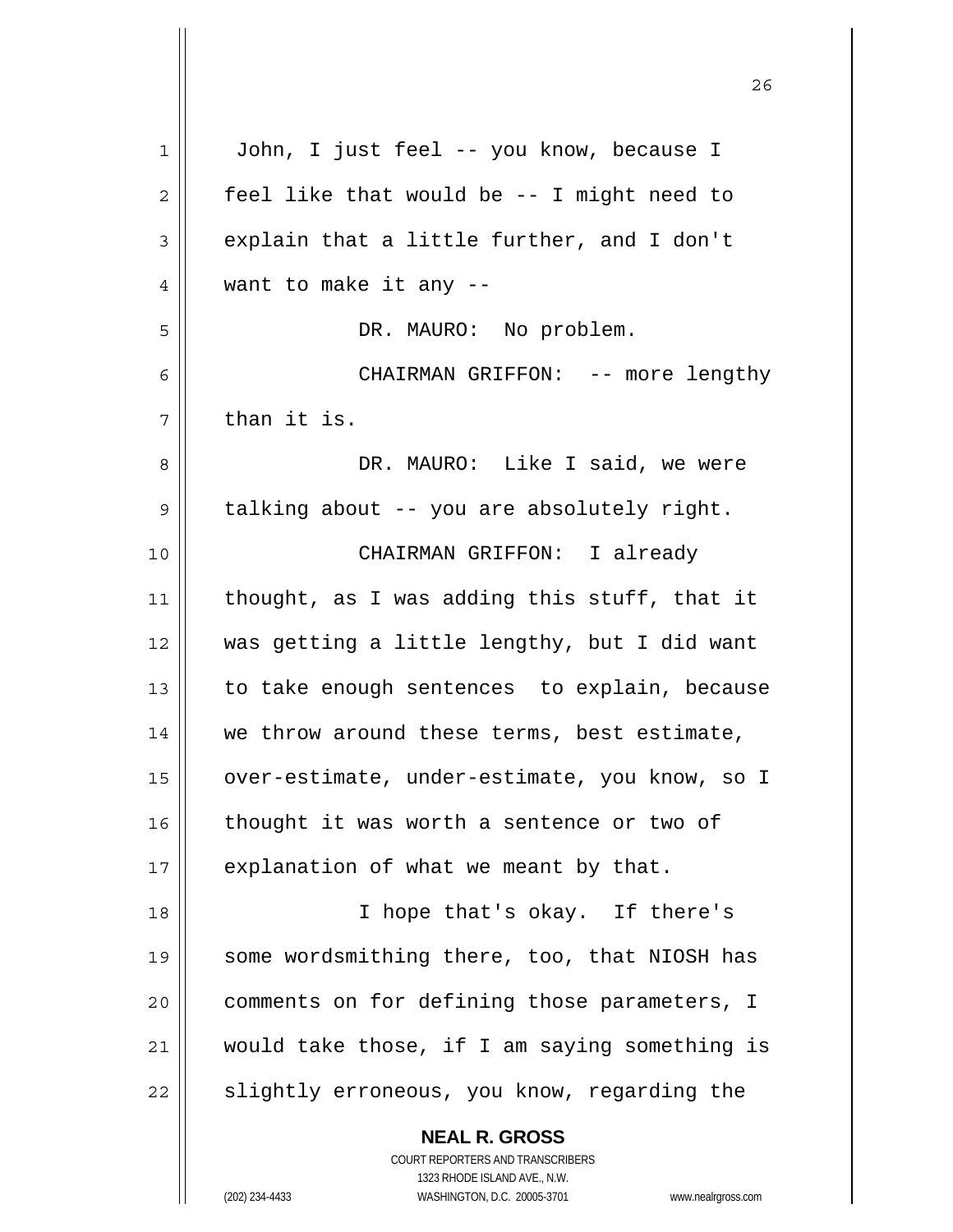efficiency process or whatever.

1

| $\sqrt{2}$  | MR. KATZ: Mark, actually, my                                                                                                                                    |
|-------------|-----------------------------------------------------------------------------------------------------------------------------------------------------------------|
| 3           | perspective, I, actually, think you've                                                                                                                          |
| 4           | handled this really well with all the new                                                                                                                       |
| 5           | material, and I think it's just -- as Dr.                                                                                                                       |
| 6           | Mauro said, I think it's a really good sort                                                                                                                     |
| 7           | of overview for the Secretary. I think it                                                                                                                       |
| 8           | really did sort of hit the nail on the head,                                                                                                                    |
| $\mathsf 9$ | and I think that's great.                                                                                                                                       |
| 10          | CHAIRMAN GRIFFON: Okay.                                                                                                                                         |
| 11          | MR. KATZ: The one thing I would                                                                                                                                 |
| 12          | just suggest, in terms of titling this, it's                                                                                                                    |
| 13          | not -- this is really sort of what I would                                                                                                                      |
| 14          | just call an introduction to the Executive                                                                                                                      |
| 15          | Summary, rather than just Executive Summary,                                                                                                                    |
| 16          | because part of this is context that you are                                                                                                                    |
| $17$        | giving up front, which I think it absolutely                                                                                                                    |
| 18          | right, isn't repeated in the body of the                                                                                                                        |
| 19          | report.                                                                                                                                                         |
| 20          | CHAIRMAN GRIFFON: Right. So, an                                                                                                                                 |
| 21          | introduction.                                                                                                                                                   |
| 22          | MR. KATZ: Normally, an Executive                                                                                                                                |
|             | <b>NEAL R. GROSS</b><br>COURT REPORTERS AND TRANSCRIBERS<br>1323 RHODE ISLAND AVE., N.W.<br>(202) 234-4433<br>WASHINGTON, D.C. 20005-3701<br>www.nealrgross.com |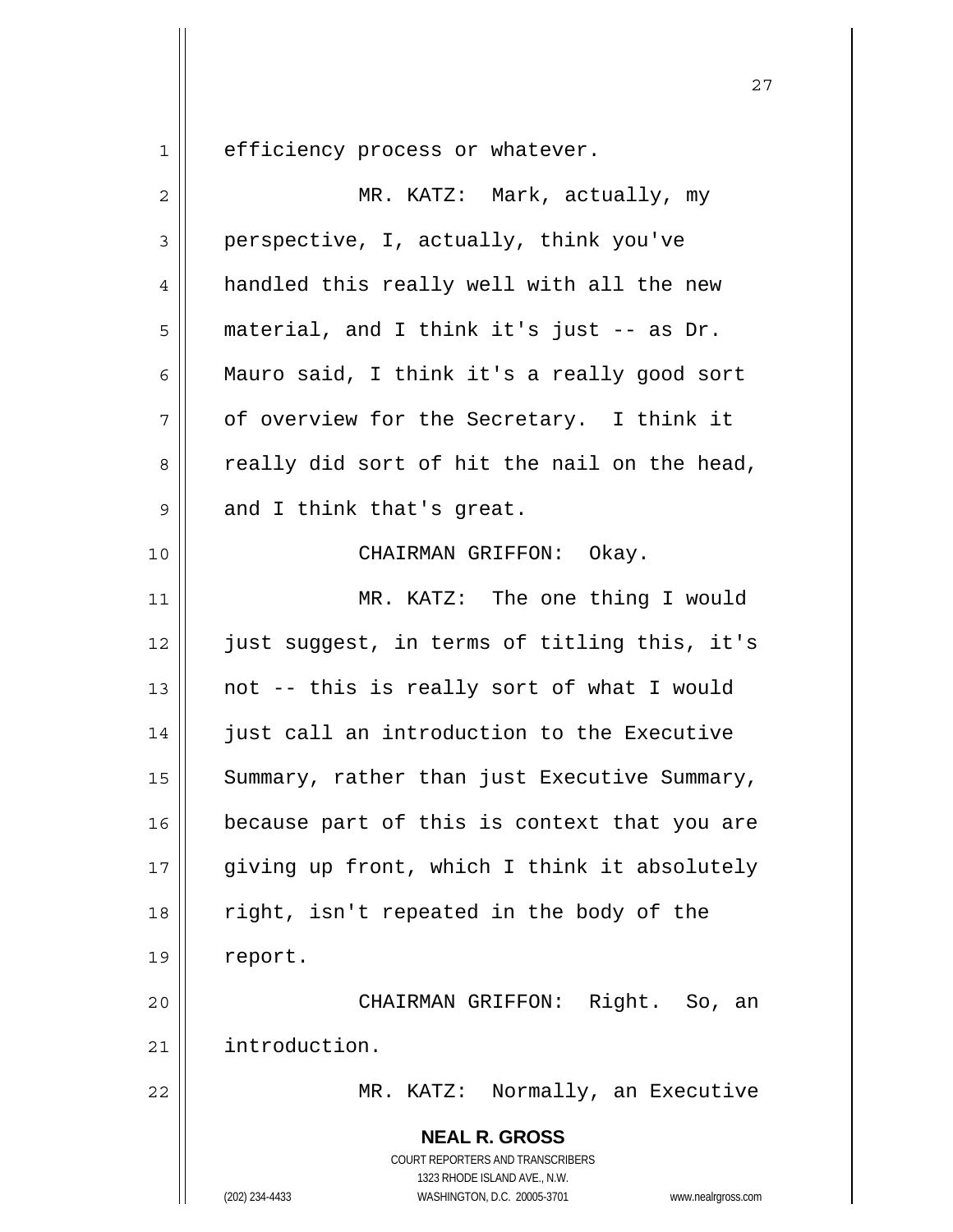**NEAL R. GROSS** COURT REPORTERS AND TRANSCRIBERS 1323 RHODE ISLAND AVE., N.W. (202) 234-4433 WASHINGTON, D.C. 20005-3701 www.nealrgross.com 1 2 3 4 5 6 7 8 9 10 11 12 13 14 15 16 17 18 19 20 21 22 Summary really does just summarize what's in the body of the report. This, actually, gives context that is needed, but it's not in the body. So, you may then either repeat it in the body of the report or just say, you know, introduction and Executive Summary. CHAIRMAN GRIFFON: Well, I surely don't want to repeat it anymore. MEMBER MUNN: Please, let's don't repeat. MR. KATZ: That's what I would suggest, that's all. CHAIRMAN GRIFFON: So, just introduction and Executive Summary, or just introduction? MR. KATZ: I would just -- or you can even just call this, you know, an introduction, that's fine. CHAIRMAN GRIFFON: Yes, maybe just introduction. MR. KATZ: Fine. MEMBER MUNN: Background or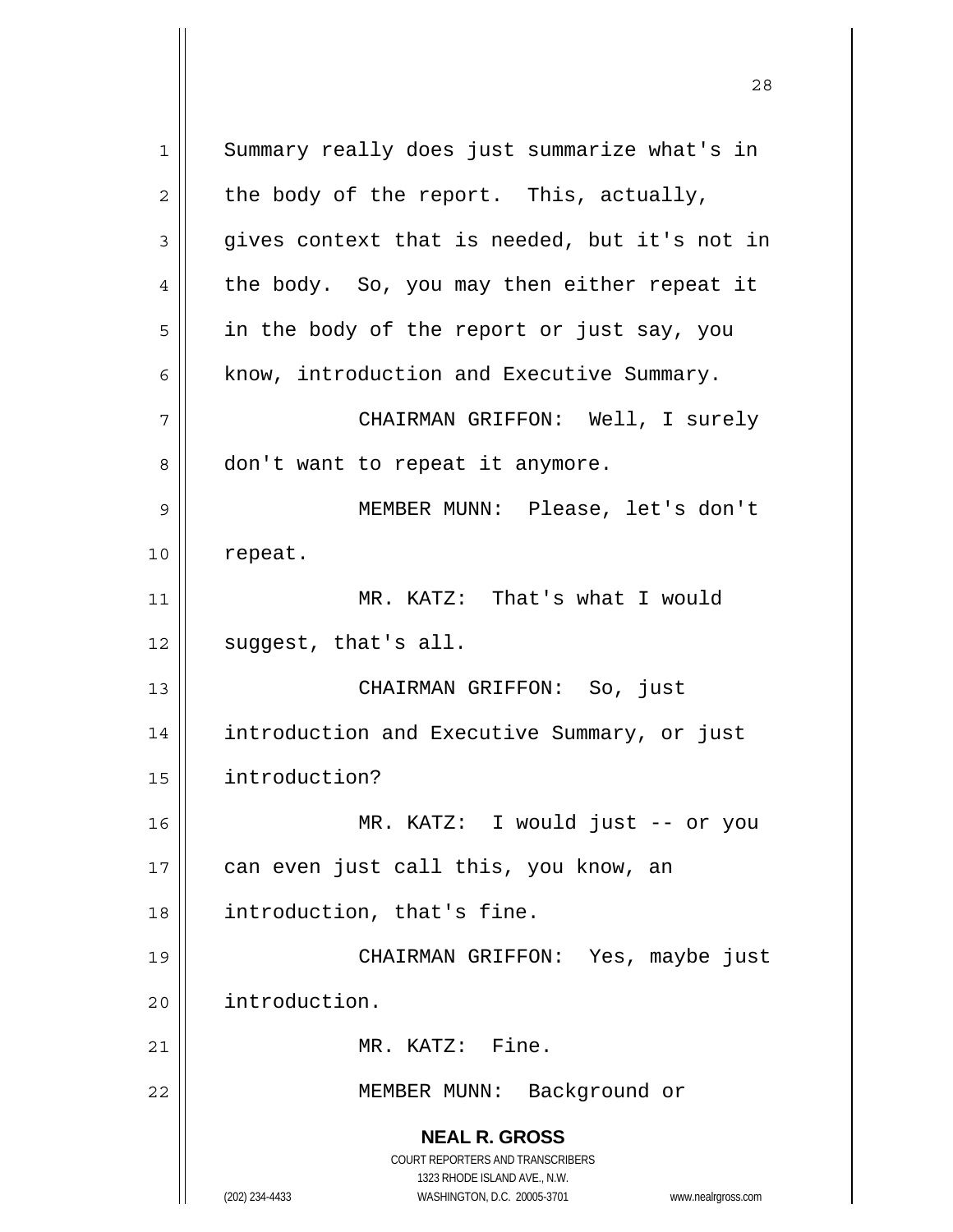1 whatever.

| $\overline{2}$ | CHAIRMAN GRIFFON: Yes. And, the                                                                                                                                 |
|----------------|-----------------------------------------------------------------------------------------------------------------------------------------------------------------|
| $\mathsf 3$    | title, of course, yes, some of those things                                                                                                                     |
| 4              | on the top, we can re-title them. I'm not                                                                                                                       |
| 5              | too worried about that, you know, however                                                                                                                       |
| 6              | Paul wants to format, you know, consistent                                                                                                                      |
| 7              | with the other reports that we submitted, I                                                                                                                     |
| 8              | think that's how, you know, Paul can work                                                                                                                       |
| 9              | that out.                                                                                                                                                       |
| 10             | MEMBER MUNN: Yes, I have to                                                                                                                                     |
| 11             | agree, the new verbiage is good.                                                                                                                                |
| 12             | I, as always, resist adding any                                                                                                                                 |
| 13             | words to anything.                                                                                                                                              |
| 14             | CHAIRMAN GRIFFON: I know.                                                                                                                                       |
| 15             | MEMBER MUNN: But --                                                                                                                                             |
| 16             | CHAIRMAN GRIFFON: When I saw the                                                                                                                                |
| 17             | pages going up, Wanda, so I was thinking of                                                                                                                     |
| 18             | you, you don't want it too long.                                                                                                                                |
| 19             | MEMBER MUNN: $--$ and then in II,                                                                                                                               |
| 20             | the last item is titled, "Finding Resolution                                                                                                                    |
| 21             | Process." And, even though when I looked at                                                                                                                     |
| 22             | that I thought, we're finding the resolution                                                                                                                    |
|                | <b>NEAL R. GROSS</b><br>COURT REPORTERS AND TRANSCRIBERS<br>1323 RHODE ISLAND AVE., N.W.<br>(202) 234-4433<br>WASHINGTON, D.C. 20005-3701<br>www.nealrgross.com |

<u>29</u>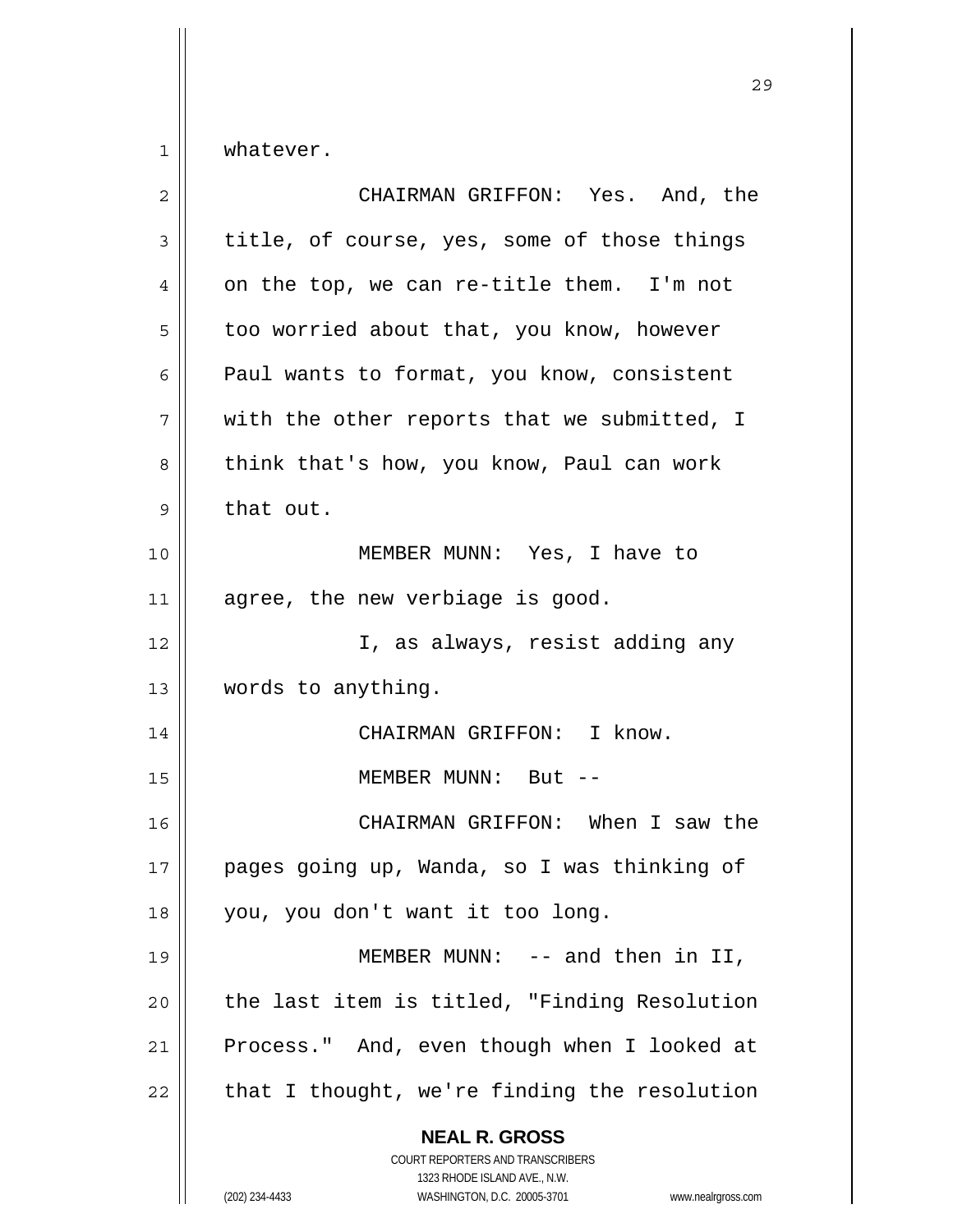**NEAL R. GROSS** COURT REPORTERS AND TRANSCRIBERS 1323 RHODE ISLAND AVE., N.W. (202) 234-4433 WASHINGTON, D.C. 20005-3701 www.nealrgross.com 30 1 2 3 4 5 6 7 8 9 10 11 12 13 14 15 16 17 18 19 20 21 22 process, we already know the resolution process. Could we, perhaps, call that instead resolution process of findings? Would that be a little clearer than -- CHAIRMAN GRIFFON: Or, just resolution process maybe, resolution process of findings? MEMBER MUNN: Yes. CHAIRMAN GRIFFON: Or just resolution process. MEMBER MUNN: Well, either, but resolution process of findings, we said findings in each of the headings. CHAIRMAN GRIFFON: Okay, resolution process of findings, that's fine. MEMBER MUNN: Yes. CHAIRMAN GRIFFON: Okay. All right. MEMBER MUNN: I'm not even reading any other words except -- CHAIRMAN GRIFFON: I have not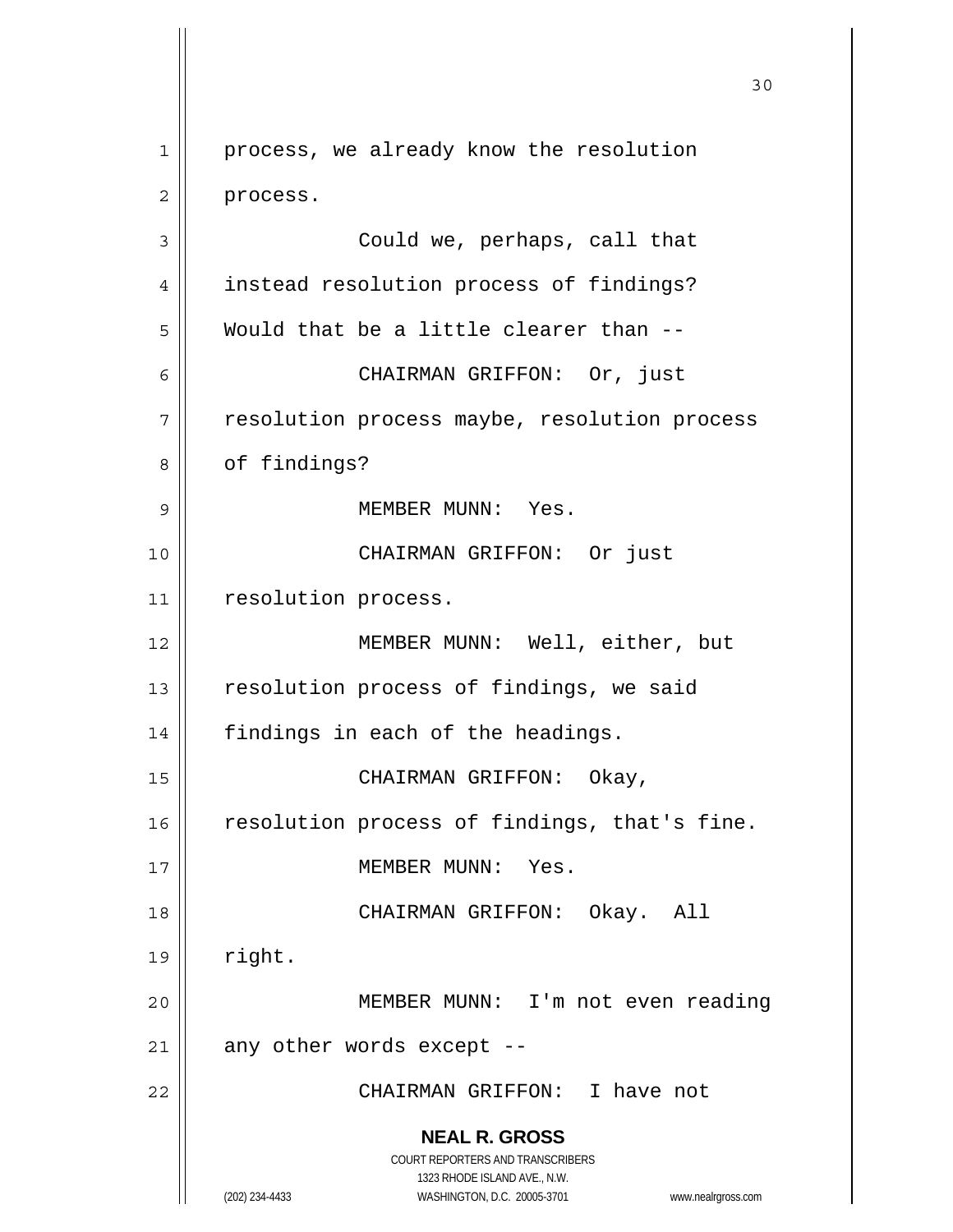**NEAL R. GROSS** COURT REPORTERS AND TRANSCRIBERS 1323 RHODE ISLAND AVE., N.W. (202) 234-4433 WASHINGTON, D.C. 20005-3701 www.nealrgross.com 1 2 3 4 5 6 7 8 9 10 11 12 13 14 15 16 17 18 19 20 21 22 touched the rest of it, you can see the red ones, yes, I haven't touched the other part of the report, and I think, basically, we are all happy with that. And, the attachment, I'm going to go with Kathy's latest update on the attachments that we looked at before, which give the sort of summary, you know, statistics on the breakout of the cases for the first 100, and I can forward that to people, you know, just for your information. I think you all have it, but maybe when I do these edits, you know, before the Board meeting I'll do one final edit and send it all around. MEMBER MUNN: Yes, those graphs were particularly nice I think. I'm a little puzzled about the other file that came along. CHAIRMAN GRIFFON: Well, that's for the next discussion, which is our case selection criteria.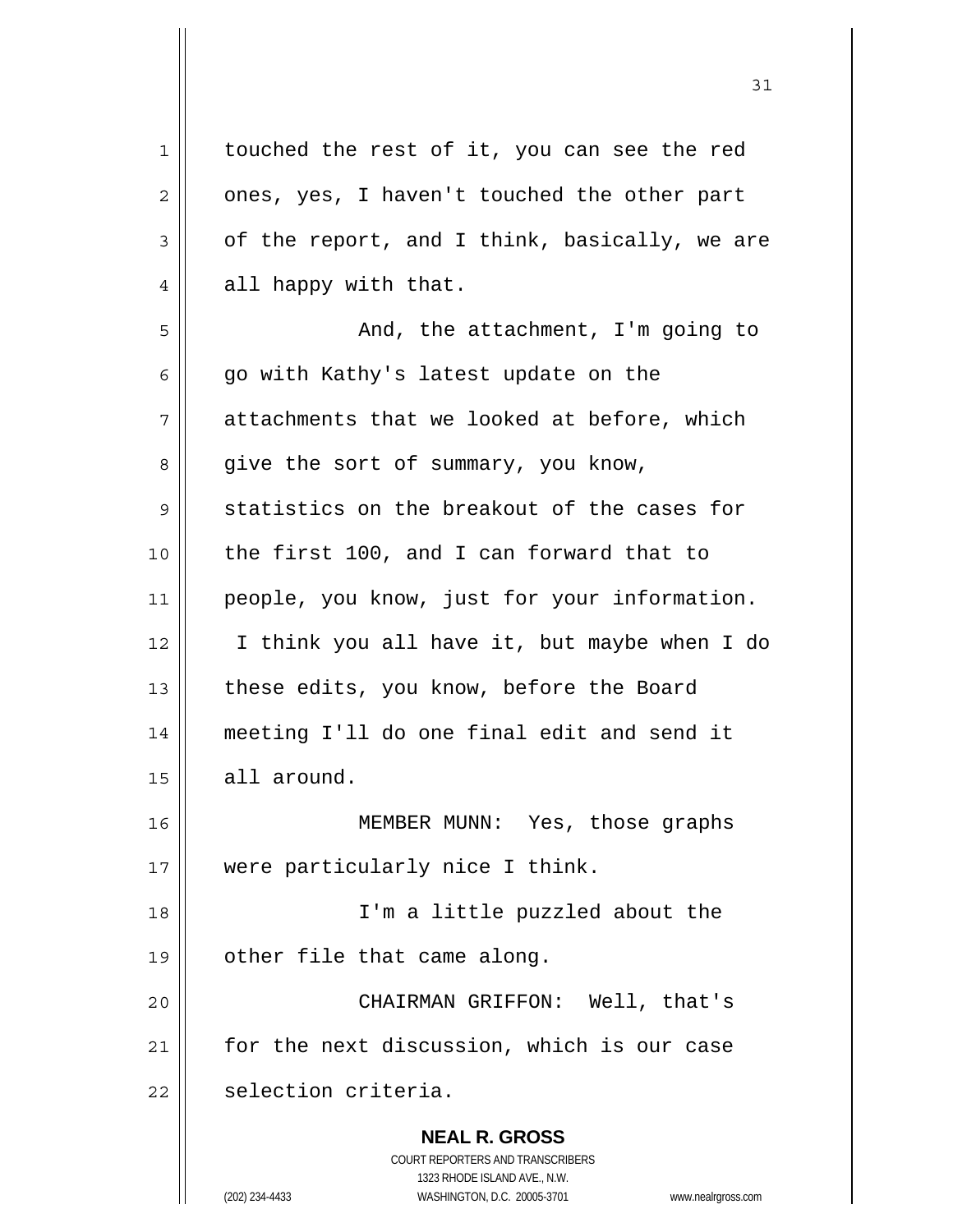**NEAL R. GROSS** COURT REPORTERS AND TRANSCRIBERS 1323 RHODE ISLAND AVE., N.W. (202) 234-4433 WASHINGTON, D.C. 20005-3701 www.nealrgross.com 32 1 2 3 4 5 6 7 8 9 10 11 12 13 14 15 16 17 18 19 20 21 22 MEMBER MUNN: Okay. CHAIRMAN GRIFFON: That doesn't go with this report at all. MEMBER MUNN: It's a good thing. CHAIRMAN GRIFFON: Right, no, that was  $--$  MEMBER MUNN: I'm not getting that part. CHAIRMAN GRIFFON: -- this is probably, I found this -- is there a date on it? Well, I don't know, it must be an auto date thing. MEMBER MUNN: Yes, it probably is. CHAIRMAN GRIFFON: Because it says 2009. This I probably did in 2003, I think, anyway, I found this in an old file with, you know, some of our first discussions of selection criteria. MEMBER MUNN: When we were first getting started, yes. CHAIRMAN GRIFFON: But, let's close out this report first, if we can. If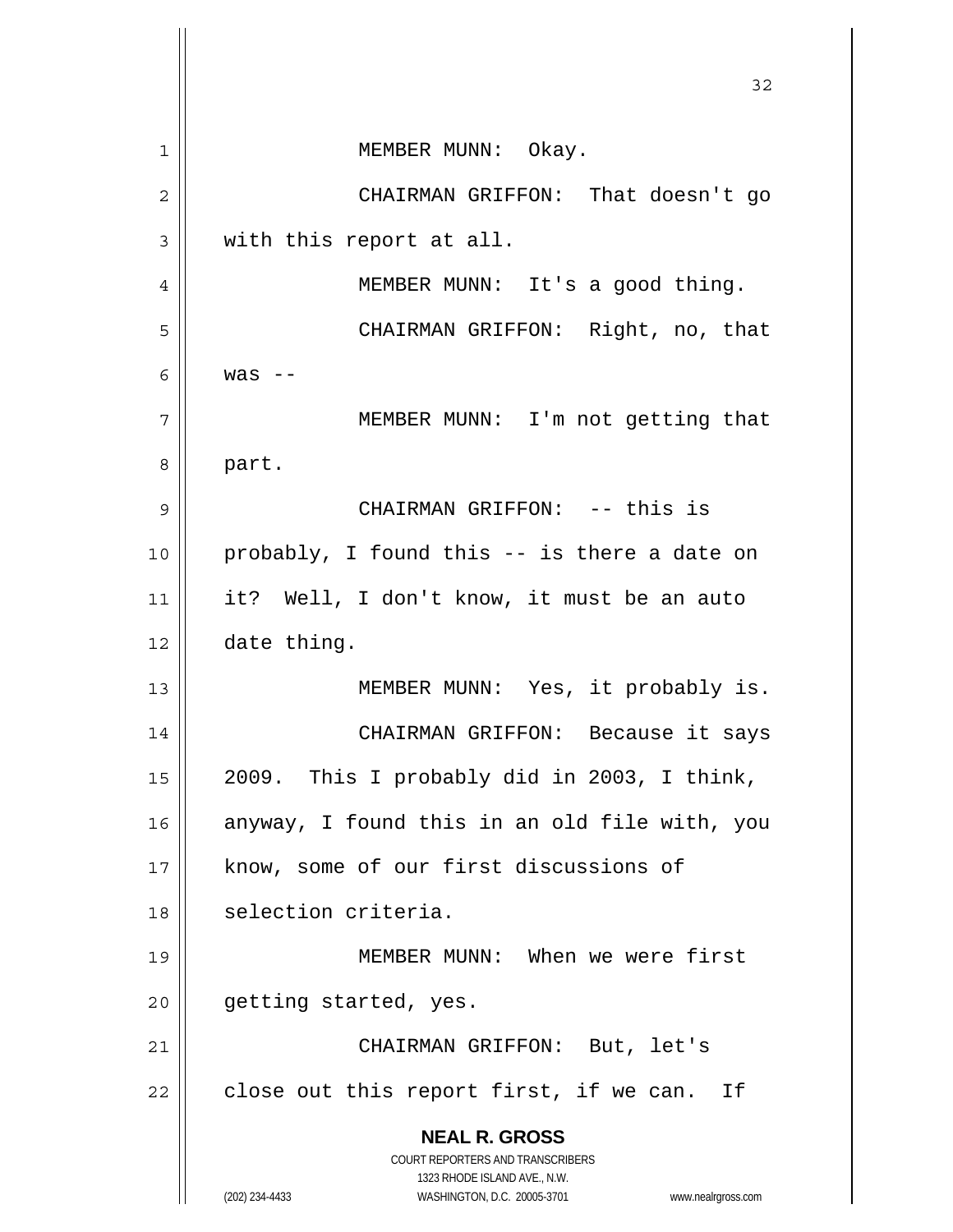**NEAL R. GROSS** COURT REPORTERS AND TRANSCRIBERS 1323 RHODE ISLAND AVE., N.W. (202) 234-4433 WASHINGTON, D.C. 20005-3701 www.nealrgross.com 33 1 2 3 4 5 6 7 8 9 10 11 12 13 14 15 16 17 18 19 20 21 22 everybody is in agreement, other than, you know, sort of grammatical things. DR. MAURO: Mark, this is John. There is one substantive suggestion I have in Item No. 6 in the main body of the report, you know, items, issues regarding scientific judgments and assumptions. CHAIRMAN GRIFFON: Yes. DR. MAURO: At the end of that you identify two examples, where there are more problems. CHAIRMAN GRIFFON: Right. DR. MAURO: There's a third, that we have discussed recently. CHAIRMAN GRIFFON: Okay. DR. MAURO: Whether it applies to this 100, I'm not sure, but it has to do - and this is conceptual -- it has to do with when we review a lot of these exposure matrices which are applied to the AWEs -- CHAIRMAN GRIFFON: Right.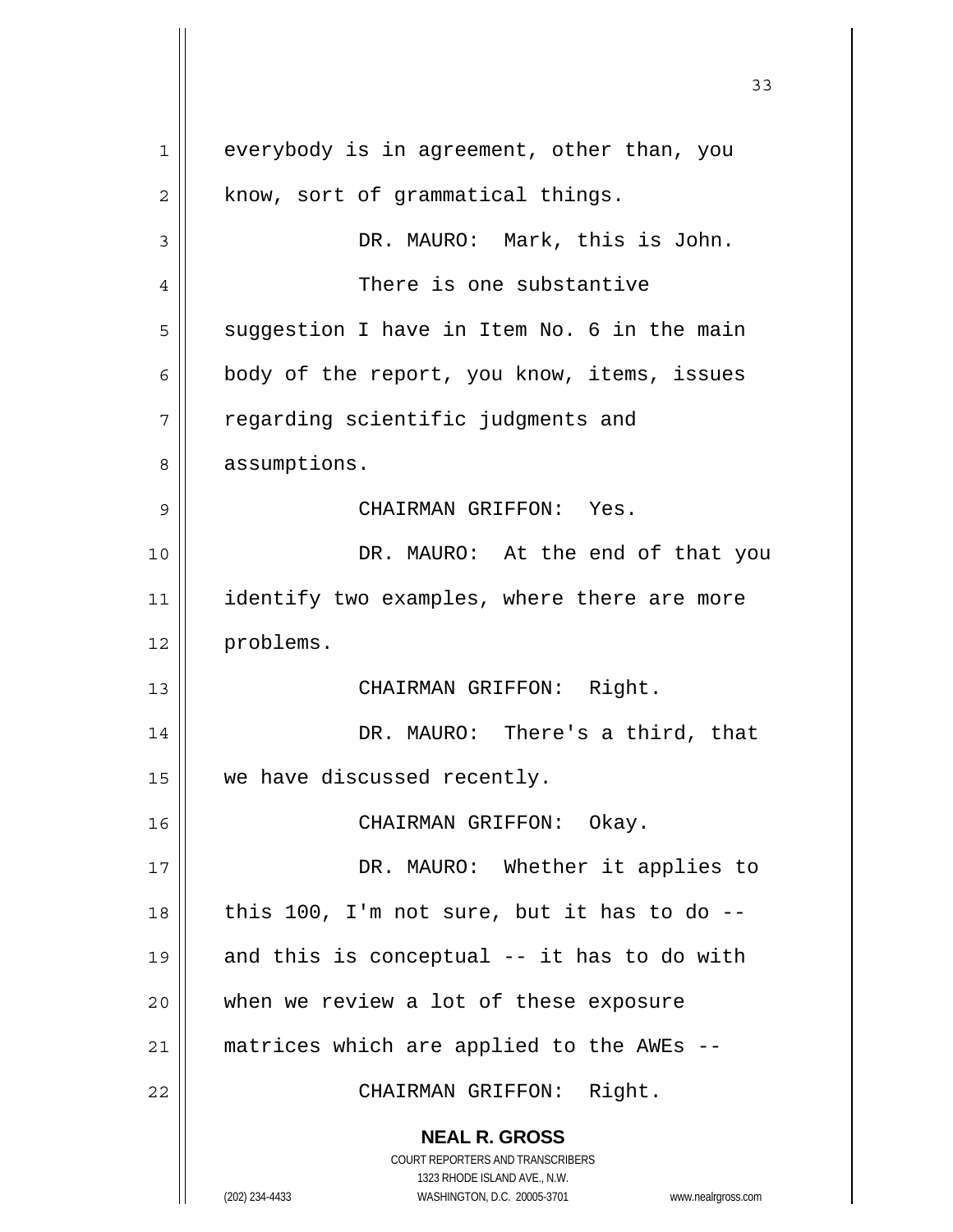**NEAL R. GROSS** COURT REPORTERS AND TRANSCRIBERS 1323 RHODE ISLAND AVE., N.W. (202) 234-4433 WASHINGTON, D.C. 20005-3701 www.nealrgross.com 1 2 3 4 5 6 7 8 9 10 11 12 13 14 15 16 17 18 19 20 21 22 DR. MAURO: -- we are finding that they are using a one size fits all, and very often this information in the CATI report and in the main body of the dose reconstruction pertaining to the job category that this particular worker had. That is not factored in. In other words, the automatic would just apply. CHAIRMAN GRIFFON: Yes, I know what you are saying. DR. MAURO: And, I thought that was a third item that would fit in nicely here, if you feel it's worth mentioning. CHAIRMAN GRIFFON: Yes. I know we'll capture -- I know we've been discussing that lately, I just -- I hesitate to edit this at all because -- DR. MAURO: I understand. CHAIRMAN GRIFFON: -- we've discussed that part, and it may have come up more in recent cases than in this first 100. DR. MAURO: That's true, it really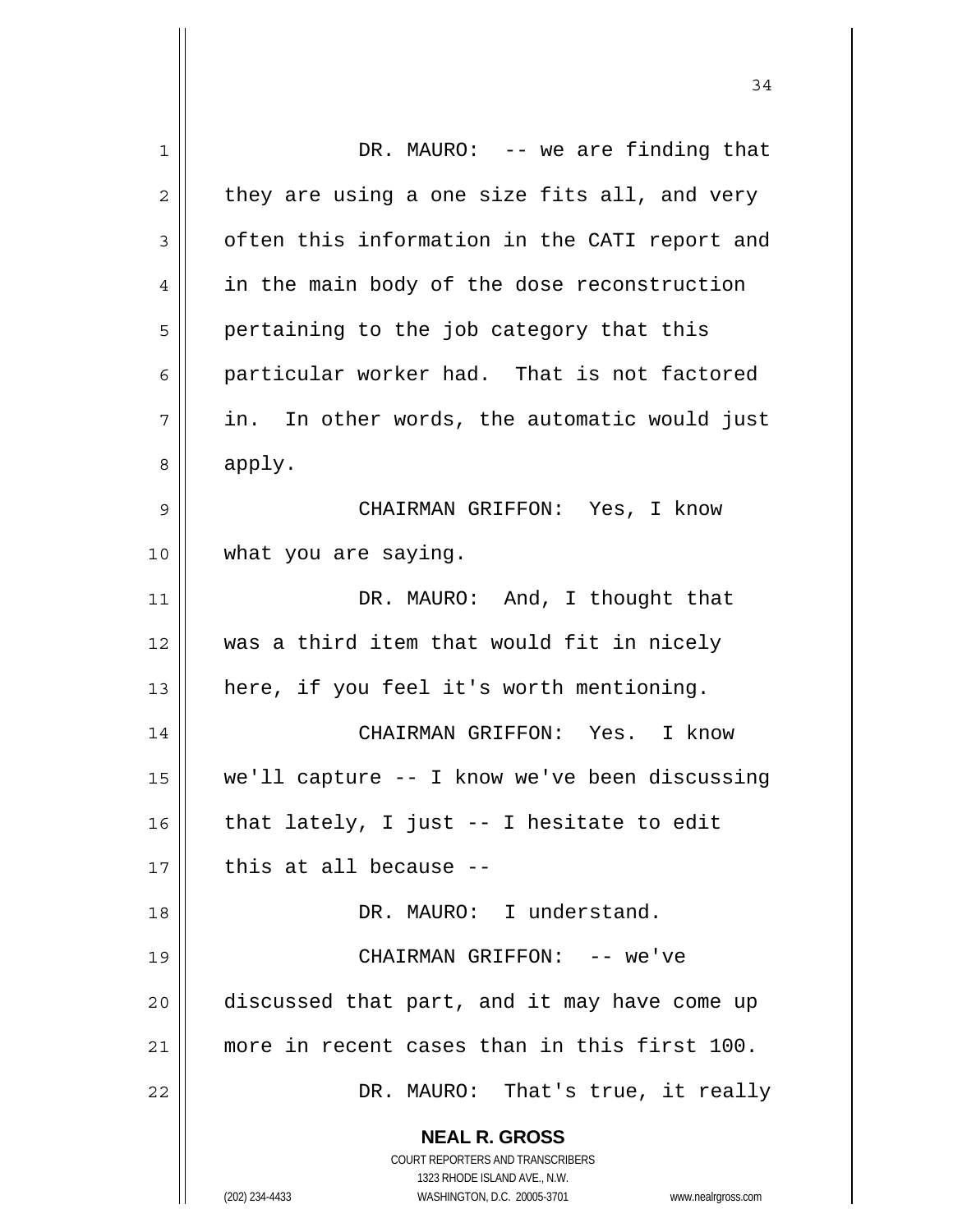**NEAL R. GROSS** COURT REPORTERS AND TRANSCRIBERS 1323 RHODE ISLAND AVE., N.W. (202) 234-4433 WASHINGTON, D.C. 20005-3701 www.nealrgross.com 1 2 3 4 5 6 7 8 9 10 11 12 13 14 15 16 17 18 19 20 21 22 came up, I would say, in the last couple of rounds of discussion. CHAIRMAN GRIFFON: Yes, I mean, I think everyone around -- you know, all -- NIOSH is aware of it, we are all aware of it, I just hate to confuse this report on the first 100. DR. MAURO: No problem. MEMBER MUNN: And, that seems to be so much more of a CATI item than it is -- DR. MAURO: It, actually, is more of a CATI item. CHAIRMAN GRIFFON: Yes, its' kind of an overlapping with the CATI, yes. MEMBER MUNN: Yes. CHAIRMAN GRIFFON: So, I would rather not add that in yet, John. I mean, certainly, you are right, we have been discussing that quite a bit, so -- DR. MAURO: Okay. CHAIRMAN GRIFFON: We'll capture it at some point.

<u>35</u>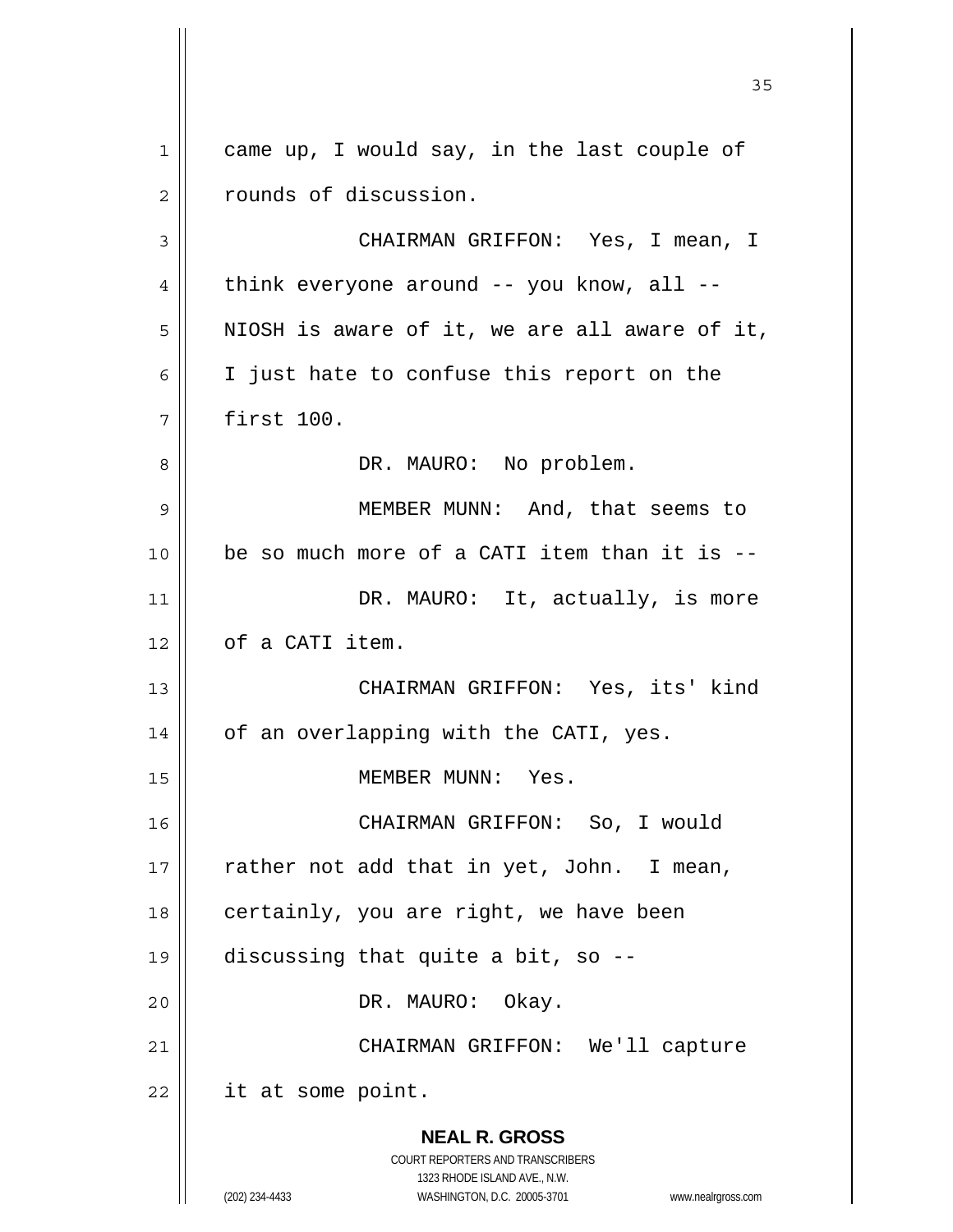| 1  | MEMBER MUNN: I think some sense                                     |
|----|---------------------------------------------------------------------|
| 2  | of that is captured in No. 1.                                       |
| 3  | CHAIRMAN GRIFFON: Yes.                                              |
| 4  | Okay, if there's no further, other                                  |
| 5  | than, you know, grammatical and things like                         |
| 6  | that, is everybody comfortable bringing this                        |
| 7  | as a recommended report from the                                    |
| 8  | Subcommittee?                                                       |
| 9  | MEMBER MUNN: I certainly am.                                        |
| 10 | CHAIRMAN GRIFFON: I don't think                                     |
| 11 | we have to vote on it, but Brad or Mike?                            |
| 12 | MEMBER CLAWSON: This is Brad. I                                     |
| 13 | feel comfortable with it.                                           |
| 14 | CHAIRMAN GRIFFON: All right.                                        |
| 15 | MEMBER GIBSON: I agree. Mike.                                       |
| 16 | CHAIRMAN GRIFFON: All right,                                        |
| 17 | great. I think we got it.                                           |
| 18 | MEMBER MUNN: Good.                                                  |
| 19 | CHAIRMAN GRIFFON: I'm glad,                                         |
| 20 | because this is revision six for me.                                |
| 21 | MEMBER MUNN: Well, I know, and                                      |
| 22 | it's a long, difficult thing, but --                                |
|    | <b>NEAL R. GROSS</b>                                                |
|    | <b>COURT REPORTERS AND TRANSCRIBERS</b>                             |
|    | 1323 RHODE ISLAND AVE., N.W.                                        |
|    | (202) 234-4433<br>WASHINGTON, D.C. 20005-3701<br>www.nealrgross.com |

<u>36 and 36</u>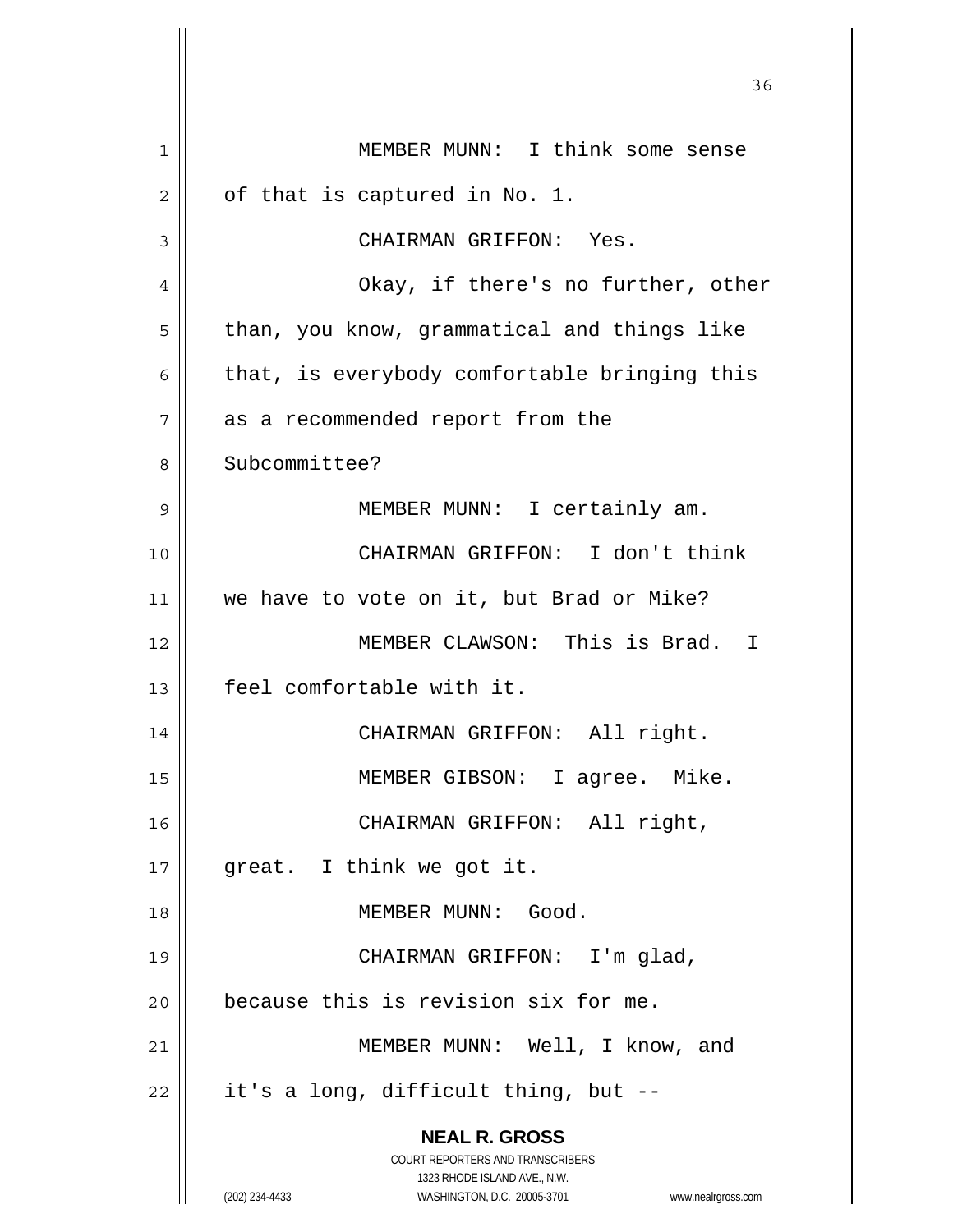| 1  | CHAIRMAN GRIFFON: But, I do                                         |
|----|---------------------------------------------------------------------|
| 2  | appreciate, I mean, I think everybody was                           |
| 3  | right to force me to sort of work a little                          |
| 4  | harder on that front end, because it does --                        |
| 5  | we needed a little context for the report.                          |
| 6  | so, I think it's a reasonable product now.                          |
| 7  | MEMBER MUNN: Well, and I do                                         |
| 8  | believe that this is not going to be any                            |
| 9  | different than most of the material that                            |
| 10 | crosses the desks of the upper echelon, the                         |
| 11 | first page or two is going to tell the story                        |
| 12 | for them, or not at all.                                            |
|    |                                                                     |
| 13 | CHAIRMAN GRIFFON: Sure. Sure.                                       |
| 14 | Okay, let's go on to our second                                     |
| 15 | topic, and maybe we can, actually, end the                          |
| 16 | conference call early. That would be                                |
| 17 | something new for us, huh?                                          |
| 18 | Let's see, this is $-$ we had been                                  |
| 19 | asked by the overall Board to sort of                               |
| 20 | reexamine the case selection process, and                           |
| 21 | this, as Wanda pointed -- I mean, this is a                         |
| 22 | sort of primitive flow sheet, it gives us an                        |
|    | <b>NEAL R. GROSS</b>                                                |
|    | COURT REPORTERS AND TRANSCRIBERS                                    |
|    | 1323 RHODE ISLAND AVE., N.W.                                        |
|    | (202) 234-4433<br>WASHINGTON, D.C. 20005-3701<br>www.nealrgross.com |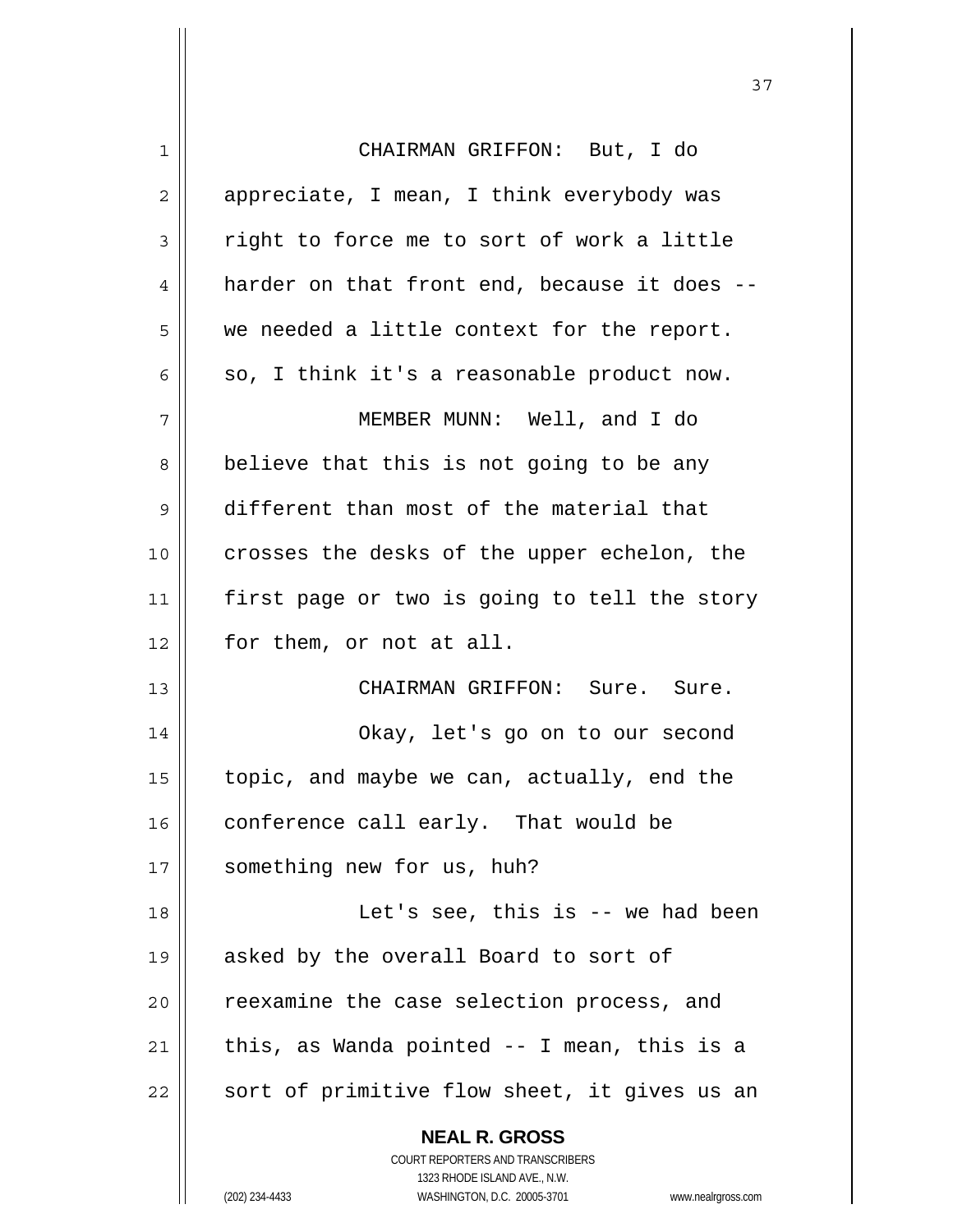| 1  | idea. I sent it along because it was the                                               |
|----|----------------------------------------------------------------------------------------|
| 2  | best -- actually, one of the only things I                                             |
| 3  | could find that sort of laid out some of the                                           |
| 4  | original parameters we were looking at, as                                             |
| 5  | far as when we selected the cases.                                                     |
| 6  | But, you know, these categories on                                                     |
| 7  | the left, probable causation, facility,                                                |
| 8  | decade, duration, obviously, are ones we've                                            |
| 9  | been considering, and as I said, it was                                                |
| 10 | interesting to look back and say, okay, from                                           |
| 11 | zero to 45 we were thinking of, you know, our                                          |
| 12 | goal was 40 percent of our overall cases that                                          |
| 13 | we reviewed would fall into that category,                                             |
| 14 | and 40 percent would fall into the middle 45                                           |
| 15 | to 50 percent category. And then, 20                                                   |
| 16 | percent, you know, compensable cases above 50                                          |
| 17 | percent.                                                                               |
| 18 | So, I, actually, have, if I can                                                        |
| 19 | find it, have the draft database, as I said,                                           |
| 20 | from Kathy, and -- well, actually, she sent                                            |
| 21 | some more stuff. So, maybe I have it hot off                                           |
| 22 | the press. I'm sorry, bear with me here, she                                           |
|    | <b>NEAL R. GROSS</b><br>COURT REPORTERS AND TRANSCRIBERS<br>1323 DHODE ISLAND AVE N.W. |

<u>38</u>

1323 RHODE ISLAND AVE., N.W.

 $\prod_{i=1}^{n}$ 

(202) 234-4433 WASHINGTON, D.C. 20005-3701 www.nealrgross.com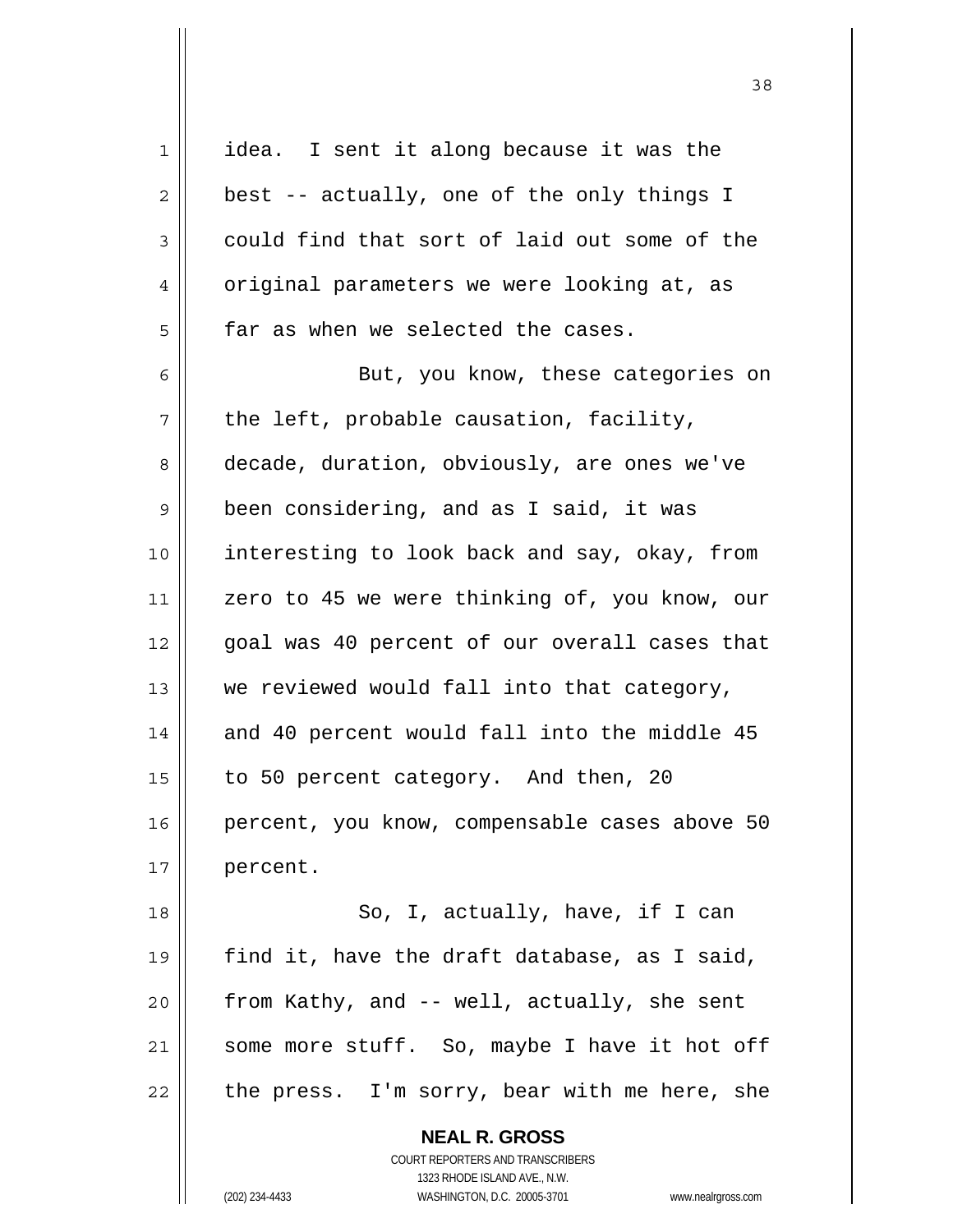| 1            | just sent this a little while ago, this is                                                          |
|--------------|-----------------------------------------------------------------------------------------------------|
| $\mathbf{2}$ | the 258 cases overview for POC. So, she gave                                                        |
| 3            | me a breakdown on all the POCs for the first                                                        |
| 4            | 258.                                                                                                |
| 5            | Anyway, I guess there were two                                                                      |
| 6            | questions. One is the criteria, and then I                                                          |
| 7            | think the other was the overall sample,                                                             |
| 8            | right? I mean, I think we were targeting 2-                                                         |
| 9            | 1/2 percent of all cases.                                                                           |
| 10           | MEMBER MUNN: Of the total.                                                                          |
| 11           | CHAIRMAN GRIFFON: Of the total,                                                                     |
| 12           | you know, sort of --                                                                                |
| 13           | MEMBER MUNN: Yes, that was the                                                                      |
| 14           | original intent.                                                                                    |
| 15           | CHAIRMAN GRIFFON: Right. And, I                                                                     |
| 16           | don't know where -- does anyone on the phone                                                        |
| 17           | have a number? I mean, this 20,000 might be                                                         |
| 18           | out of date.                                                                                        |
| 19           | DR. MAURO: Yes, I think we are                                                                      |
| 20           | really operating at around 1 percent, in the                                                        |
| 21           | grand scheme of things, as opposed to 2-1/2                                                         |
| 22           | percent.                                                                                            |
|              | <b>NEAL R. GROSS</b>                                                                                |
|              | COURT REPORTERS AND TRANSCRIBERS                                                                    |
|              | 1323 RHODE ISLAND AVE., N.W.<br>(202) 234-4433<br>WASHINGTON, D.C. 20005-3701<br>www.nealrgross.com |

39

 $\mathbf{\mathsf{I}}$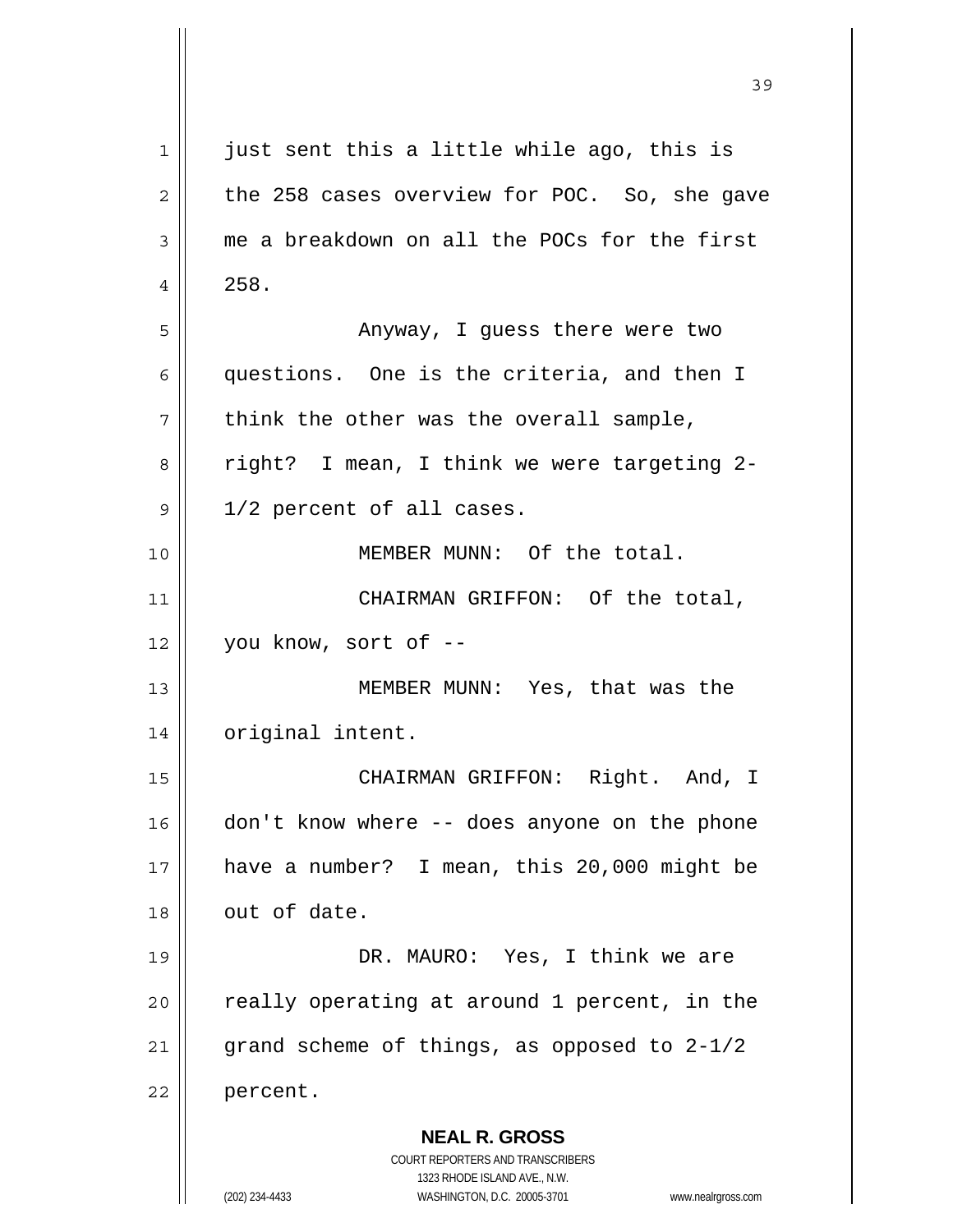**NEAL R. GROSS** COURT REPORTERS AND TRANSCRIBERS 1323 RHODE ISLAND AVE., N.W. (202) 234-4433 WASHINGTON, D.C. 20005-3701 www.nealrgross.com 40 1 2 3 4 5 6 7 8 9 10 11 12 13 14 15 16 17 18 19 20 21 22 CHAIRMAN GRIFFON: Well, currently, but I mean, yes, yes. DR. MAURO: But, of the first 100 where we were at that time, I think you might be on target. CHAIRMAN GRIFFON: Yes. MEMBER MUNN: Right. CHAIRMAN GRIFFON: Well, how many cases, I mean, can anyone from NIOSH give me a number on that. Scott? Scott Siebert is on the line. Do you know how many cases currently are in the hopper, so to speak, for dose reconstruction? MR. SIEBERT: Yes, honestly, I can't tell you. CHAIRMAN GRIFFON: Okay. MR. SIEBERT: That's not what I track, sorry. CHAIRMAN GRIFFON: That's all right. That's all right. DR. MAURO: You know, if it helps any, I remember at the various presentations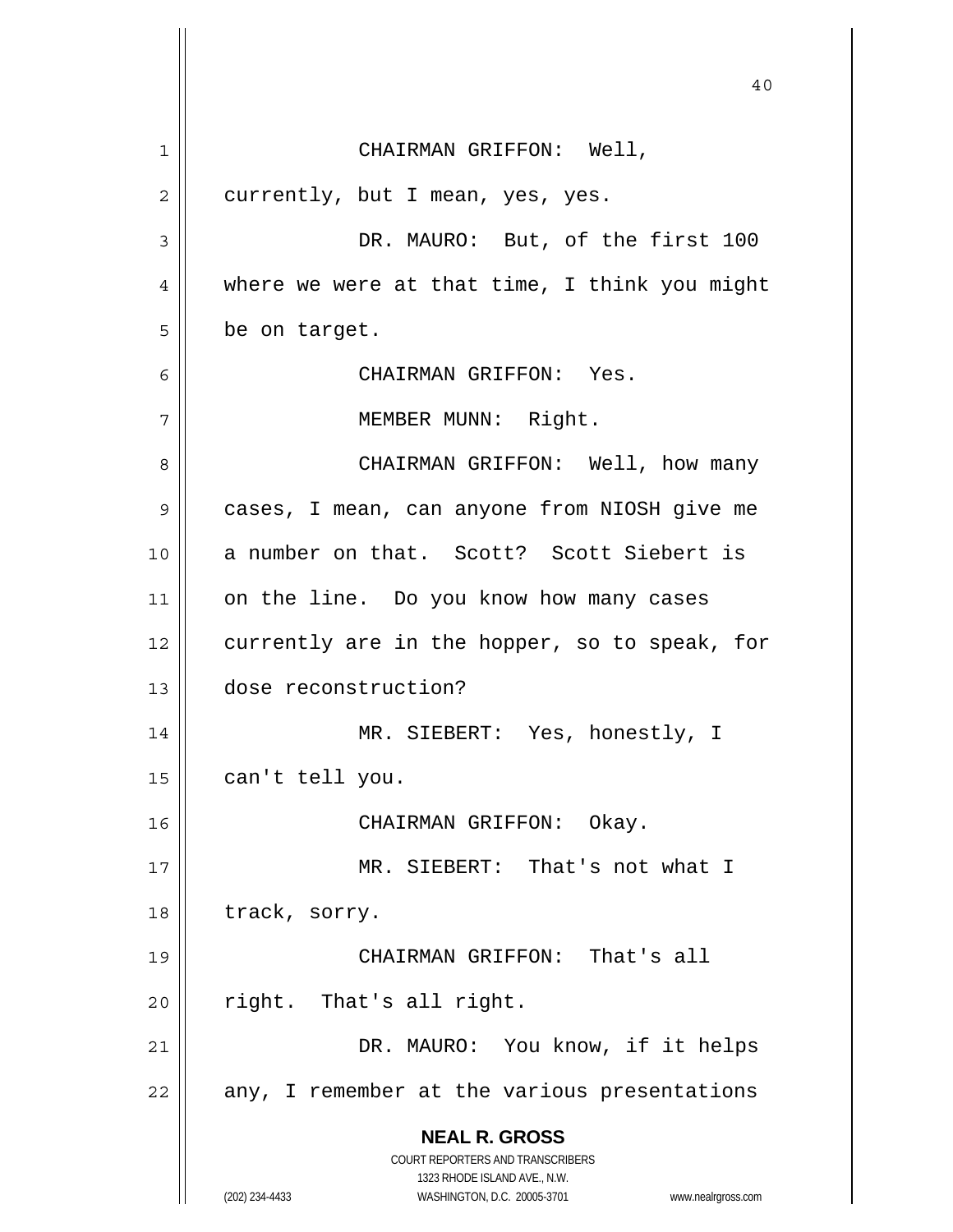**NEAL R. GROSS** COURT REPORTERS AND TRANSCRIBERS 1323 RHODE ISLAND AVE., N.W. (202) 234-4433 WASHINGTON, D.C. 20005-3701 www.nealrgross.com 1 2 3 4 5 6 7 8 9 10 11 12 13 14 15 16 17 18 19 20 21 22 of the number of adjudicated claims that are often given at the Board meetings -- MEMBER MUNN: Yes. DR. MAURO: -- I remember you were right around 25,000. CHAIRMAN GRIFFON: Right. MEMBER MUNN: Yes. DR. MAURO: And, right now we are at, well, I guess the 25,000 number, you know, so trying to keep pace -- you know, in the end the idea, I guess what I'm hearing is, if there's 25,000 at this point in time, that means eventually, I guess, you'd want to audit a total of what? MEMBER MUNN: A little over 500. DR. MAURO: Yes. CHAIRMAN GRIFFON: Yes. DR. MAURO: A little over 500, and right now we are at -- we are really at 250. CHAIRMAN GRIFFON: Right. DR. MAURO: So, I mean, I don't know how do you  $--$  whether you want to  $--$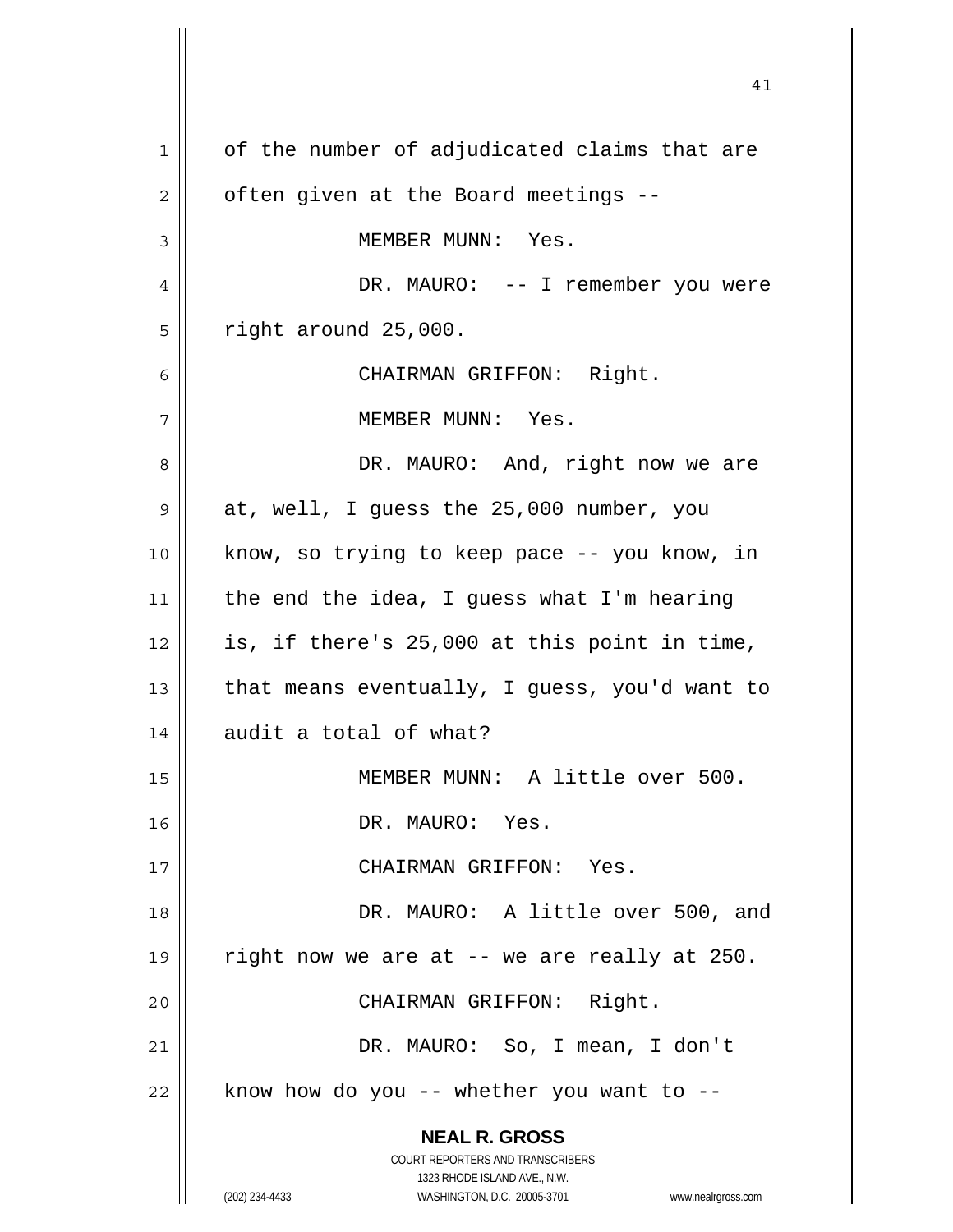| 1  | CHAIRMAN GRIFFON: Yes, and the                |
|----|-----------------------------------------------|
| 2  | cases are going to continue to come in, but   |
| 3  | they've definitely leveled off.               |
| 4  | DR. MAURO: Not at the same pace,              |
| 5  | that's right.                                 |
| 6  | CHAIRMAN GRIFFON: Yes.                        |
| 7  | MR. KATZ: Mark, as far as I know              |
| 8  | there's 24,000 when you subtract out cases    |
| 9  | that were pulled, and cases that went to the  |
| 10 | FCC, and cases that have been returned, I     |
| 11 | guess.                                        |
| 12 | Yes, so we are in the right ball              |
| 13 | park.                                         |
| 14 | CHAIRMAN GRIFFON: Yes. So, I                  |
| 15 | mean, you know, that would be 500 -- 625      |
| 16 | around for the 25,000 mark, and I would say,  |
| 17 | you know, the one thing -- I'm not sure that  |
| 18 | we need to modify our selection process much. |
| 19 | I think the summary statistics give us some   |
| 20 | good information. I think we definitely want  |
| 21 | more best-estimate cases, and those that sort |
| 22 | of fall in the 45-50 percent range, they may  |
|    | <b>NEAL R. GROSS</b>                          |

COURT REPORTERS AND TRANSCRIBERS 1323 RHODE ISLAND AVE., N.W.

 $\prod$ 

(202) 234-4433 WASHINGTON, D.C. 20005-3701 www.nealrgross.com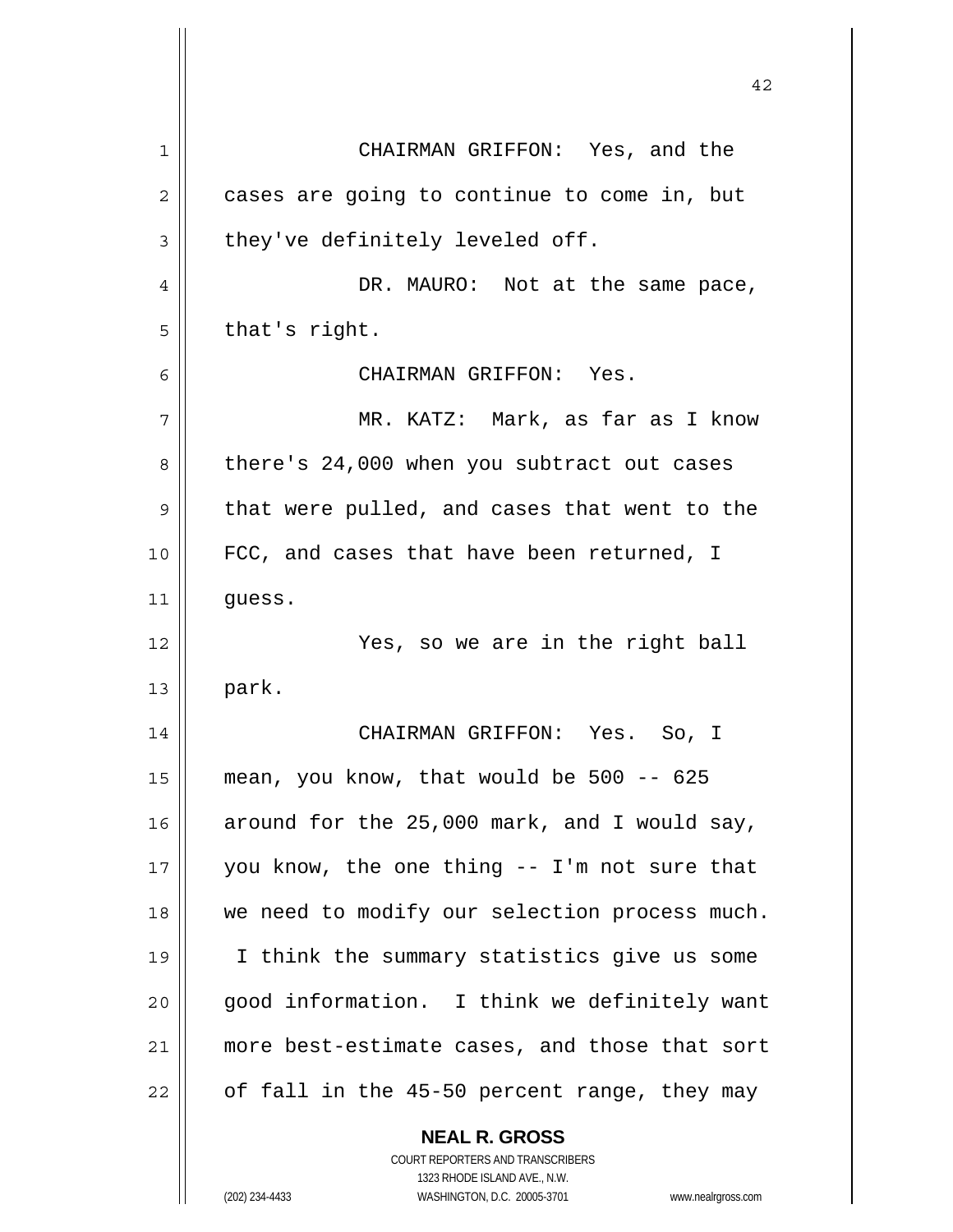| $\mathbf 1$ | not always be best estimates in that range.                         |
|-------------|---------------------------------------------------------------------|
| 2           | But, I think they usually do fall                                   |
| 3           | into that, I think once -- now, Scott, you                          |
| 4           | may be able to help me out here, if you use                         |
| 5           | an over-estimating approach, and the POC                            |
| 6           | exceeds 45, do you then sharpen the pencil,                         |
| 7           | so to speak, as Jim Neton always says, and                          |
| 8           | use a best estimate, or do you --                                   |
| $\mathsf 9$ | MR. SIEBERT: Generally speaking,                                    |
| 10          | it depends on the type of over-estimate that                        |
| 11          | you use. If it's a gross over-estimate, such                        |
| 12          | as like OTIB-18, things like that, yes. If                          |
| 13          | it's a relatively small over-estimate like                          |
| 14          | using a DCF of 1, rather than the full                              |
| 15          | triangular distribution --                                          |
| 16          | CHAIRMAN GRIFFON: Okay.                                             |
| 17          | MR. SIEBERT: -- we may not do                                       |
| 18          | that.                                                               |
| 19          | CHAIRMAN GRIFFON: So, it's not                                      |
| 20          | that clean, but okay, instead of looking at                         |
| 21          | POC we may, and we've already started doing                         |
| 22          | that, actually, looking at -- Stu provides                          |
|             | <b>NEAL R. GROSS</b>                                                |
|             | COURT REPORTERS AND TRANSCRIBERS                                    |
|             | 1323 RHODE ISLAND AVE., N.W.                                        |
|             | (202) 234-4433<br>WASHINGTON, D.C. 20005-3701<br>www.nealrgross.com |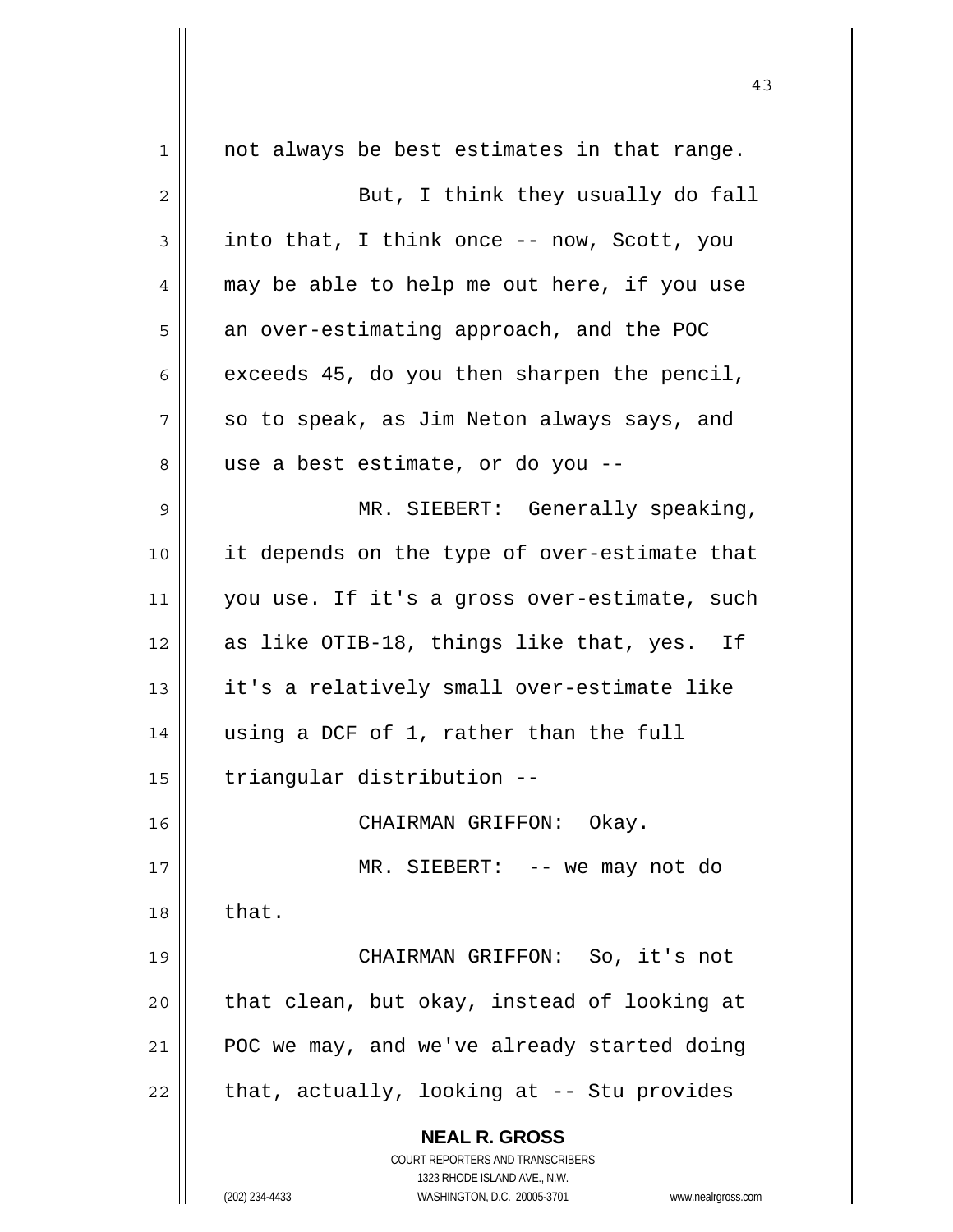1 2 3 4 5 6 7 8 9 10 11 12 13 14 15 16 17 18 19 20 21 22 that to us, but, you know, we look -- we sort of pre-select on POC, but then we asked Stu to break out the type of dose reconstruction full internal, full external, you know, et cetera. So, you know, we've already really been doing that. But, I guess my point there is that Stu indicates in his graphic that based on the first 20,000 anyway, I guess his e-mail he sent was probably a little while ago, but based on the 20,000 number he said approximately 8 percent were best-estimate type, which would be 1,600, is that right, 1,600 cases? So, if we were to shoot for our 40 percent goal, that, you know, I mean, 40 percent of our cases we want to be -- you know, so, in other words, there's still a population there, enough best-estimate cases that we can get 40 percent of our 600 cases to be best-estimate type cases, that's my point.

> COURT REPORTERS AND TRANSCRIBERS 1323 RHODE ISLAND AVE., N.W. (202) 234-4433 WASHINGTON, D.C. 20005-3701 www.nealrgross.com

**NEAL R. GROSS**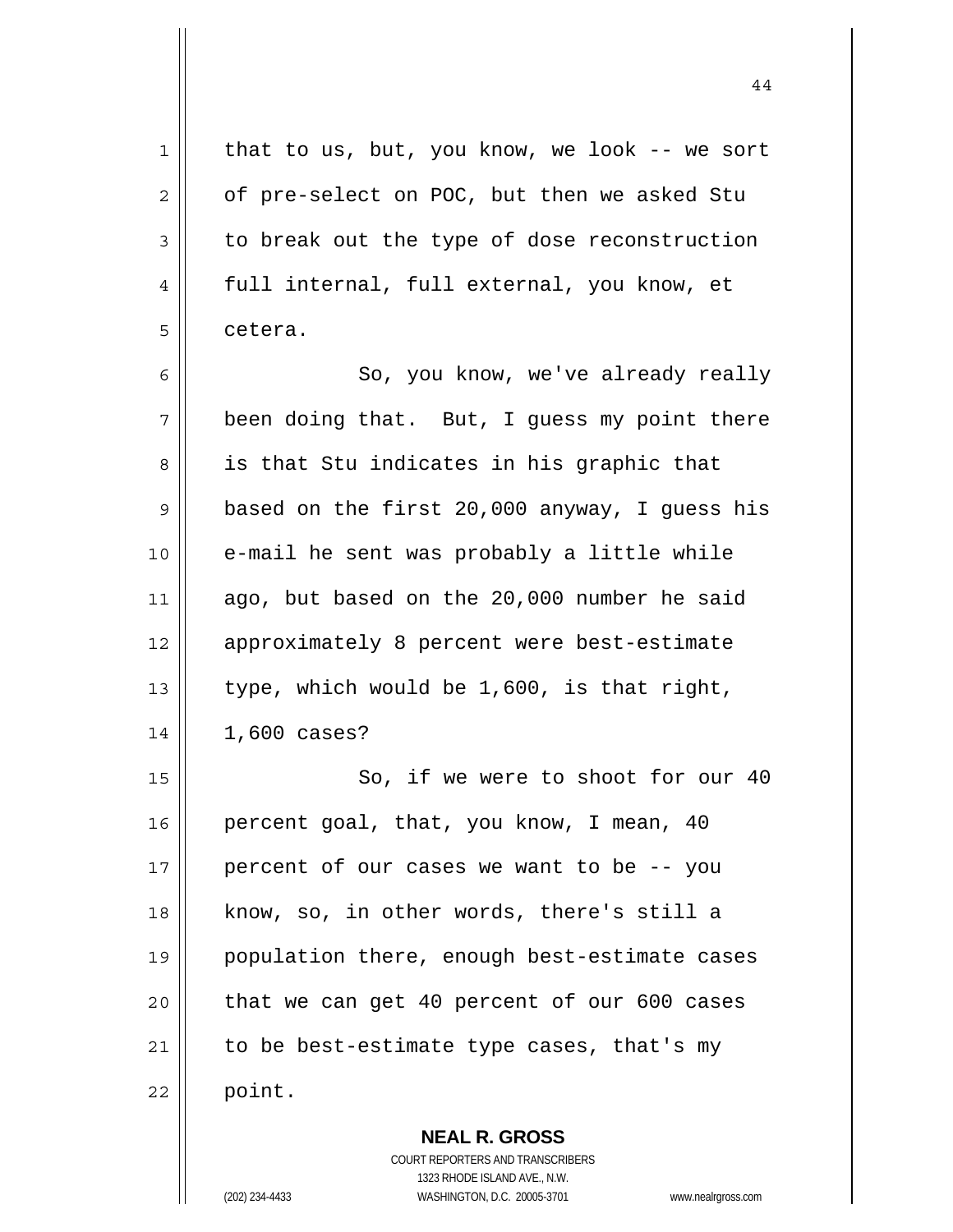|             | 45                                                                  |
|-------------|---------------------------------------------------------------------|
| $\mathbf 1$ | MEMBER MUNN: Yes, I think we can.                                   |
| 2           | CHAIRMAN GRIFFON: Yes.                                              |
| 3           | MEMBER MUNN: I haven't seen any                                     |
| 4           | evidence that there's any paucity of                                |
| 5           | material.                                                           |
| 6           | CHAIRMAN GRIFFON: Right. So, I                                      |
| 7           | still think that's a reasonable goal.                               |
| 8           | MEMBER MUNN: Well, I haven't                                        |
| 9           | seen, frankly, individual -- for myself, I                          |
| 10          | have not seen any real reason to consider                           |
| 11          | changing the parameters that we set out. We                         |
| 12          | went to considerable length to make sure that                       |
| 13          | we were trying to fit the --                                        |
| 14          | CHAIRMAN GRIFFON: I'm, actually,                                    |
| 15          | trying to remember why this was raised. Was                         |
| 16          | it a question of overall scope? Maybe that's                        |
| 17          | the context that it came up in, but I feel                          |
| 18          | like we are fairly on target with it, and we                        |
| 19          | $should --$                                                         |
| 20          | MEMBER MUNN: I think so, too.<br>My                                 |
| 21          | memory is the concern that we were having was                       |
| 22          | whether or not we were going to have an                             |
|             | <b>NEAL R. GROSS</b>                                                |
|             | COURT REPORTERS AND TRANSCRIBERS<br>1323 RHODE ISLAND AVE., N.W.    |
|             | (202) 234-4433<br>WASHINGTON, D.C. 20005-3701<br>www.nealrgross.com |

 $\overline{\phantom{a}}$ 

 $\mathbf{\mathbf{\mathsf{I}}}\mathbf{\mathsf{I}}$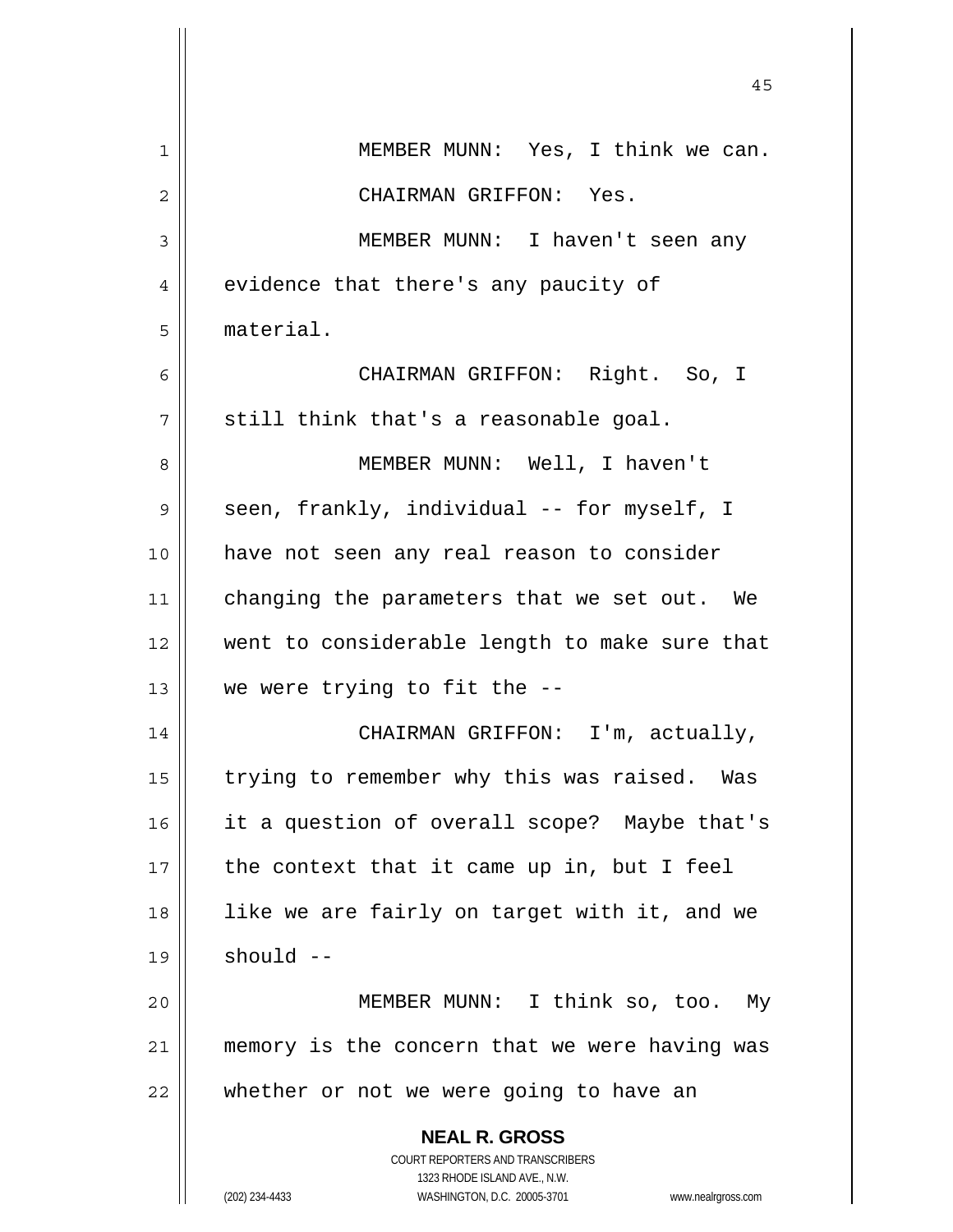| 1              | adequate number of the assessment cases                             |
|----------------|---------------------------------------------------------------------|
| $\overline{2}$ | available to us at any given time to do what                        |
| 3              | we needed to do. Because there are --                               |
| 4              | because of the other factors, the timing                            |
| 5              | things.                                                             |
| 6              | CHAIRMAN GRIFFON: Yes, and the                                      |
| 7              | PER reviews and all those kind of things.                           |
| 8              | MEMBER MUNN: Right.                                                 |
| 9              | CHAIRMAN GRIFFON: Yes. Yes.                                         |
| 10             | MR. KATZ: Mark, the other item,                                     |
| 11             | this is Ted, was, in fact, I mean it was your                       |
| 12             | concern, among -- I'm not sure about others                         |
| 13             | on the Subcommittee, but it was certainly                           |
| 14             | your concern or question as to whether the                          |
| 15             | sample is big enough, or whether it needs to                        |
| 16             | be increased, in other words, the number of                         |
| 17             | dose reconstructions that get reviewed                              |
| 18             | overall. So, that was a driver for having                           |
| 19             | this discussion.                                                    |
| 20             | CHAIRMAN GRIFFON: Okay. I wanted                                    |
| 21             | more then -- I don't remember that, but, yes,                       |
| 22             | I could have said that. I mean, I think -- I                        |
|                |                                                                     |
|                | <b>NEAL R. GROSS</b><br><b>COURT REPORTERS AND TRANSCRIBERS</b>     |
|                | 1323 RHODE ISLAND AVE., N.W.                                        |
|                | (202) 234-4433<br>WASHINGTON, D.C. 20005-3701<br>www.nealrgross.com |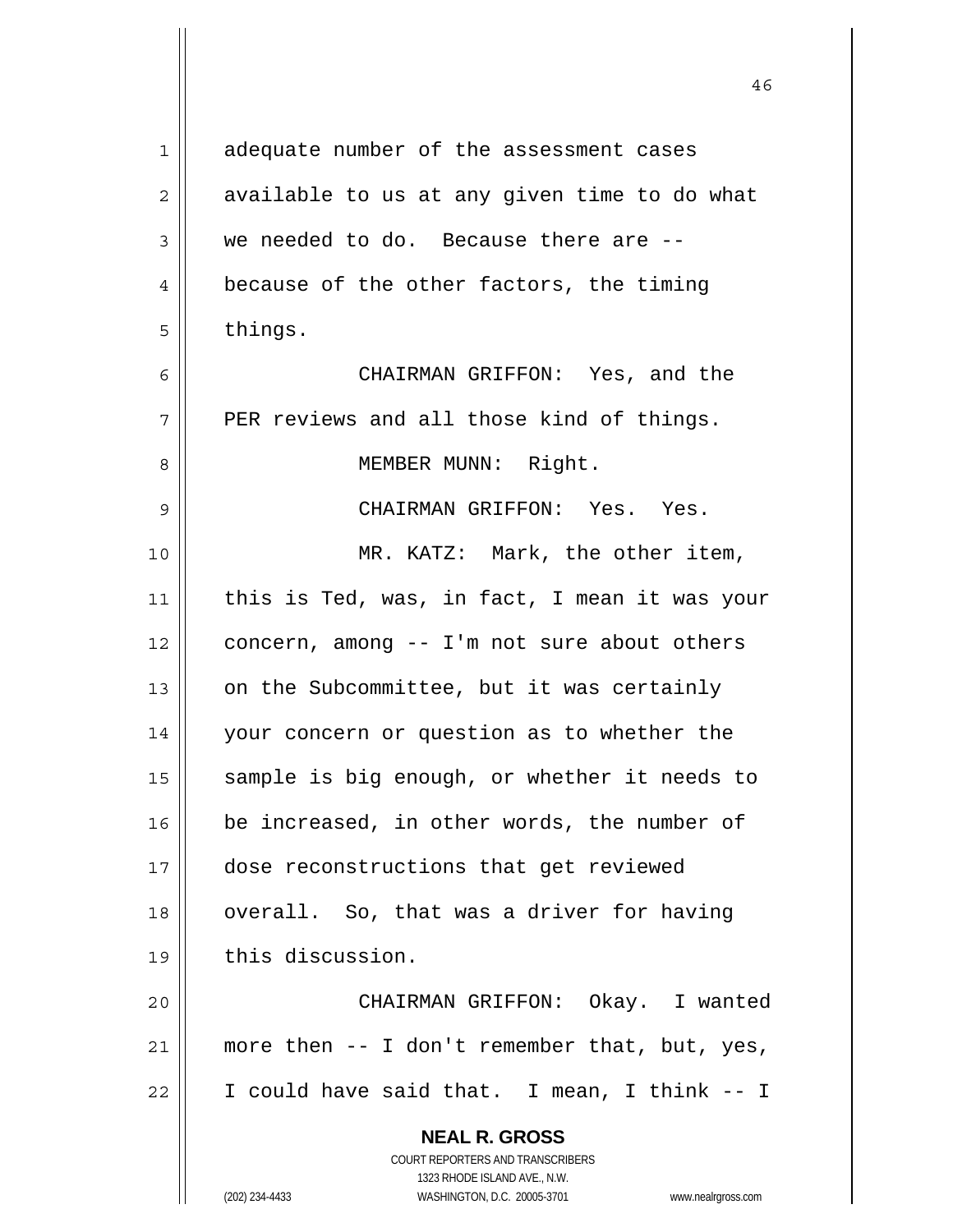| 1  | know that I at one point raised a question as                       |
|----|---------------------------------------------------------------------|
| 2  | to whether we could -- whether SC&A could                           |
| 3  | ramp up, but I think, really, sometimes the                         |
| 4  | driver, as Wanda just sort of alluded to, is                        |
| 5  | that, you know, we have to have, not only                           |
| 6  | best-estimate cases, but best-estimate cases                        |
| 7  | that are reviewable, you know.                                      |
| 8  | MEMBER MUNN: Right.                                                 |
| 9  | CHAIRMAN GRIFFON: That have final                                   |
| 10 | adjudication. And, that, usually, is our                            |
| 11 | limiting factor. So, I think the pace that                          |
| 12 | we are at seems to make sense, and, John, I                         |
| 13 | don't know if you agree with that, it seems                         |
| 14 | like -- we've had a few glitches, but it                            |
| 15 | seems like that pace for your folks is pretty                       |
| 16 | good as well.                                                       |
| 17 | DR. MAURO: Yes, we are --                                           |
| 18 | CHAIRMAN GRIFFON: You had the one                                   |
| 19 | delay where you had no cases, but then we got                       |
| 20 | the 11th set going on. I think we $-$ -                             |
| 21 | DR. MAURO: Yes, you filled in the                                   |
| 22 | pipeline; we are working at just the pace we                        |
|    | <b>NEAL R. GROSS</b>                                                |
|    | <b>COURT REPORTERS AND TRANSCRIBERS</b>                             |
|    | 1323 RHODE ISLAND AVE., N.W.                                        |
|    | (202) 234-4433<br>WASHINGTON, D.C. 20005-3701<br>www.nealrgross.com |

47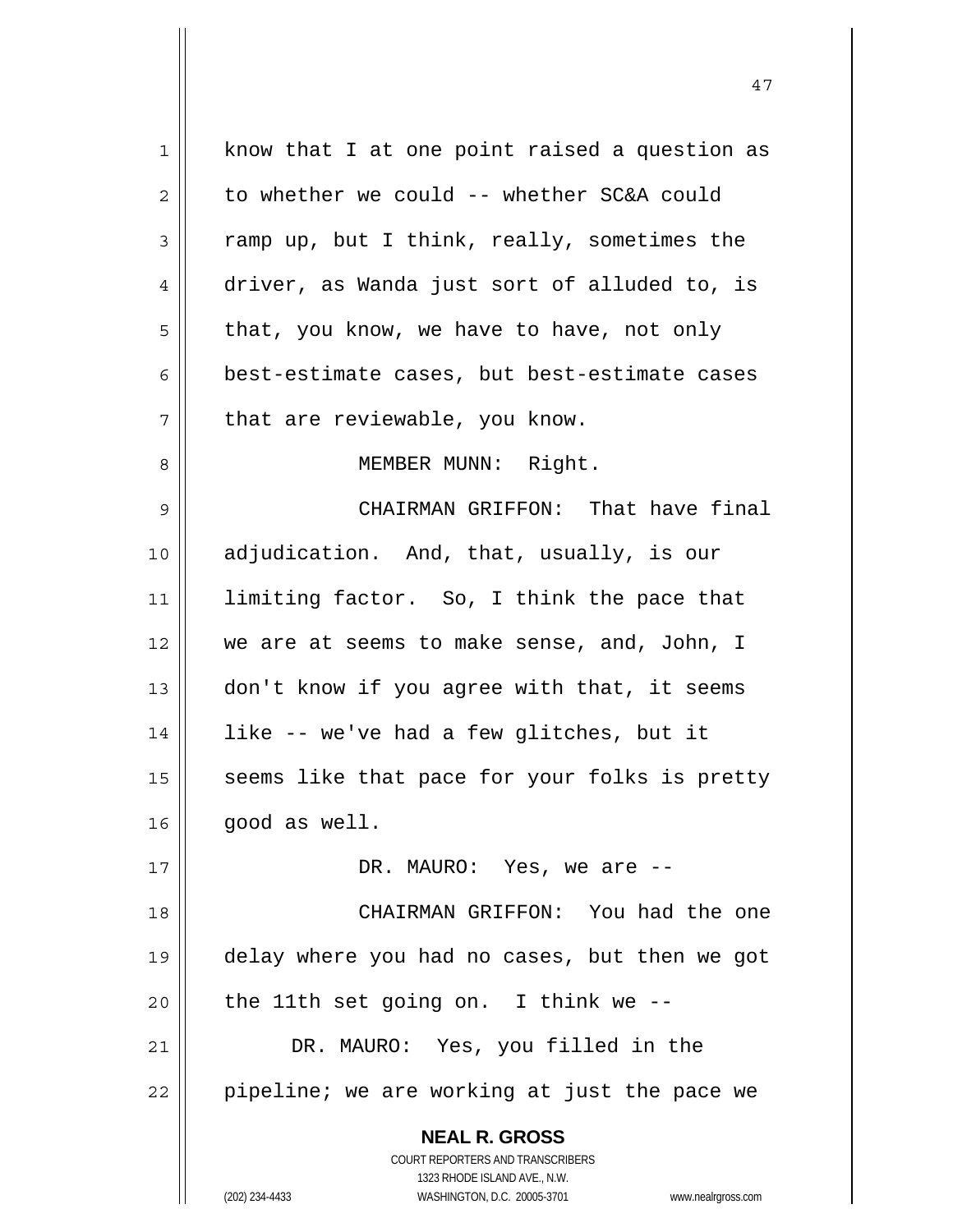| $\mathbf 1$    | want to work at. If you wanted to kick it                               |
|----------------|-------------------------------------------------------------------------|
| $\overline{2}$ | up, we have the capacity to do it, but I                                |
| 3              | think we're fine now.                                                   |
| 4              | The only thought I had, regarding                                       |
| 5              | this whole matter, is we are seeing these                               |
| 6              | realistic cases, and we are seeing, I know                              |
| 7              | I've seen the number -- it's over 45, to 45                             |
| 8              | and 50.                                                                 |
| 9              | CHAIRMAN GRIFFON: Yes.                                                  |
| 10             | DR. MAURO: And, I would be so                                           |
| 11             | bold as to say, it might be a good idea to                              |
| 12             | review all realistic cases that are between                             |
| 13             | 45 and 50, all.                                                         |
| 14             | CHAIRMAN GRIFFON: That would be                                         |
| 15             | bold. I mean, I'm not sure how many -- yes,                             |
| 16             | I think we have to reassess that.                                       |
| 17             | DR. MAURO: You know what it is; I                                       |
| 18             | just wanted to stir the pot a little bit.                               |
| 19             | CHAIRMAN GRIFFON: Maybe we should                                       |
| 20             | -- you were afraid we were going to hang up                             |
| 21             |                                                                         |
|                | early.                                                                  |
| 22             | MEMBER MUNN: That's a pretty big                                        |
|                | <b>NEAL R. GROSS</b>                                                    |
|                | <b>COURT REPORTERS AND TRANSCRIBERS</b><br>1323 RHODE ISLAND AVE., N.W. |
|                | WASHINGTON, D.C. 20005-3701<br>(202) 234-4433<br>www.nealrgross.com     |

 $\overline{\mathsf{I}}$ 

 $\mathop{\text{||}}$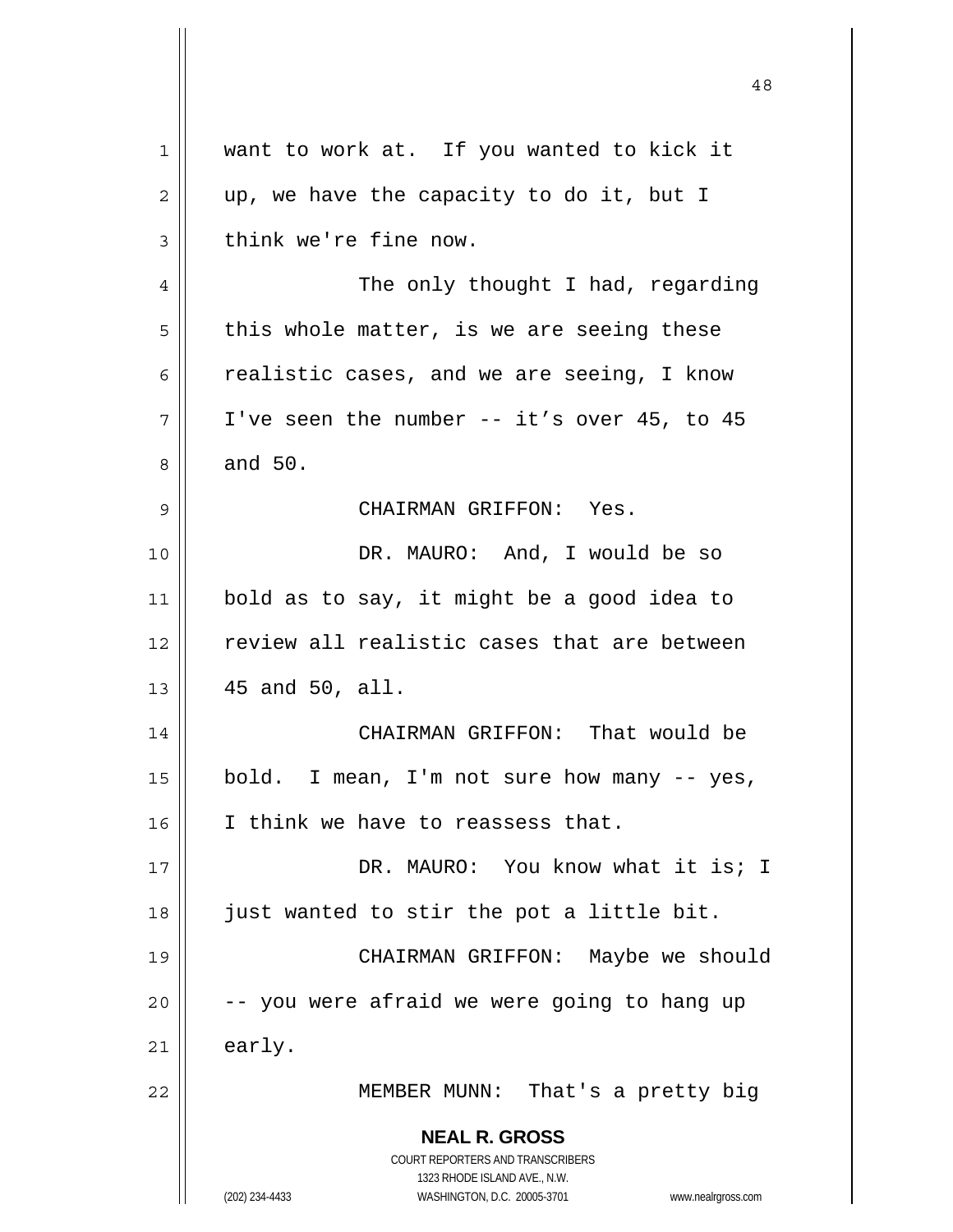| $\mathbf 1$ | spoon you are using to stir with, John.                             |  |
|-------------|---------------------------------------------------------------------|--|
| 2           | DR. MAURO: I see numbers -- I've                                    |  |
| 3           | seen cases between 45 and 50. Now, I only                           |  |
| 4           | look at AWEs. I have to say, I've seen a lot                        |  |
| 5           | of potential reversals, once I started to                           |  |
| 6           | look at those.                                                      |  |
| 7           | CHAIRMAN GRIFFON: Well, what I                                      |  |
| 8           | would say is, I think we need to -- maybe we                        |  |
| 9           | should ask NIOSH to give us some numbers on                         |  |
| 10          | that, too, how many best estimates fall --                          |  |
| 11          | because Scott just said, that they may not                          |  |
| 12          | all be, you know, best estimates if they fall                       |  |
| 13          | within 45 to 50, there may still be some over                       |  |
| 14          | estimates in that. So, maybe we can fine                            |  |
| 15          | tune that number, too, but if what Stu sent                         |  |
| 16          | me is fairly accurate, you are talking about                        |  |
| 17          | 1,600 cases in that 45 to 50 region, at                             |  |
| 18          | least, and then that would be a significant                         |  |
| 19          | increase from, you know, where we are going                         |  |
| 20          | right now.                                                          |  |
| 21          | DR. MAURO: Is that right, there                                     |  |
| 22          | were that many realistic, between 45 and 50?                        |  |
|             |                                                                     |  |
|             | <b>NEAL R. GROSS</b><br>COURT REPORTERS AND TRANSCRIBERS            |  |
|             | 1323 RHODE ISLAND AVE., N.W.                                        |  |
|             | (202) 234-4433<br>WASHINGTON, D.C. 20005-3701<br>www.nealrgross.com |  |

49

 $\mathbf{I}$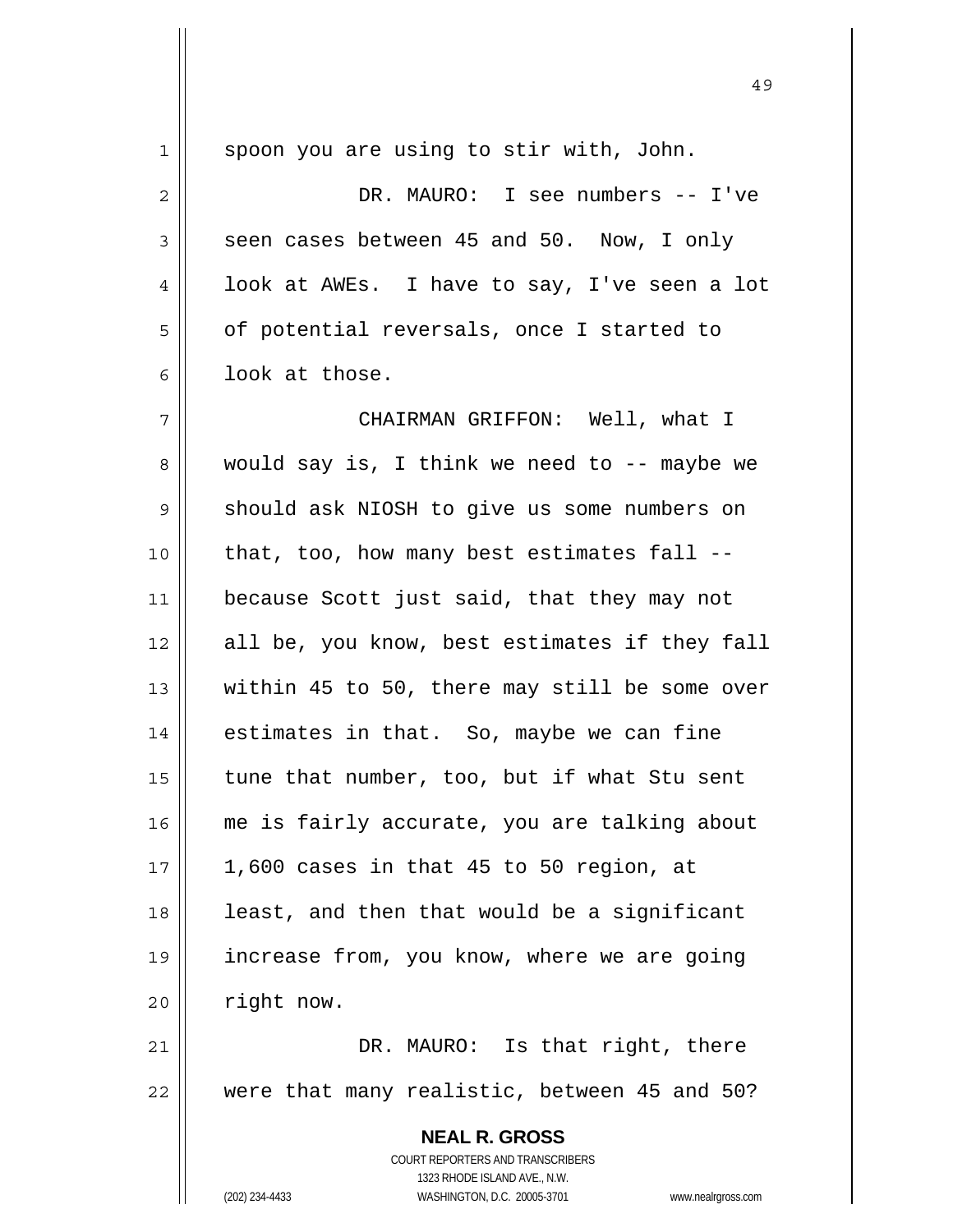**NEAL R. GROSS** COURT REPORTERS AND TRANSCRIBERS 1323 RHODE ISLAND AVE., N.W. (202) 234-4433 WASHINGTON, D.C. 20005-3701 www.nealrgross.com 50 1 2 3 4 5 6 7 8 9 10 11 12 13 14 15 16 17 18 19 20 21 22 CHAIRMAN GRIFFON: Yes, that's what it says. DR. MAURO: Well, you may want to crank it down -- the idea being, those that are knocking on the door -- CHAIRMAN GRIFFON: Yes. DR. MAURO: -- now 45 is pretty far away from 50, but I've seen, you know, 48, I just did a 49.6 case. CHAIRMAN GRIFFON: Yes. DR. MAURO: So, I mean, those are important. CHAIRMAN GRIFFON: No, no, no, I agree. I agree, John. I agree with the nature of your comment, I just -- DR. MAURO: Yes, I know -- CHAIRMAN GRIFFON: -- I'm not ready to say, you know, as a policy decision that the Subcommittee supports your view on all best-estimate cases, I think we would open a can of worms with that. DR. MAURO: Within some POC range.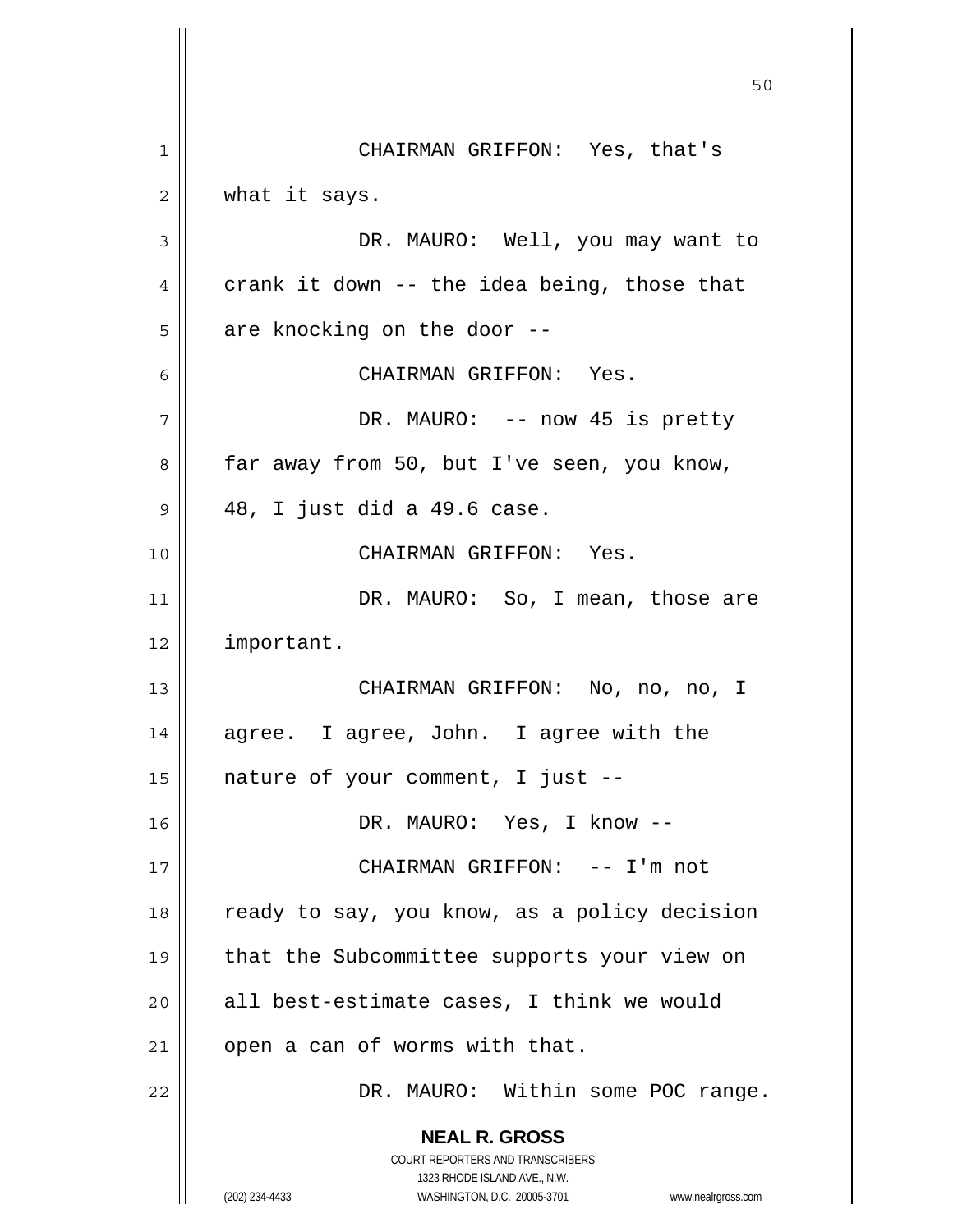**NEAL R. GROSS** COURT REPORTERS AND TRANSCRIBERS 1323 RHODE ISLAND AVE., N.W. (202) 234-4433 WASHINGTON, D.C. 20005-3701 www.nealrgross.com 1 2 3 4 5 6 7 8 9 10 11 12 13 14 15 16 17 18 19 20 21 22 MEMBER MUNN: I wouldn't want to do that. CHAIRMAN GRIFFON: Well, let's look, you know what we can do is, ask NIOSH, and I will ask this at the next Board meeting, if we can get a further breakdown on those best-estimate cases, and maybe Stu can probably run them all and just give us POCs for all those that fall in that range, and we can look and maybe there are -- you know, the ones for 48 to 50, maybe there's only, you know, 75 of those, or 100 of those, or whatever. MEMBER MUNN: We don't want to put too fine an edge on this. CHAIRMAN GRIFFON: Yes. MEMBER MUNN: Because it has an enormously fine edge already. CHAIRMAN GRIFFON: I think I like our number of 40 percent falling in that range. I think that's still a pretty aggressive sample.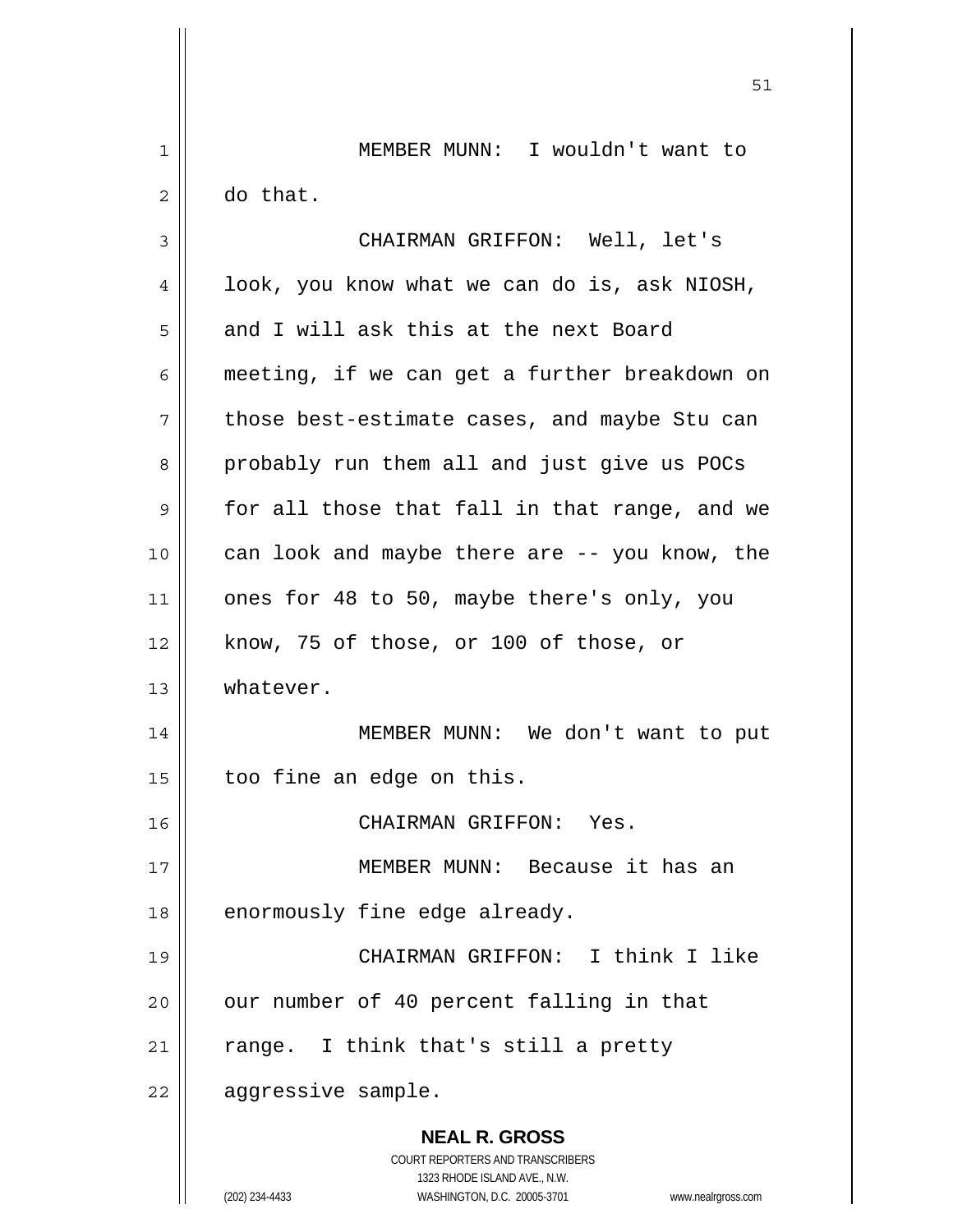**NEAL R. GROSS** COURT REPORTERS AND TRANSCRIBERS 1 2 3 4 5 6 7 8 9 10 11 12 13 14 15 16 17 18 19 20 21 22 MEMBER MUNN: Yes, it is an aggressive sample, and there are times, as has already been pointed out, when the pipeline makes it difficult for us to gather a large enough reading to really and truly make a decent selection. CHAIRMAN GRIFFON: Yes. MEMBER MUNN: And, we can't fool reality. CHAIRMAN GRIFFON: I agree, and the other -- that's the other reason that I wouldn't, at this point anyway, recommend an increase in production, so to speak, for SC&A, because if we ask them to review more cases, you know, per year, the problem is the pipeline. I mean, you know, we are not going to have the cases, the types of cases that we want available. so, we won't get to that 40 percent of those between 45 and 50. So, I think we should stay at the same rate, and, basically, stay with the same approach. I think we are okay.

1323 RHODE ISLAND AVE., N.W.

(202) 234-4433 WASHINGTON, D.C. 20005-3701 www.nealrgross.com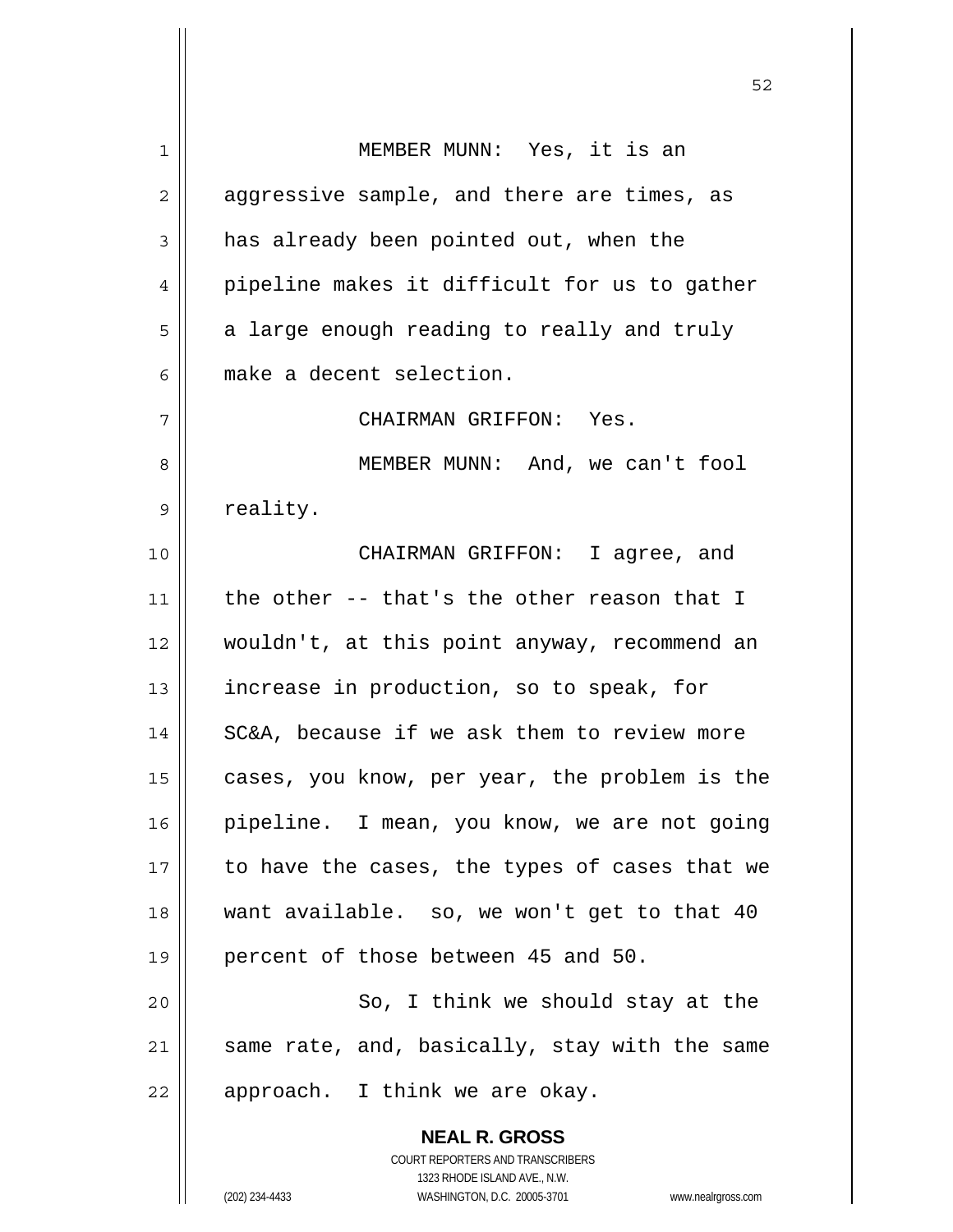| 1  | MEMBER MUNN: I don't see any real                                   |
|----|---------------------------------------------------------------------|
| 2  | reason to change it, as long as we have the                         |
| 3  | level of -- the numbers of cases coming                             |
| 4  | through that will give us a decent sample to                        |
| 5  | choose from.                                                        |
| 6  | CHAIRMAN GRIFFON: Okay, then I'll                                   |
| 7  | make that report back to the Board. I think                         |
| 8  | we are okay.                                                        |
| 9  | MEMBER MUNN: I don't see any                                        |
| 10 | pressing reason to change.                                          |
| 11 | CHAIRMAN GRIFFON: No.                                               |
| 12 | MEMBER MUNN: I can think of                                         |
| 13 | several academic reasons, but no real reality                       |
| 14 | check.                                                              |
| 15 | CHAIRMAN GRIFFON: Any --                                            |
| 16 | DR. MAURO: Mark, this is John,                                      |
| 17 | and the only thing, this came from an                               |
| 18 | outsider looking at the flow, I don't know                          |
| 19 | the rate at which new cases are coming in,                          |
| 20 | but right now, you know, in terms of the                            |
| 21 | percent that was reviewed versus the percent                        |
| 22 | that have been adjudicated, we are at 1                             |
|    | <b>NEAL R. GROSS</b>                                                |
|    | COURT REPORTERS AND TRANSCRIBERS                                    |
|    | 1323 RHODE ISLAND AVE., N.W.                                        |
|    | (202) 234-4433<br>WASHINGTON, D.C. 20005-3701<br>www.nealrgross.com |

 $\sim$  53

 $\mathbf{I}$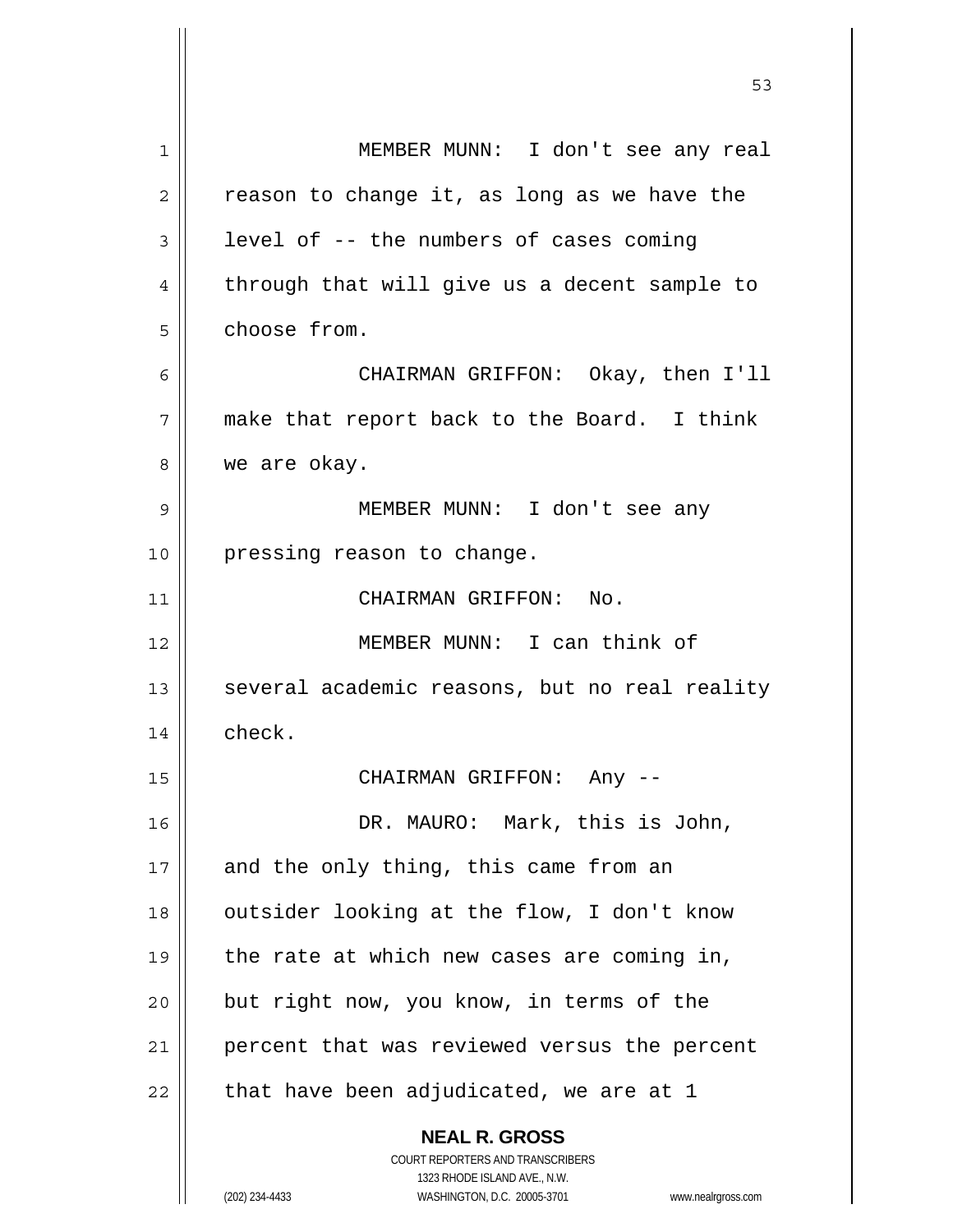| $\overline{2}$ | Assuming that we continue at 60               |
|----------------|-----------------------------------------------|
| 3              | per year, that's what we are doing, 60 cases  |
| 4              | per year, that would -- you know, we would be |
| 5              | holding at 1 percent if the number of         |
| 6              | adjudicated cases is increasing at 600 per    |
| 7              | year.                                         |
| 8              | So, there's a way to get a handle             |
| 9              | on whether or not the throughput, the flow    |
| 10             | rate that we are currently doing, 60 per      |
| 11             | year, is, in fact, sufficient that when we    |
| 12             | are done, which I presume will be, you know,  |
| 13             | five years from now, will we have achieved    |
| 14             | the goal of $2-1/2$ percent?                  |
| 15             | I think that's another question.              |
| 16             | CHAIRMAN GRIFFON: Okay.                       |
| 17             | DR. MAURO:<br>And, you may want to            |
| 18             | ask NIOSH to see, you know, if the flow is    |
| 19             | coming in much slower, then the 60 per year   |
| 20             | may very well -- because right now we are at  |
| 21             | 1 percent, and if we are holding at that      |
| 22             | pace, you know, we're going to start to get   |
|                | <b>NEAL R. GROSS</b>                          |

COURT REPORTERS AND TRANSCRIBERS 1323 RHODE ISLAND AVE., N.W.

(202) 234-4433 WASHINGTON, D.C. 20005-3701 www.nealrgross.com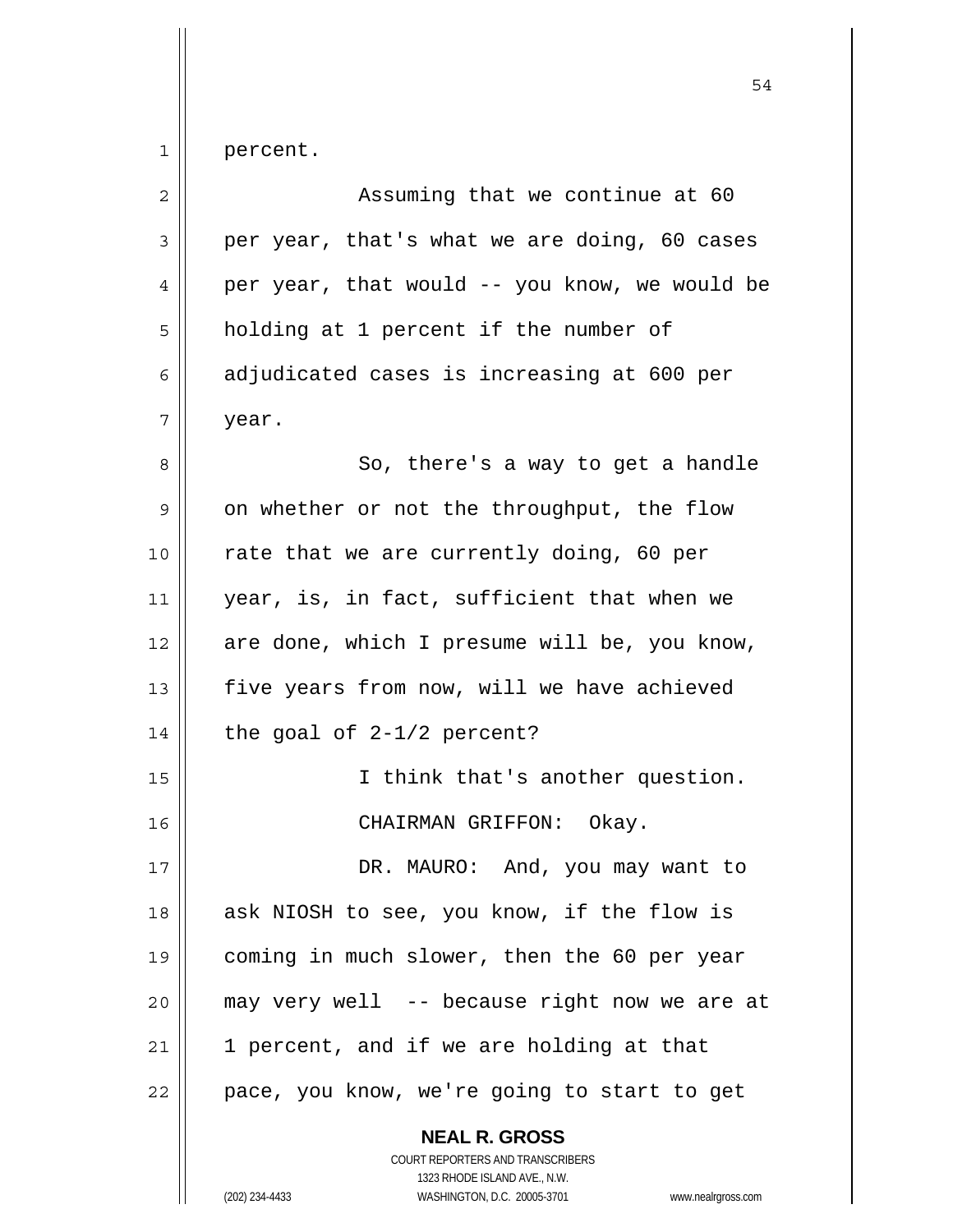| 1  | higher than 1 percent, in other words --                            |
|----|---------------------------------------------------------------------|
| 2  | CHAIRMAN GRIFFON: Right.                                            |
| 3  | DR. MAURO: -- there's only 1,000                                    |
| 4  | a year, instead of 6,000 a year come in,                            |
| 5  | then, you know, we will be catching up to the                       |
| 6  | $2-1/2$ percent eventually.                                         |
| 7  | CHAIRMAN GRIFFON: Catching up,                                      |
| 8  | right, yes.                                                         |
| 9  | MEMBER MUNN: And, it's my                                           |
| 10 | observation that we probably are. I don't                           |
| 11 | remember those numbers, and I'm really sorry                        |
| 12 | I don't have the -- well, my suspicion is                           |
| 13 | that the flash drive I have here is probably                        |
| 14 | not the one with the most recent information                        |
| 15 | on it, but there's certainly been a leveling.                       |
| 16 | CHAIRMAN GRIFFON: Yes.                                              |
| 17 | MEMBER MUNN: And, you know, we                                      |
| 18 | are looking in terms of hundreds instead of                         |
| 19 | thousands.                                                          |
| 20 | DR. MAURO: I seem to recall                                         |
| 21 | Larry's -- I don't know if it was Larry gave                        |
| 22 | the last presentation, was it 200 a month of                        |
|    | <b>NEAL R. GROSS</b>                                                |
|    | COURT REPORTERS AND TRANSCRIBERS                                    |
|    | 1323 RHODE ISLAND AVE., N.W.                                        |
|    | (202) 234-4433<br>WASHINGTON, D.C. 20005-3701<br>www.nealrgross.com |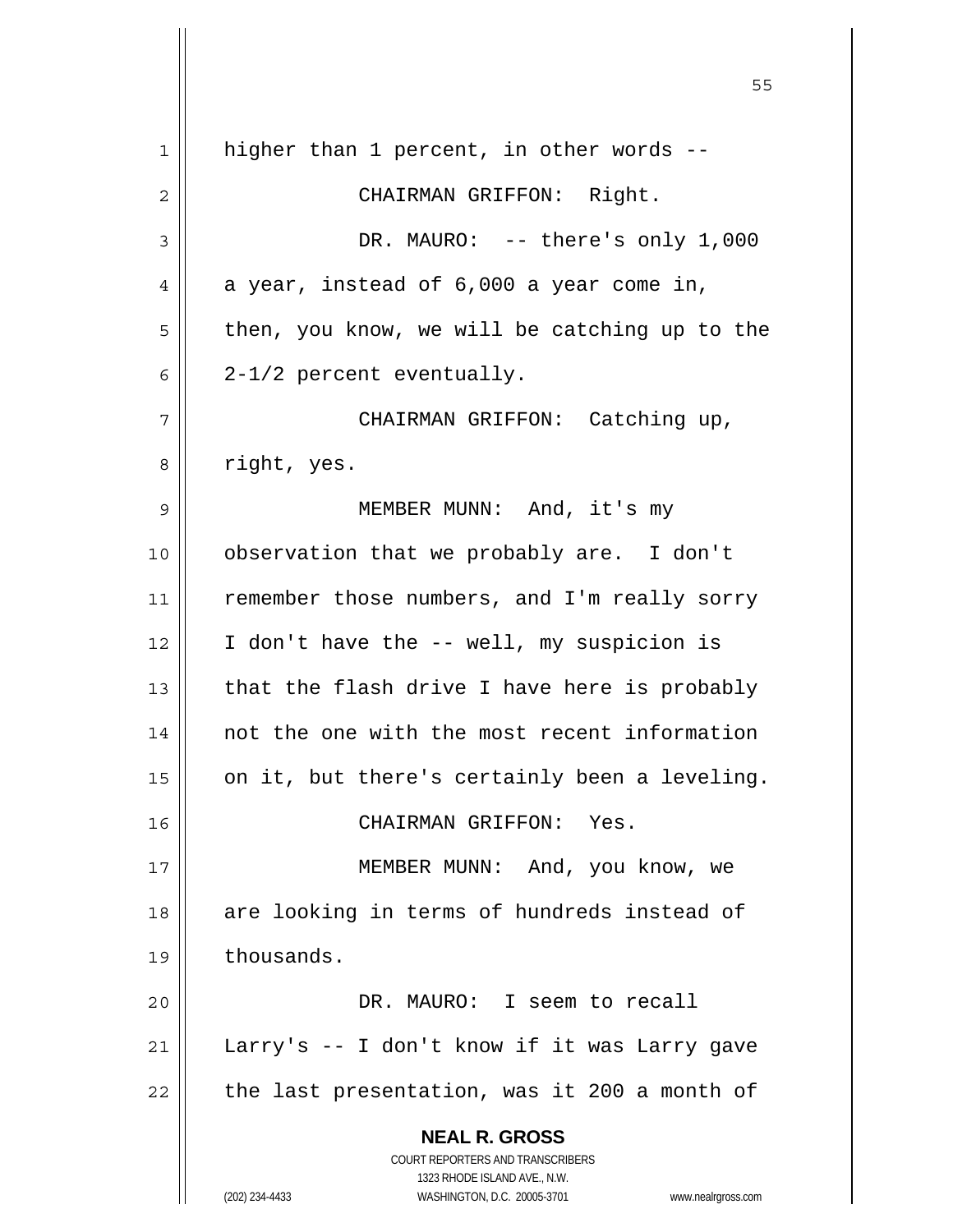**NEAL R. GROSS** COURT REPORTERS AND TRANSCRIBERS 1323 RHODE ISLAND AVE., N.W. (202) 234-4433 WASHINGTON, D.C. 20005-3701 www.nealrgross.com  $56$ 1 2 3 4 5 6 7 8 9 10 11 12 13 14 15 16 17 18 19 20 21 22 new cases coming in? MEMBER MUNN: That sounds really close to what my memory is. DR. MAURO: Yes, which makes it about 2,000 a year, which means we will catch up a little bit. CHAIRMAN GRIFFON: Yes. MEMBER MUNN: Yes. DR. MAURO: Correct, yes. CHAIRMAN GRIFFON: We'll close a little. DR. MAURO: Yes we will close the gap a bit. CHAIRMAN GRIFFON: And, I would love to, you know, like you said, John, this definitely could be, I mean, a math problem here, but, you know, the sort of unknown factor is, is this pipeline of 45 to 50 of the best-estimate cases available. DR. MAURO: Yes, that's true. CHAIRMAN GRIFFON: And, that available part has been a bugaboo for us. I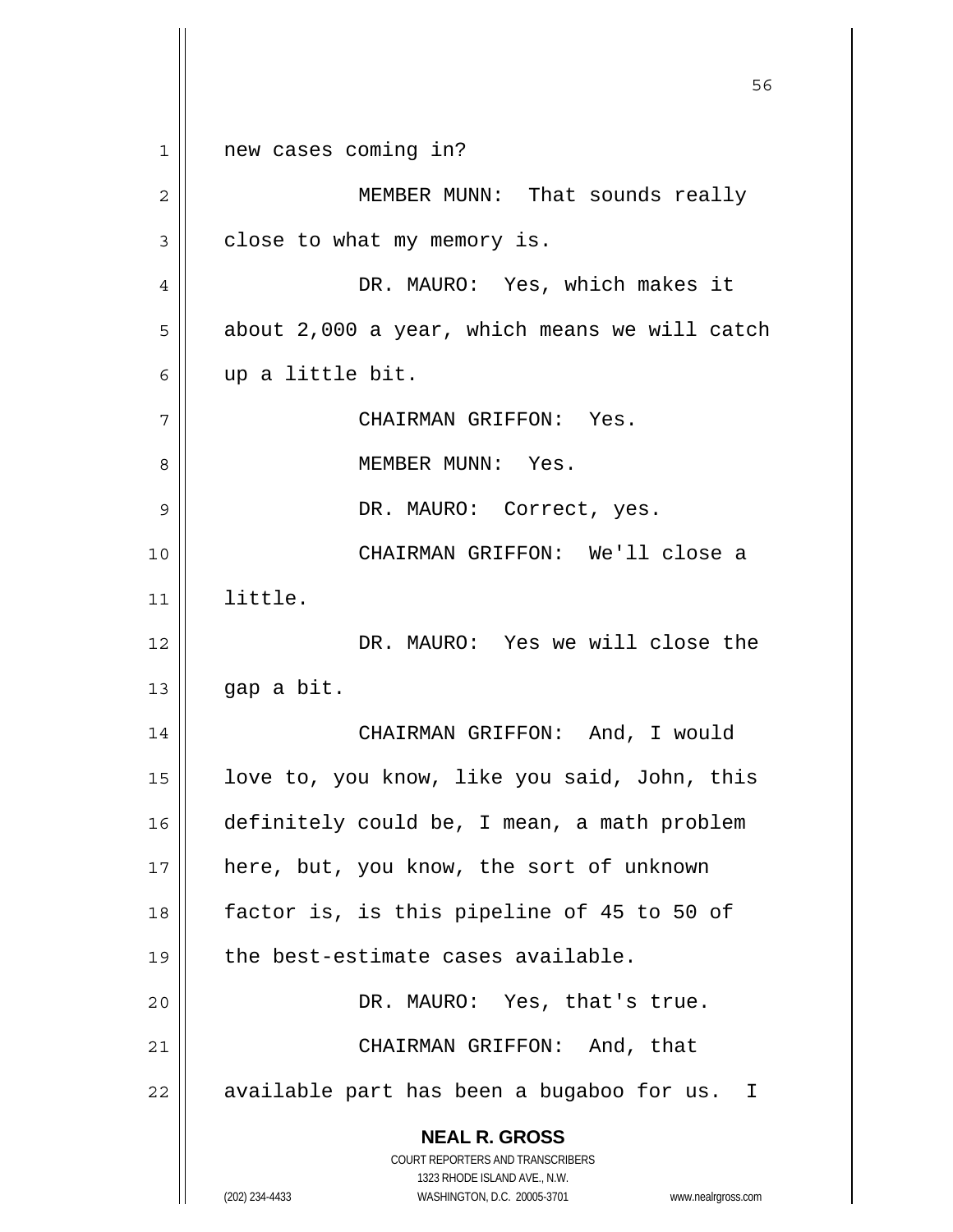| $\mathbf{1}$ | mean, it's been a tricky thing, because of                          |
|--------------|---------------------------------------------------------------------|
| $\mathbf{2}$ | the ongoing PER reviews. I know that for                            |
| 3            | the 11th set, Stu, basically, sent us all the                       |
| 4            | best-estimate cases, and we were barely able                        |
| 5            | to get 25 cases for the review, you know?                           |
| 6            | DR. MAURO: Gotcha.                                                  |
| 7            | MEMBER MUNN: Yes.                                                   |
| 8            | DR. MAURO: Yes.                                                     |
| 9            | CHAIRMAN GRIFFON: So, I think,                                      |
| 10           | you know, I don't know that we can increase                         |
| 11           | the flow. You know, I'd love to, but, you                           |
| 12           | know, slightly increase it, catch up a little                       |
| 13           | faster, but I just don't think we are going                         |
| 14           | to have the cases there yet.                                        |
| 15           | MEMBER MUNN: I don't see any                                        |
| 16           | reason to expect that.                                              |
| 17           | CHAIRMAN GRIFFON: Right, and I                                      |
| 18           | don't want to review a lot of under-                                |
| 19           | estimates, you know, I think we've got to                           |
| 20           | target where we want to target, so we are                           |
| 21           | going to have to, you know, we are going to                         |
| 22           | have to pace it out like this, and maybe                            |
|              | <b>NEAL R. GROSS</b>                                                |
|              | COURT REPORTERS AND TRANSCRIBERS                                    |
|              | 1323 RHODE ISLAND AVE., N.W.                                        |
|              | (202) 234-4433<br>WASHINGTON, D.C. 20005-3701<br>www.nealrgross.com |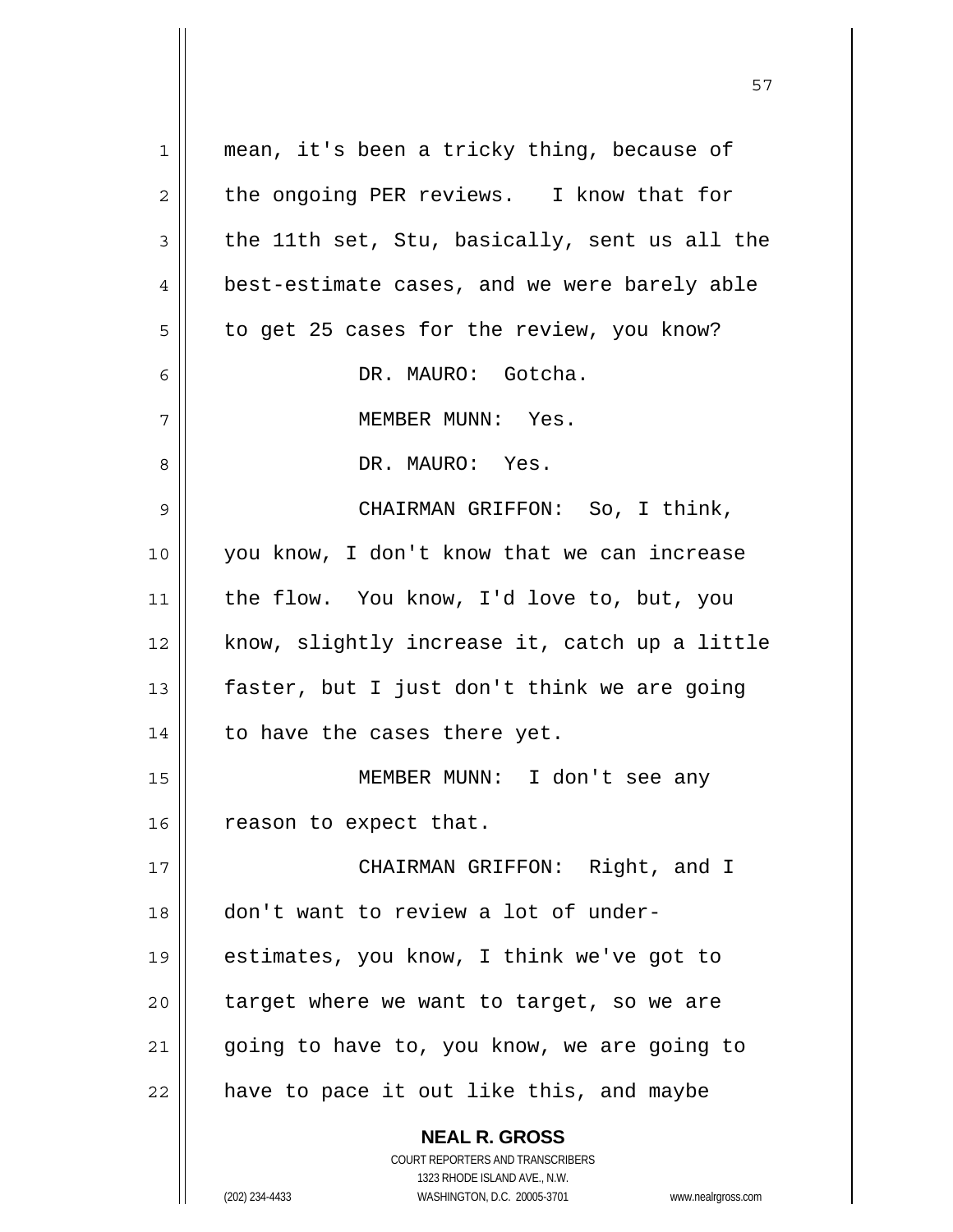1 2 revisit it, you know, every six months or so and see how we are doing.

3 4 5 6 7 8 9 10 11 12 13 MEMBER MUNN: We may even find ourselves in a situation where we have to use more than one set as the seed material to get the grouping that we want, to have an adequate number of best-estimate cases. It's just -- that's reality. CHAIRMAN GRIFFON: Yes. Yes. So, I think that's -- Brad or Mike, do you have any comments? I think my report right now is that we are going to stand with our current policy and the current rate, and with the

explanations we've just offered here.

15 16 17 18 19 20 21 22 MEMBER CLAWSON: I have no problem with that, heading forward as you've been speaking earlier here. We may have to adjust later on and so forth, and I don't  $-$ - my issue is, Mark, is with the cases, and we discussed this in the last Dose Reconstruction Committee. So many times, I guess I'm looking at the Q&A a little bit,

> **NEAL R. GROSS** COURT REPORTERS AND TRANSCRIBERS 1323 RHODE ISLAND AVE., N.W. (202) 234-4433 WASHINGTON, D.C. 20005-3701 www.nealrgross.com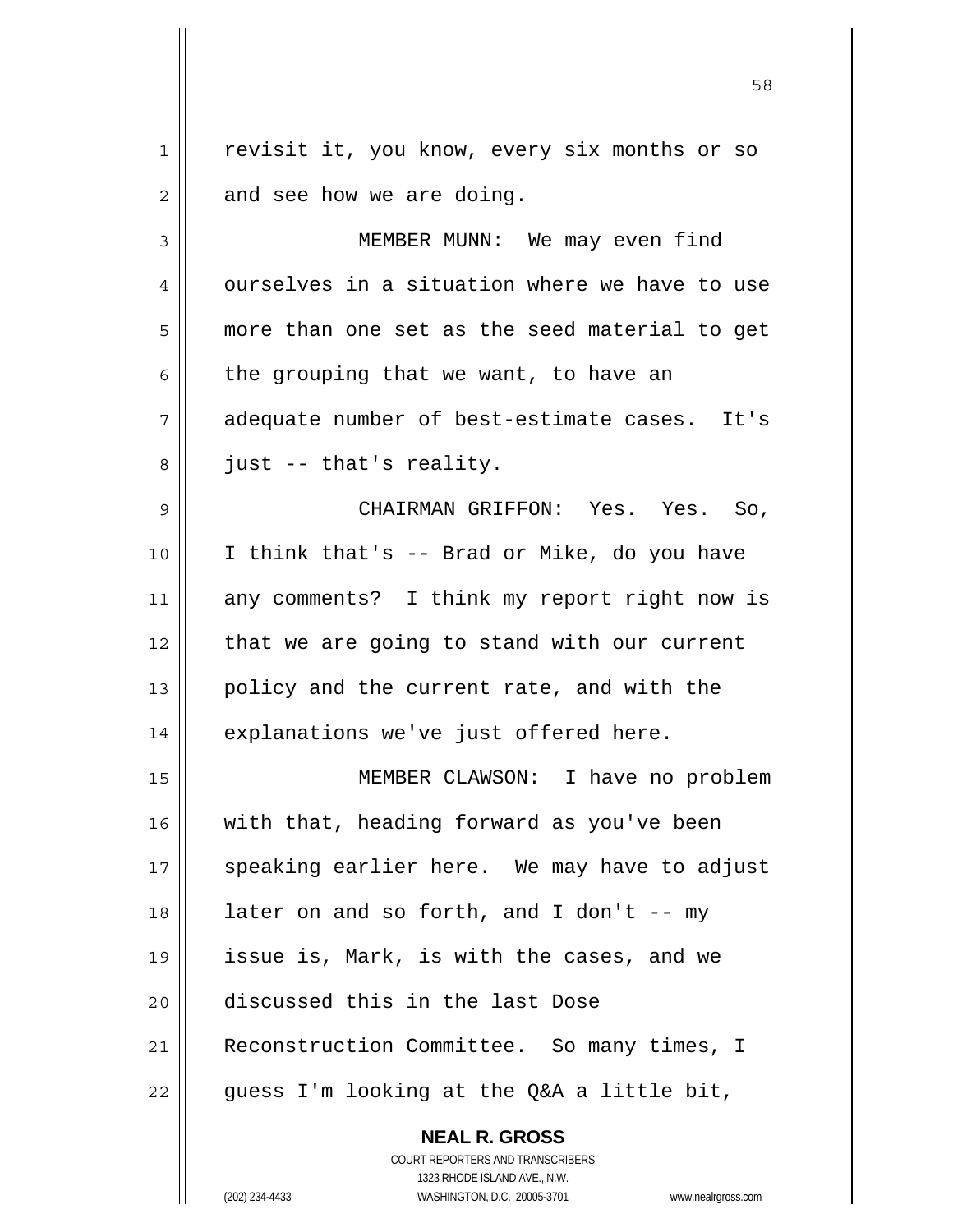**NEAL R. GROSS** COURT REPORTERS AND TRANSCRIBERS 1323 RHODE ISLAND AVE., N.W. 1 2 3 4 5 6 7 8 9 10 11 12 13 14 15 16 17 18 19 20 21 22 because many times when we've brought up issues they've said, well, you know, we never really did anything with this because this case was compensated. My issue is, is if that's the case, what's happening to the ones below that, that are not -- you know, how are we taking this information that we are finding from these dose reconstruction reviews and so forth, and how is it playing back to the cases that aren't being compensated? CHAIRMAN GRIFFON: Well, I think that's -- yes, that's a fair question, Brad, but I think we are -- we have accounted for that in one respect, we've asked that part of our criteria is to focus our selection on newer cases, cases that have -- MEMBER CLAWSON: Right. CHAIRMAN GRIFFON: -- been done more recently. So, if we don't see changes being made, then we are picking that up in our audit, you know.

(202) 234-4433 WASHINGTON, D.C. 20005-3701 www.nealrgross.com

<u>59 September 2005 September 2005 September 2005 September 2005 September 2005 September 2005 September 2005 S</u>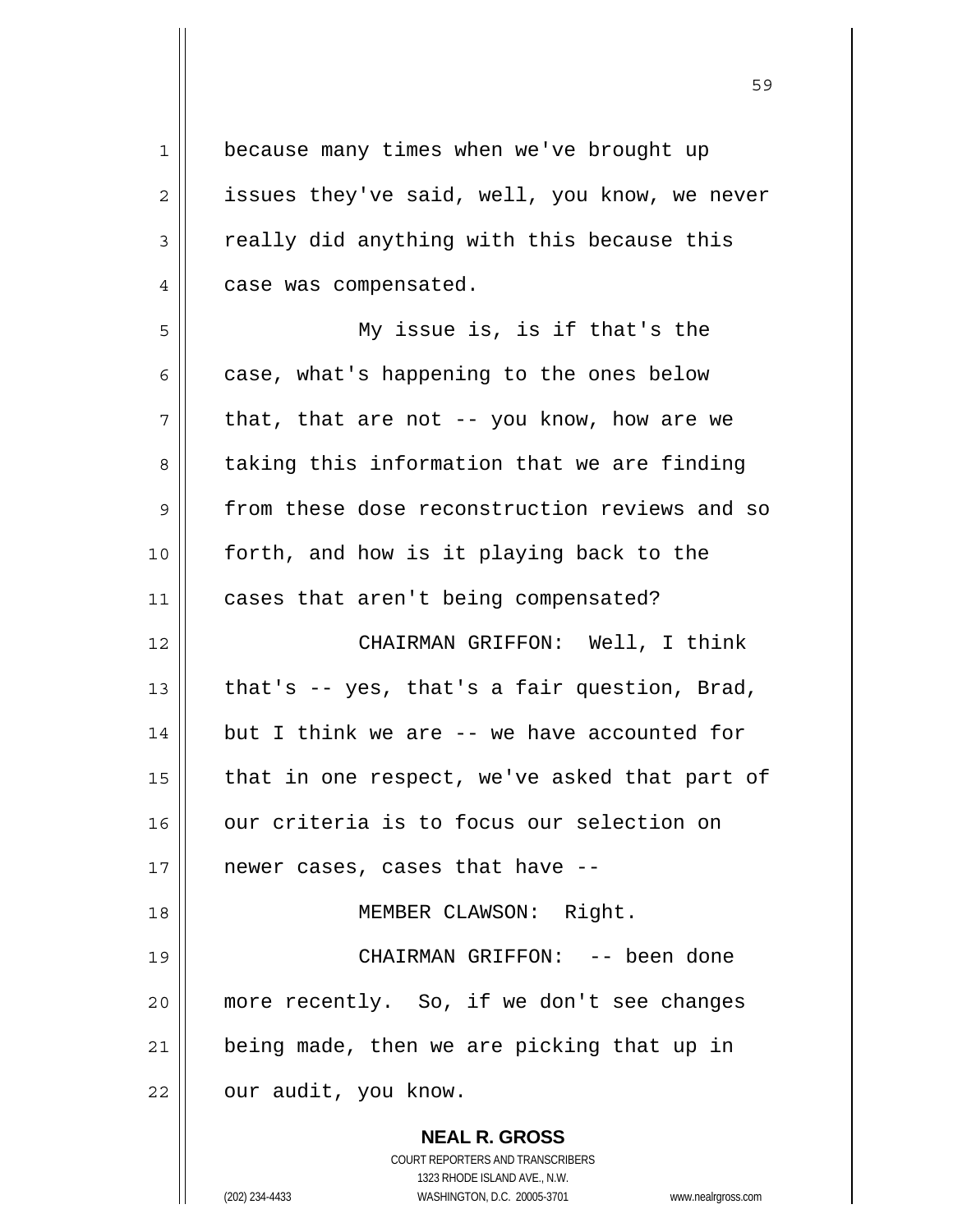**NEAL R. GROSS** COURT REPORTERS AND TRANSCRIBERS 1323 RHODE ISLAND AVE., N.W. (202) 234-4433 WASHINGTON, D.C. 20005-3701 www.nealrgross.com 1 2 3 4 5 6 7 8 9 10 11 12 13 14 15 16 17 18 19 20 21 22 In other words, you know, NIOSH indicated that they've modified a policy or procedure, and then we review another case from the same site that was done, you know, a few years later, and it's still the same, then, you know -- MEMBER CLAWSON: Right. CHAIRMAN GRIFFON: -- so we have to track that, I agree. MEMBER CLAWSON: Right, it's just, you know, this has been something that has been coming up, and as we are talking about looking down, forward down the road, as John and also you and Wanda were saying, we may have to change our review a little bit to adjust for that, for things that we are seeing or whatever, because, you know, as the cases -- and I just want them to keep that in the back of our minds. CHAIRMAN GRIFFON: Yes, reflect back on what we are seeing in our tracking. The other thing I will mention is,

 $\sim$  60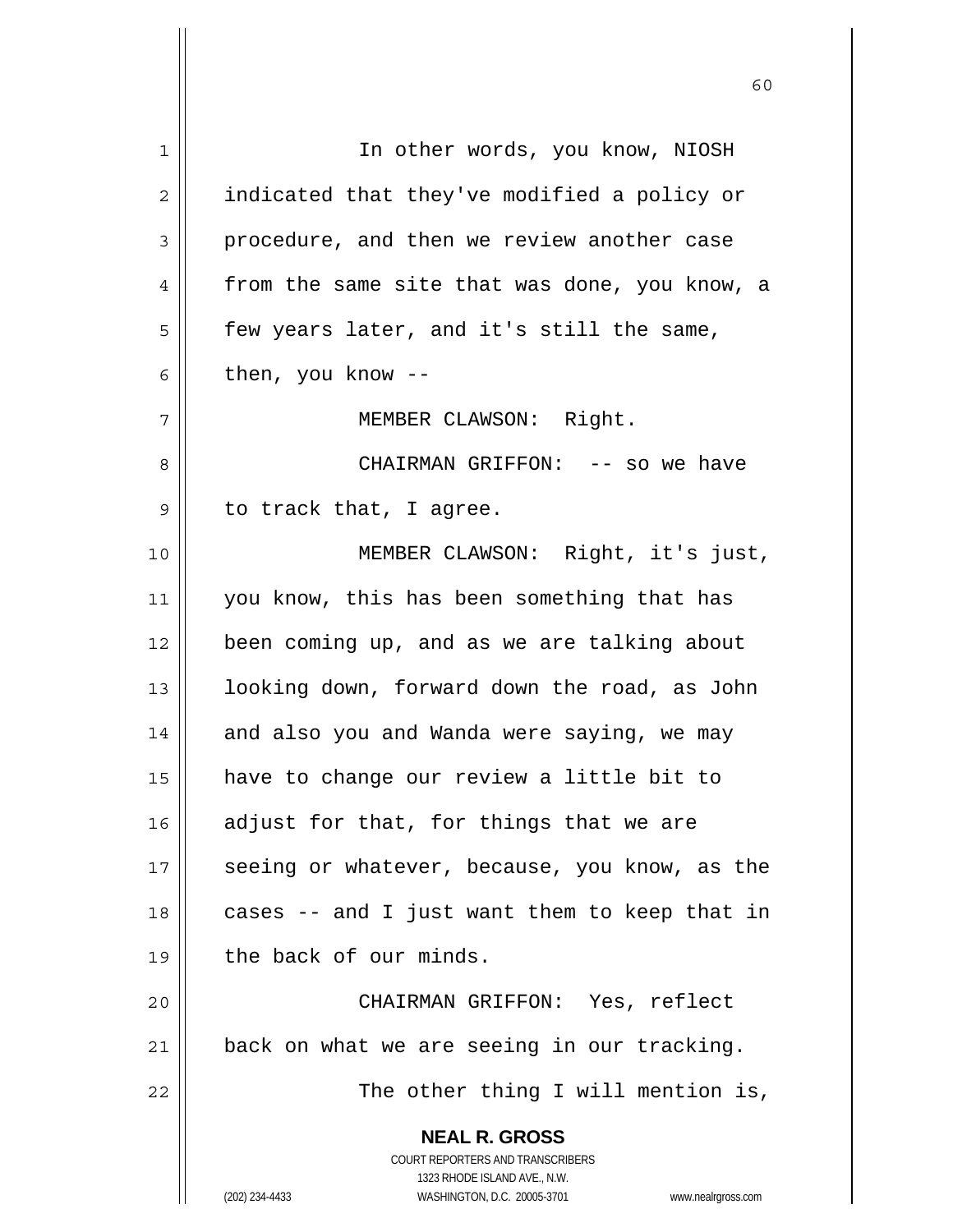| $\mathbf 1$ | and that I'm going to mention in my report to                       |  |  |  |  |
|-------------|---------------------------------------------------------------------|--|--|--|--|
| 2           | the Board next week, is this question of                            |  |  |  |  |
| 3           | adding in the dose reconstruction notes, and                        |  |  |  |  |
| 4           | I think once again I got it kind of from                            |  |  |  |  |
| 5           | NIOSH, but I do want to put it on the Board                         |  |  |  |  |
| 6           | record again, because I feel like that was --                       |  |  |  |  |
| 7           | this is something committed to before, you                          |  |  |  |  |
| 8           | know, this idea. And, I think John might                            |  |  |  |  |
| 9           | have said it at one of the meetings, that,                          |  |  |  |  |
| 10          | you know, this is the idea of -- and getting                        |  |  |  |  |
| 11          | back to what Brad was just discussing -- the                        |  |  |  |  |
| 12          | idea of, you know, showing your work, you                           |  |  |  |  |
| 13          | know, if it's all there, and we have                                |  |  |  |  |
| 14          | something that years later from now can be                          |  |  |  |  |
| 15          | looked at in the archive, and you know                              |  |  |  |  |
| 16          | exactly how someone did a dose                                      |  |  |  |  |
| 17          | reconstruction, that's sort of what we are                          |  |  |  |  |
| 18          | getting at here.                                                    |  |  |  |  |
| 19          | And so, that was one of our                                         |  |  |  |  |
| 20          | findings in this first 100 cases report, and                        |  |  |  |  |
| 21          | I, you know, think we need to ask for that                          |  |  |  |  |
| 22          | going forward. That will help look at that                          |  |  |  |  |
|             | <b>NEAL R. GROSS</b>                                                |  |  |  |  |
|             | COURT REPORTERS AND TRANSCRIBERS                                    |  |  |  |  |
|             | 1323 RHODE ISLAND AVE., N.W.                                        |  |  |  |  |
|             | (202) 234-4433<br>WASHINGTON, D.C. 20005-3701<br>www.nealrgross.com |  |  |  |  |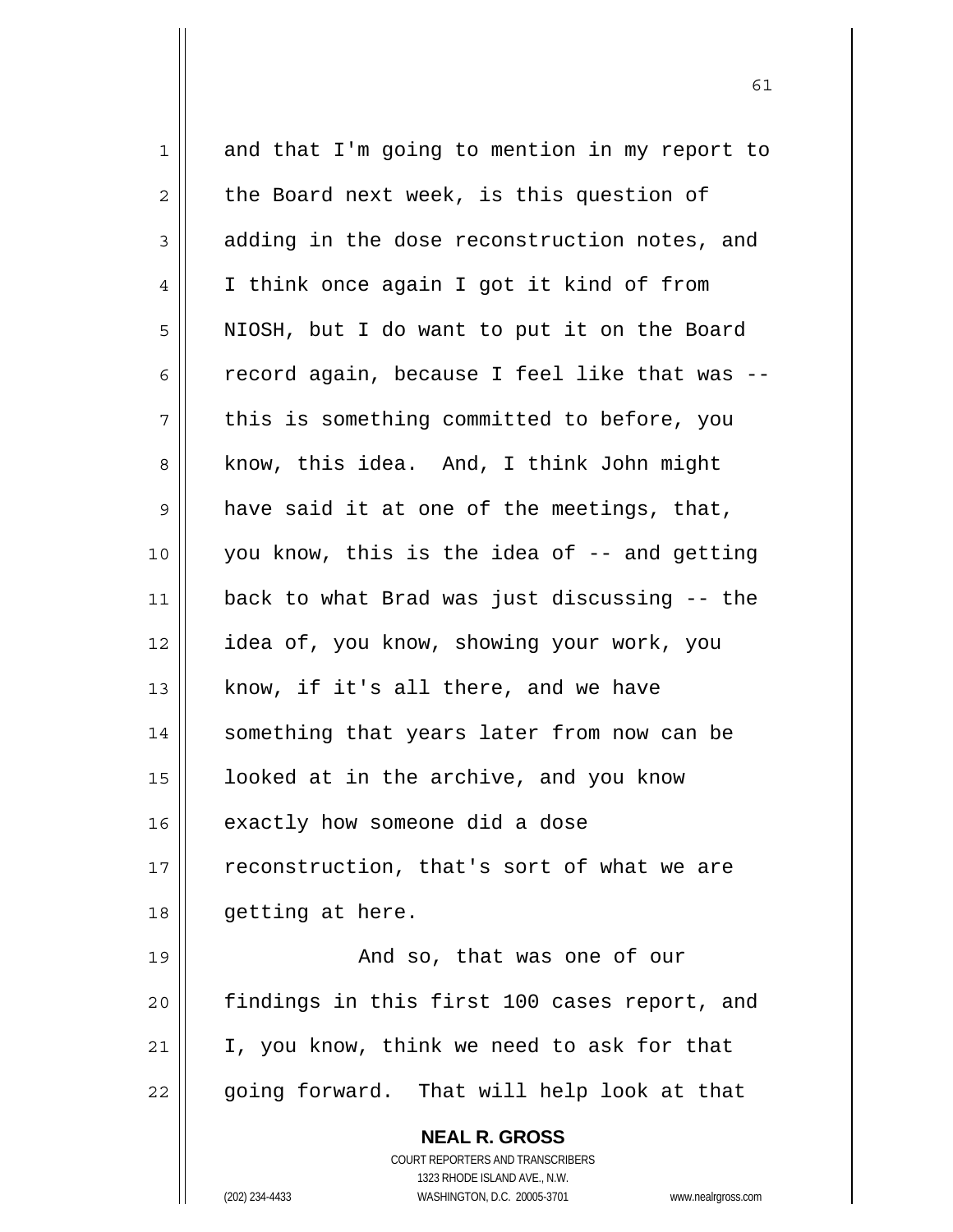**NEAL R. GROSS** COURT REPORTERS AND TRANSCRIBERS 1323 RHODE ISLAND AVE., N.W. (202) 234-4433 WASHINGTON, D.C. 20005-3701 www.nealrgross.com 1 2 3 4 5 6 7 8 9 10 11 12 13 14 15 16 17 18 19 20 21 22 thing that you are mentioning, Brad, which is that, you know, were these changes made, and are they adjusted, you know. MEMBER CLAWSON: Right, and I agree with you. I know, too, that this was committed to a while back, too, but we still have not seen that, and it makes it very difficult to be able to go back, yes, this OTIB, but this changed, and so forth like that. So, if we know the process, I think that it will beneficial. CHAIRMAN GRIFFON: Right. MEMBER CLAWSON: To be able to do that. CHAIRMAN GRIFFON: Okay. But, as far as the selection criteria, I think -- Mike, do you have any comments on what we talked about for selection? I think we are okay. MEMBER GIBSON: No, not on the selection criteria.

 $\sim$  62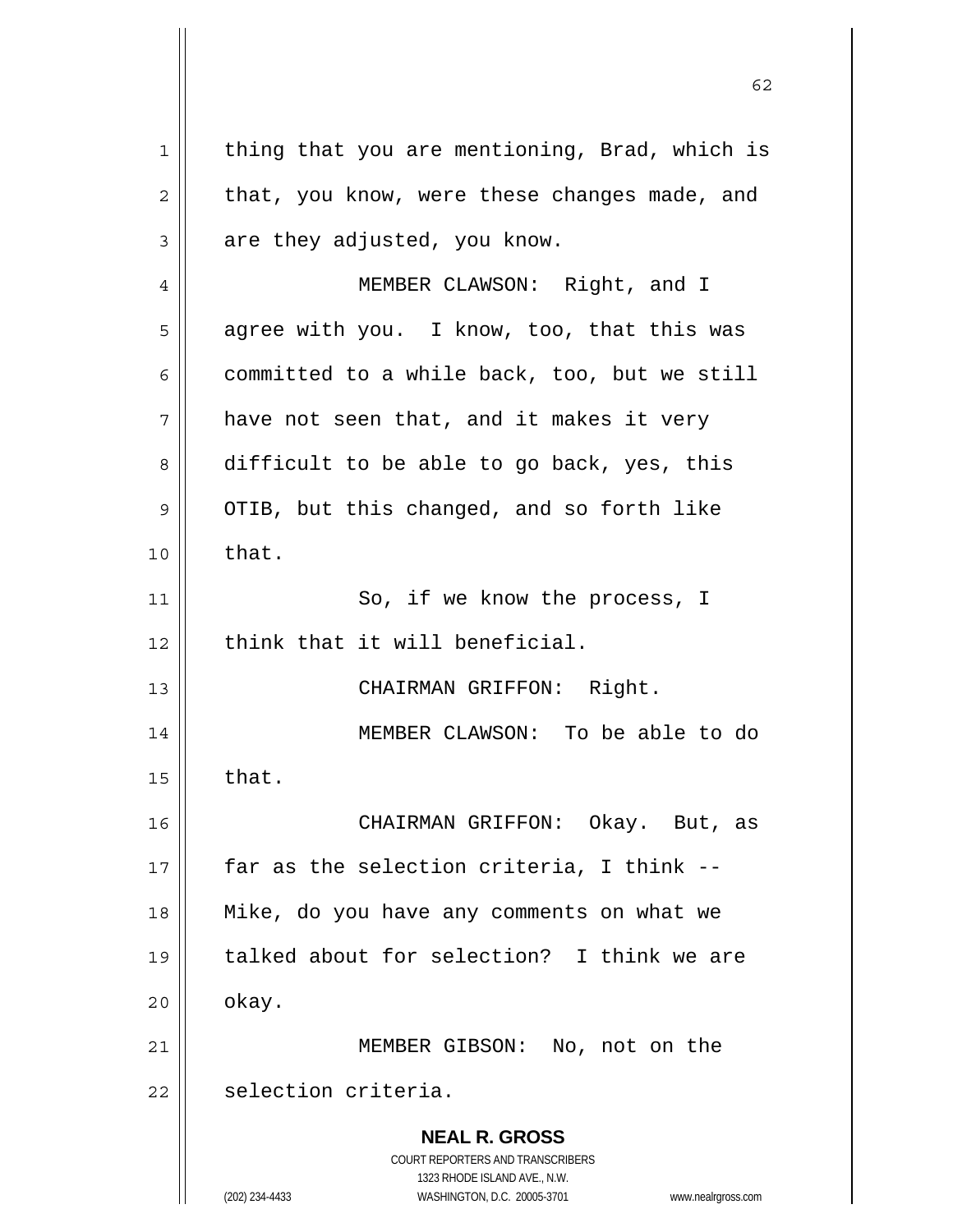|    | 63                                                                  |
|----|---------------------------------------------------------------------|
| 1  | CHAIRMAN GRIFFON: Yes.                                              |
| 2  | MEMBER GIBSON: I do agree with                                      |
| 3  | Brad, that, you know, I know NIOSH changes                          |
| 4  | their policies and procedures, and all of                           |
| 5  | that, but there is still that issue of the                          |
| 6  | raw basic data that could be flawed from the                        |
| 7  | plants that they used, even though they                             |
| 8  | approved their process.                                             |
| 9  | So, I agree, we need to keep an                                     |
| 10 | eye on that in the future.                                          |
| 11 | CHAIRMAN GRIFFON: And, we are                                       |
| 12 | looking at that with different prongs, too.                         |
| 13 | We have our SEC process, certainly, addresses                       |
| 14 | that on many of them, not all, but many of                          |
| 15 | them.                                                               |
| 16 | And, John, alluded to these many                                    |
| 17 | set profile reviews that we've sort of picked                       |
| 18 | up and said, well, wait a second, some of                           |
| 19 | these sites we only look at one case for                            |
| 20 | them, let's just look at the whole profile,                         |
| 21 | instead of, you know, making a mini site                            |
| 22 | profile review, instead of just an individual                       |
|    | <b>NEAL R. GROSS</b><br>COURT REPORTERS AND TRANSCRIBERS            |
|    | 1323 RHODE ISLAND AVE., N.W.                                        |
|    | (202) 234-4433<br>WASHINGTON, D.C. 20005-3701<br>www.nealrgross.com |

 $\mathsf{I}$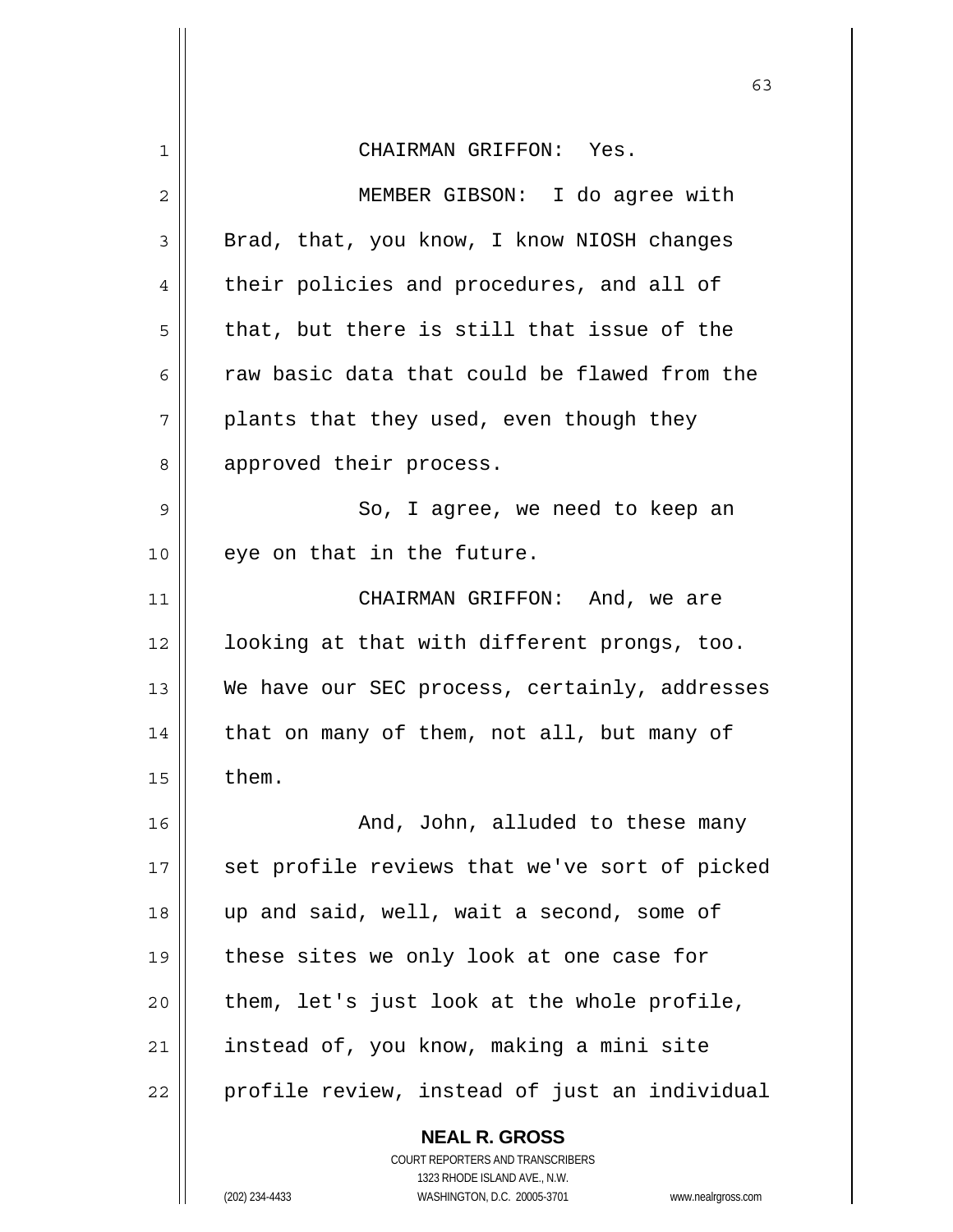**NEAL R. GROSS** COURT REPORTERS AND TRANSCRIBERS 1323 RHODE ISLAND AVE., N.W. (202) 234-4433 WASHINGTON, D.C. 20005-3701 www.nealrgross.com 1 2 3 4 5 6 7 8 9 10 11 12 13 14 15 16 17 18 19 20 21 22 case, so that, I think that -- we've asked SC&A to kind of go deeper than just did you follow the procedure on those types of things, because of that concern that you just mentioned, Mike, that we want to know, you know, the background basis for all the cases done on this, since often times it's a matrix, as John described. Okay, so we'll leave -- that will be my report on the selection criteria, and I think -- I think that closes it out, unless there's any other comments. MEMBER MUNN: The big concern I think was the letter. CHAIRMAN GRIFFON: Yes, yes, and thank you all for -- I'm sorry to send it out so late, but I tried my best. MEMBER MUNN: That's quite all right, it happens to all of us. My apologies for not having gotten to it last night, but things -- CHAIRMAN GRIFFON: I know, and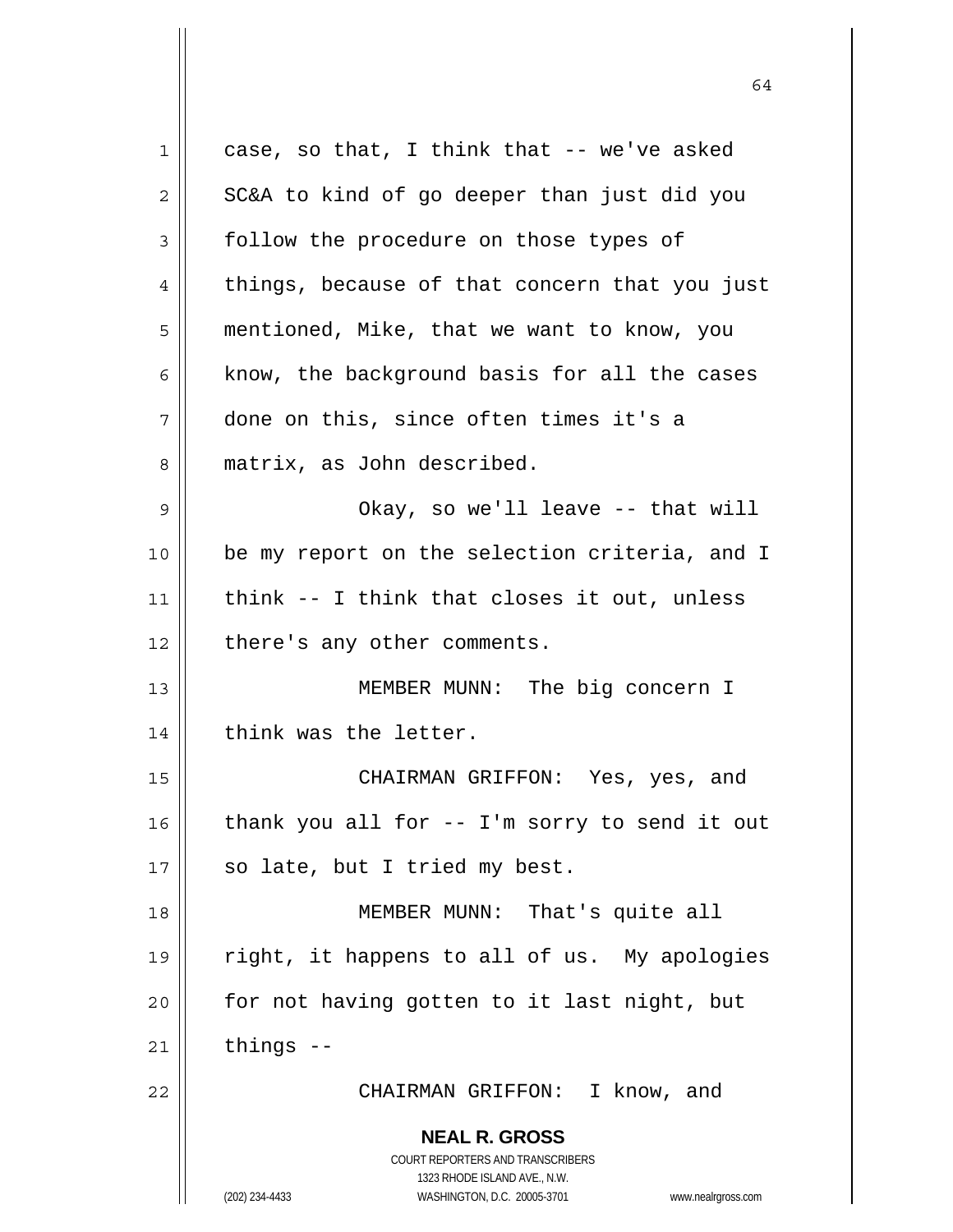**NEAL R. GROSS** COURT REPORTERS AND TRANSCRIBERS 1323 RHODE ISLAND AVE., N.W. (202) 234-4433 WASHINGTON, D.C. 20005-3701 www.nealrgross.com  $\sim$  65 1 2 3 4 5 6 7 8 9 10 11 12 13 14 15 16 17 18 19 20 21 22 you've got other things on your mind. I'm sorry, Wanda. MEMBER MUNN: Yes, that's quite all right. CHAIRMAN GRIFFON: Okay, Ted, anything else for the record? MR. KATZ: No, I think well done, and I'm glad this will be closed out at the next Board meeting then. CHAIRMAN GRIFFON: Okay. I will make these few modifications we discussed, and send it around to all Board members indicating that for the report that it's coming as a Subcommittee proposal. MEMBER MUNN: Great. CHAIRMAN GRIFFON: I think we are ready to adjourn. MEMBER MUNN: Excellent. CHAIRMAN GRIFFON: All right. MR. KATZ: Thank you, everybody. DR. MAURO: Bye. Take care. MEMBER MUNN: Thank you for your